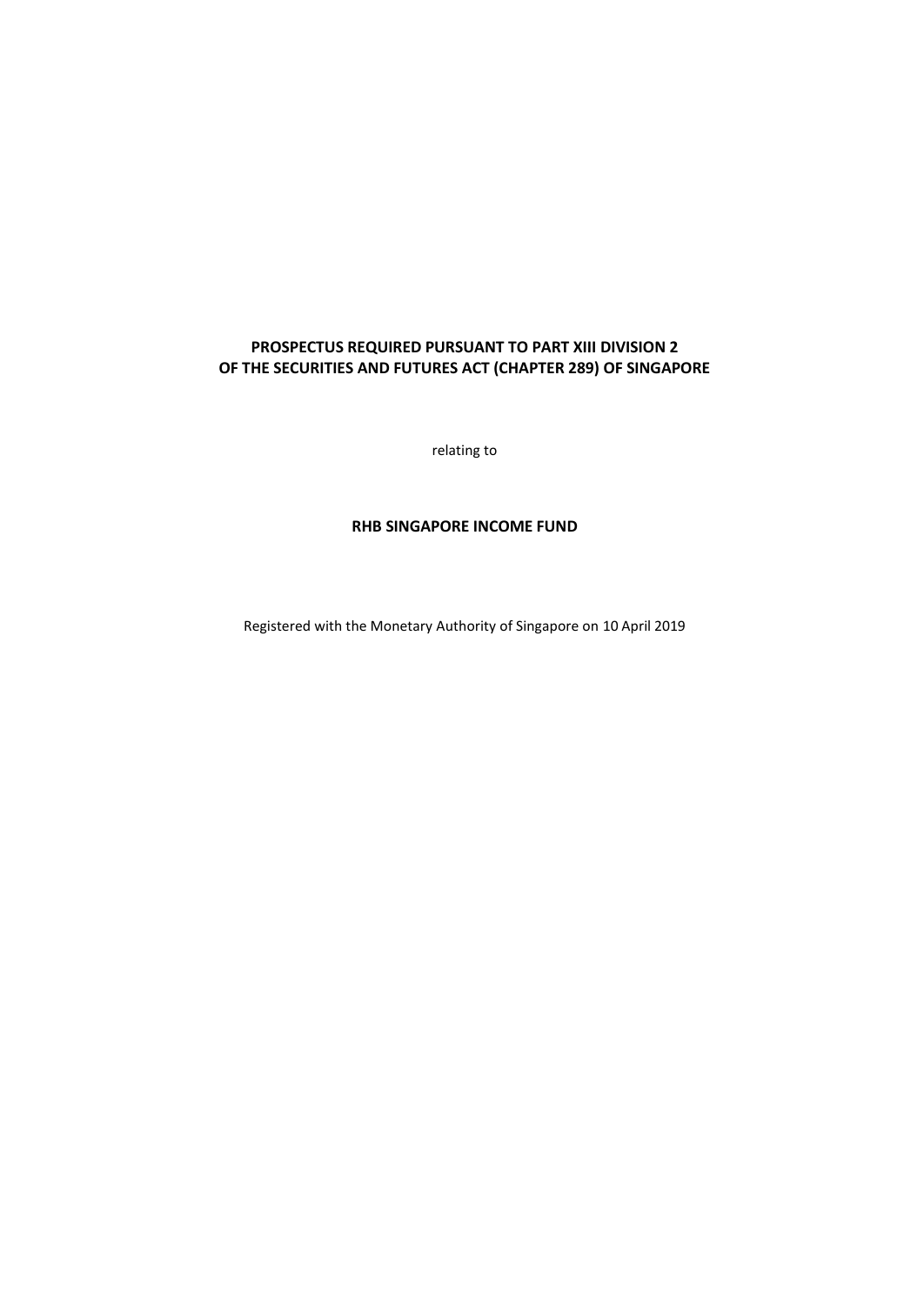# **DIRECTORY**

#### **Manager**

RHB Asset Management Pte. Ltd. (Company Registration Number: 200615687E)

*Registered address and Principal place of business*: 10 Collyer Quay, #09-08 Ocean Financial Centre, Singapore 049315

#### **Directors and key executives of the Manager**

Mr. Yap Chee Meng Dr. Ngo Get Ping Ms. Ong Yin Suen, Eliza Mr Tan Jee Toon Ms. Geraldine Eu

#### **Trustee / Registrar / Administrator**

HSBC Institutional Trust Services (Singapore) Limited (Company Registration No. 194900022R) *Registered Office Address:* 21 Collyer Quay, #13-02 HSBC Building, Singapore 049320

### **Custodian**

The Hongkong and Shanghai Banking Corporation Limited 1, Queen's Road Central, Hong Kong

### **Auditors**

PricewaterhouseCoopers LLP 7 Straits View, Marina One, East Tower, Level 12, Singapore 018936

# **Solicitors to the Manager**

Tan Kok Quan Partnership 8 Shenton Way, #47-01 AXA Tower, Singapore 068811

#### **Solicitors to the Trustee**

Shook Lin & Bok LLP 1 Robinson Road, #18-00 AIA Tower, Singapore 048542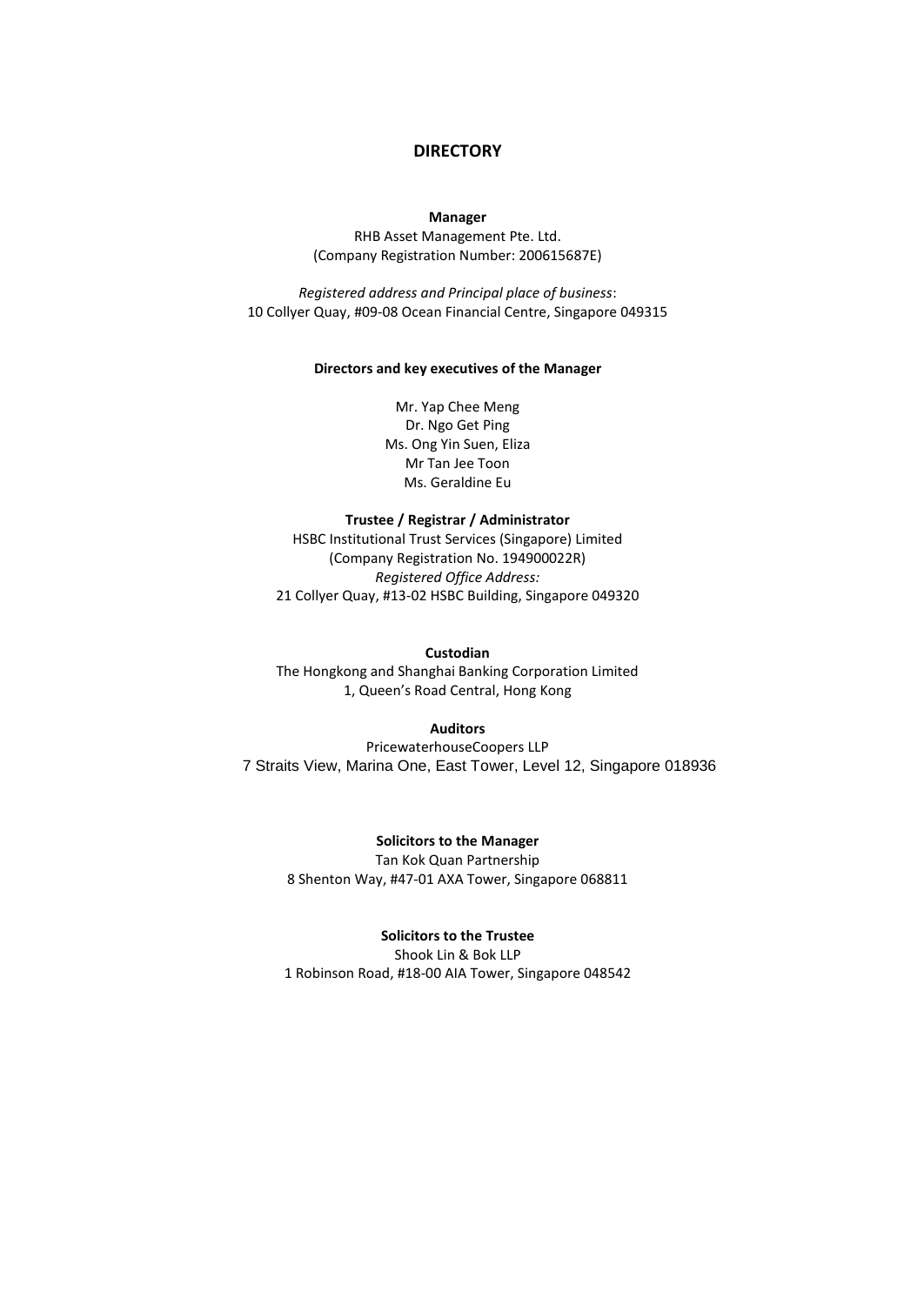### **IMPORTANT INFORMATION**

RHB Asset Management Pte. Ltd. (the "**Manager**") accept full responsibility for the accuracy of the information contained in this Prospectus of the RHB Singapore Income Fund (the "**Fund**") and confirm, having made all reasonable enquiries, that to the best of their knowledge and belief, the statements contained in this Prospectus are in every material respect true and accurate and not misleading and there are no facts the omission of which would make any statement herein misleading. Unless otherwise stated or the context otherwise requires, all undefined terms in this Prospectus have the same meanings as ascribed to them in the deed of trust dated 11 August 2015 (as may be amended from time to time) relating to the Fund (the "**Deed**").

Investors should refer to the provisions of the Deed and obtain independent professional advice in the event of any doubt or ambiguity relating thereto. Copies of the Deed are available for inspection at the Manager's operating office during normal business hours (subject to such reasonable restrictions as the Manager may impose).

This Prospectus does not constitute an offer or solicitation to anyone in any jurisdiction in which such offer or solicitation is not authorised or to any person to whom it is unlawful to make such offer or solicitation and may only be used in connection with the offering of units of the Fund (the "**Units**") as contemplated herein. This Prospectus may be supplemented or replaced from time to time to reflect material changes.

Investment in the Fund requires consideration of the usual risks involved in investing and participating in collective investment schemes and the risks of investing in the Fund. Details of the risks involved are set out in paragraph 10 of this Prospectus. Investors should consider these risks carefully before making an investment decision. Investors should note that their investments can be volatile and there can be no assurance that the Fund will be able to attain its objectives. The prices of Units as well as the income from them may go up as well as down to reflect changes in the value of the Fund. An investment should only be made by those persons who can sustain losses on their investments. Investors should satisfy themselves of the suitability to them of an investment in the Fund based on their personal circumstances.

The Fund will use financial derivative instruments for hedging existing positions and efficient portfolio management purposes. While the prudent use of derivatives can be beneficial, derivatives also involve risks different from and in certain cases, greater than, the risks presented by more traditional investments. Some structured derivative transactions are complex and may involve a high degree of loss.

Potential investors should seek independent professional advice to ascertain (a) the possible tax consequences, (b) the legal requirements and (c) any foreign exchange restrictions or exchange control requirements which they may encounter under the laws of the countries of their citizenship, residence or domicile and which may be relevant to the subscription, holding or disposal of Units and should inform themselves of and observe all such laws and regulations in any relevant jurisdiction that may be applicable to them. No representation is made as to the tax status of the Fund.

No person, other than the Manager, has been authorised to issue any advertisements or to give any information, or to make any representations in connection with the offering, subscription or sale of Units, other than those contained in this Prospectus and, if issued, given or made, such advertisements, information or representations must not be relied upon as having been authorised by the Manager.

Investors should note that the Units are not listed on any stock exchange. Investors may subscribe for or realise their Units through the Manager or any of their authorised agents or distributors subject to the ultimate discretion of the Manager in respect of the subscription, sale, switching, conversion or realisation of an investor's Units in accordance with and subject to the provisions in the Deed.

Applications may be made in other jurisdictions to enable the Units to be marketed freely in those jurisdictions.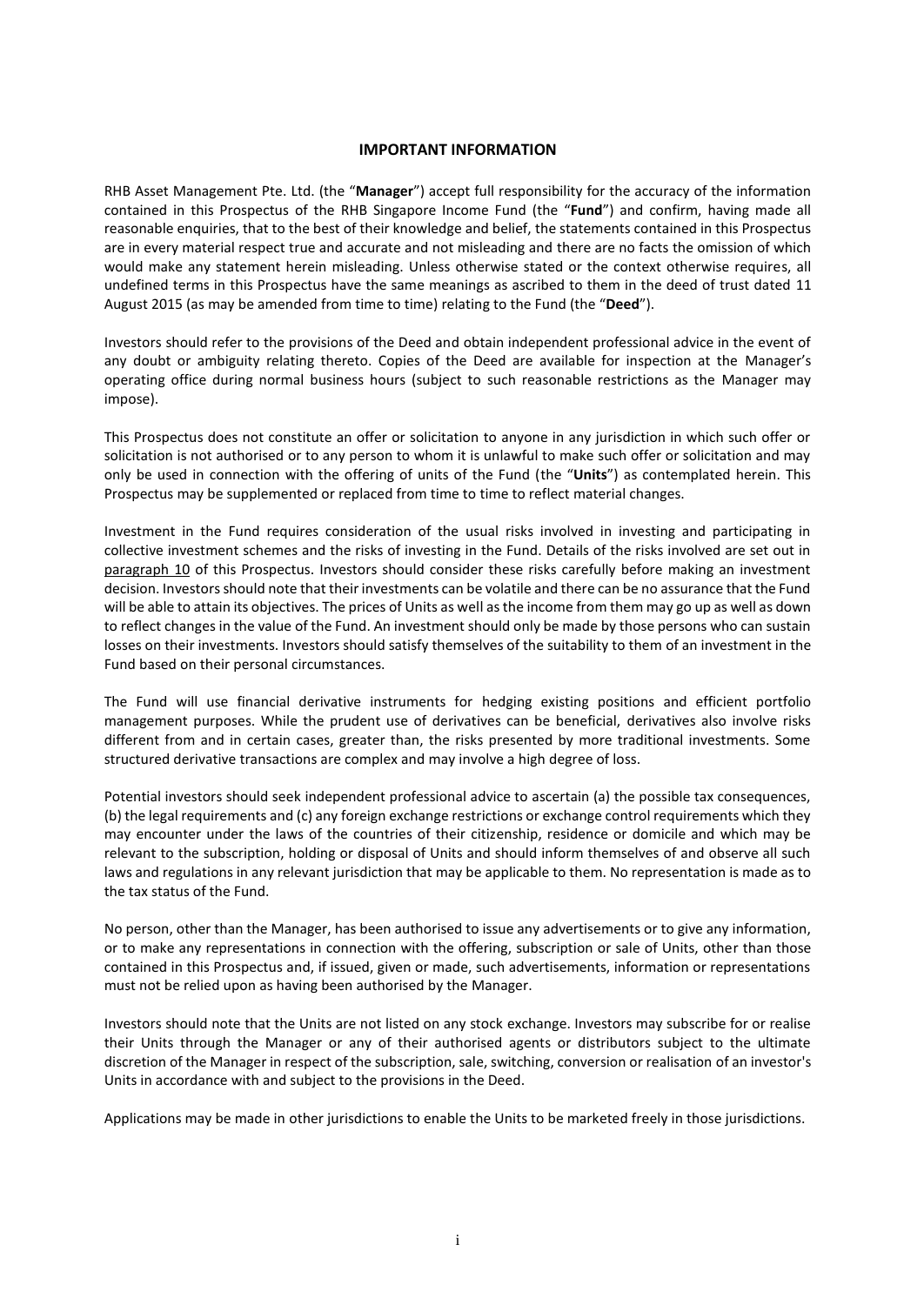### Restriction on U.S. Persons on subscribing to the Fund

Persons to whom a copy of this Prospectus has been issued shall not circulate to any other person, reproduce or otherwise distribute this Prospectus or any information herein for any purpose whatsoever nor permit or cause the same to occur. In particular, please note that the Units have not been and will not be registered under the U.S. Securities Act of 1933, as amended (the "**U.S. Securities Act**") or any other applicable law of the United States (the "**U.S.**"). The Fund has not been and will not be registered as an investment company under the U.S. Investment Company Act of 1940, as amended. The Units are being offered and sold outside the U.S. to persons that are not "U.S. persons" (as defined in Regulation S promulgated under the U.S. Securities Act) in reliance on Regulation S promulgated under the U.S. Securities Act. The Units are not being offered or made available to U.S. persons and nothing in this Prospectus is directed to or is intended for U.S. persons.

For the purposes of the U.S. Securities Act, the term "U.S. person" means: (i) any natural person resident in the U.S.; (ii) any partnership or corporation organized or incorporated under the laws of the U.S.; (iii) any estate of which any executor or administrator is a U.S. person; (iv) any trust of which any trustee is a U.S. person; (v) any agency or branch of a non- U.S. entity located in the U.S.; (vi) any non-discretionary account or similar account (other than an estate or trust) held by a dealer or other fiduciary for the benefit or account of a U.S. person; (vii) any discretionary account or similar account (other than an estate or trust) held by a dealer or other fiduciary organized, incorporated, or (if an individual) resident in the U.S.; and (viii) any partnership or corporation if (a) organized or incorporated under the laws of any non- U.S. jurisdiction and (b) formed by a U.S. person principally for the purpose of investing in securities not registered under the Securities Act, unless it is organized or incorporated, and owned, by "accredited investors" (as defined in Regulation D promulgated under the U.S. Securities Act) who are not natural persons, estates or trusts.

For the purposes of the U.S. Securities Act, the term "U.S. person" does not include: (i) any discretionary account or similar account (other than an estate or trust) held for the benefit or account of a non-U.S. person by a dealer or other professional fiduciary organized, incorporated, or (if an individual), resident in the United States; (ii) any estate of which any professional fiduciary acting as executor or administrator is a U.S. person if (a) an executor or administrator of the estate who is not a U.S. person has sole or shared investment discretion with respect to the assets of the estate and (b) the estate is governed by non- U.S. law; (iii) any trust of which any professional fiduciary acting as trustee is a U.S. person, if a trustee who is not a U.S. person has sole or shared investment discretion with respect to the trust assets, and no beneficiary of the trust (and no settler if the trust is revocable) is a U.S. person; (iv) an employee benefit plan established and administered in accordance with the law of a country other than the U.S.; (v) an agency or branch of a U.S. person located outside the U.S. if (a) the agency or branch operates for valid business reasons and (b) the agency or branch is engaged in the business of insurance or banking and is subject to substantive insurance or banking regulation, respectively, in the jurisdiction where located; and (vi) the International Monetary Fund, the International Bank for Reconstruction and Development, the Inter-American Development Bank, the Asian Development Bank, the African Development Bank, the United Nations, any other similar international organizations, and their respective agencies, affiliates and pension plans.

# Foreign Account Tax Compliance Act

The Foreign Account Tax Compliance Act (the "**FATCA**") was enacted by the U.S. Congress in March 2010 to target non-compliance with U.S. tax laws by U.S. persons using foreign accounts. FATCA requires all financial institutions (the "**FIs**") outside the U.S. to periodically transmit information about financial accounts held by U.S. persons to the U.S. Internal Revenue Service (the "**US IRS**"). FIs that fail to comply will face a 30% FATCA-related withholding tax on certain payments made from the U.S.

The Fund is obliged to comply with the provisions of FATCA under the terms of the Foreign Account Tax Compliance Act Model 1 intergovernmental agreement (the "**IGA**") that has been signed between the U.S. Treasury and the Singapore Government and under the terms of Singapore legislation implementing the IGA when introduced rather than under the U.S. Treasury Regulations implementing FATCA.

In order to comply with its FATCA obligations, the Fund may be required to obtain certain information from its investors so as to ascertain their U.S. tax status. If the investor is a specified U.S. Person under the provisions of FATCA, U.S. owned non-U.S. entity, non-participating FI or does not provide the requisite documentation, the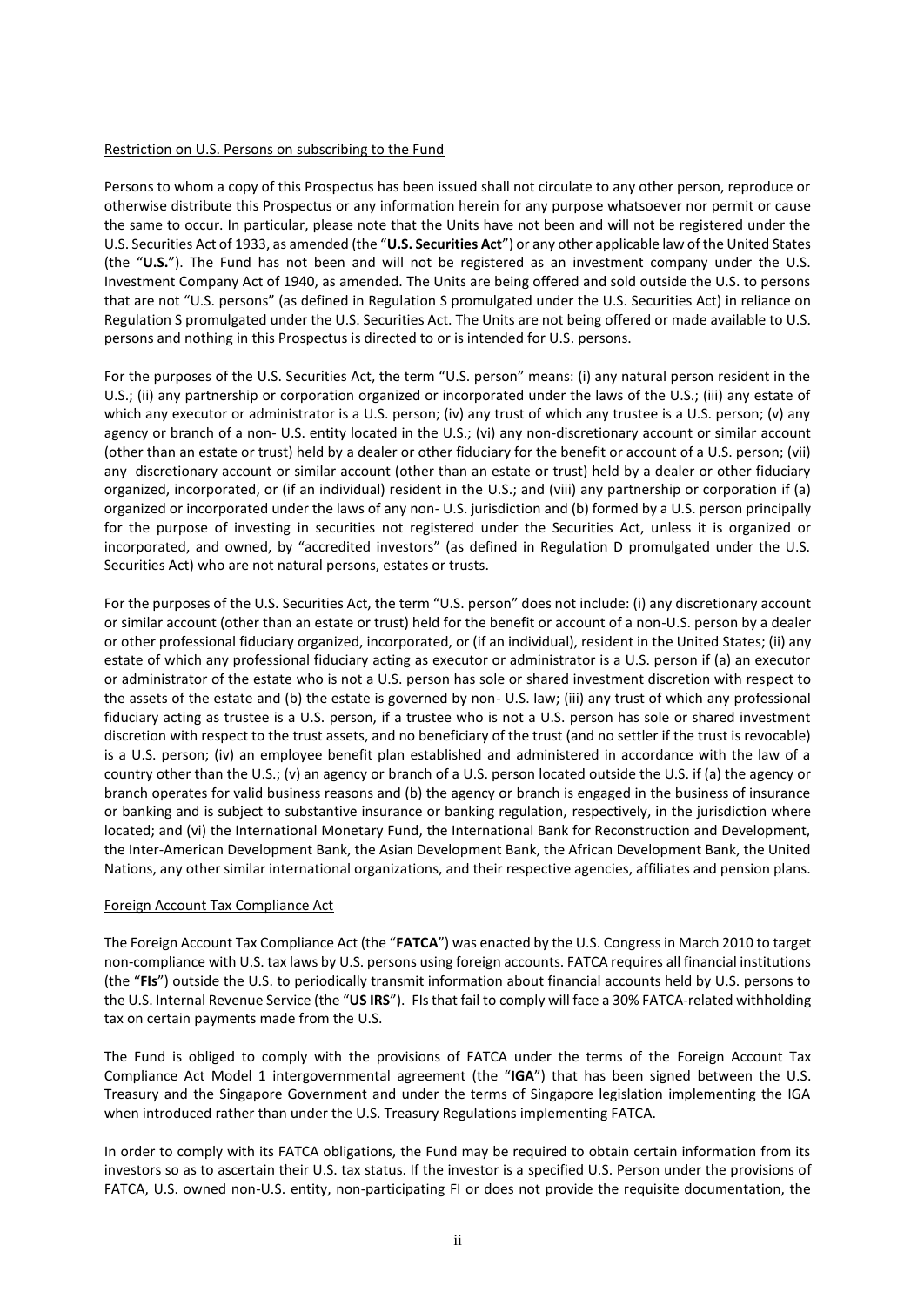Fund will need to report information on these investors to the Inland Revenue Authority of Singapore, in accordance with applicable laws and regulations, which will in turn report this to the U.S. IRS.

Distributors and Holders should note that it is the existing policy of the Manager that Units are not being offered or sold for the account of U.S. Persons for the purposes of FATCA and that subsequent transfers of Units to such U.S. Persons are prohibited. If Units are beneficially owned by such U.S. Person, the Manager (in consultation with the Trustee) may compulsorily realise such Units pursuant to paragraph 12.6 of this Prospectus. Holders should note that under the FATCA legislation, the definition of "Specified U.S. Persons" will include a wider range of investors than the current U.S. Person definition.

### Common Reporting Standard (CRS)

The Organisation for Economic Co-operation and Development (OECD) has developed a new global standard for the automatic exchange of financial information between tax authorities of signatory jurisdictions (the "**CRS**"). Singapore is a signatory jurisdiction to the CRS which will be implemented in Singapore with effect from 1 January 2017.

The CRS sets out the financial account information to be exchanged, the financial institutions (the "**FIs**") required to report, the different types of accounts and taxpayers covered, as well as the customer due diligence procedures to be followed by FIs. The CRS builds on the FATCA reporting regime to maximise efficiency and reduce costs for implementing jurisdictions and their FIs.

Under the CRS, a fund domiciled in a CRS participating jurisdiction will be required to comply with the CRS, which includes requiring such fund to perform due diligence on its investors and potentially report information on reportable persons to the local tax authorities of jurisdictions participating in the CRS.

Accordingly, the Fund (whether through the Manager, the Trustee, the Custodian or otherwise) is entitled to require investors to provide any information regarding their tax status, identity or tax residency in order to satisfy any reporting requirements which the Fund may have as a result of the CRS or any applicable legislation or regulation promulgated in connection with the CRS.

Any information (including the identity of any investor) supplied for purposes of compliance with the CRS, which is intended for the use by the Fund (or the Manager, the Trustee, the Custodian or any person in connection with the Fund) to satisfy the requirements under the CRS will, as far as is reasonably practicable, be treated in a confidential manner, except that the Fund, the Manager, the Trustee, the Custodian may disclose such information (i) to their respective officers, directors, agents and advisors, (ii) to the extent reasonably necessary or advisable in connection with tax matters, including achieving compliance with the CRS (iii) to any person with the consent of the applicable Holder, or (iv) as otherwise required by law or court order or on the advice of the advisers to the Fund or the Manager, the Trustee, the Custodian.

# Data Protection

Each investor hereby consents to the Manager and the Trustee (and such Third Party Service Providers as the Manager or the Trustee may engage, and who may be located outside Singapore) collecting, receiving, using, storing, disclosing and processing the investor's Personal Data (as defined in the Singapore Personal Data Protection Act) as set out in the investor's application form, subscription form, account opening documents and/or otherwise provided by the investor or possessed by the Manager or the Trustee, for one or more of the purposes as stated in the:

- (a) PDPA Privacy Notice, a copy of which will be provided to the investor along with the application forms for purchase of the Units; and
- (b) Personal Data Protection Statement as set out on the relevant website of the Trustee at <http://www.hsbc.com.sg/1/2/miscellaneous/privacy-and-security> for HSBC Institutional Trust Services (Singapore) Limited.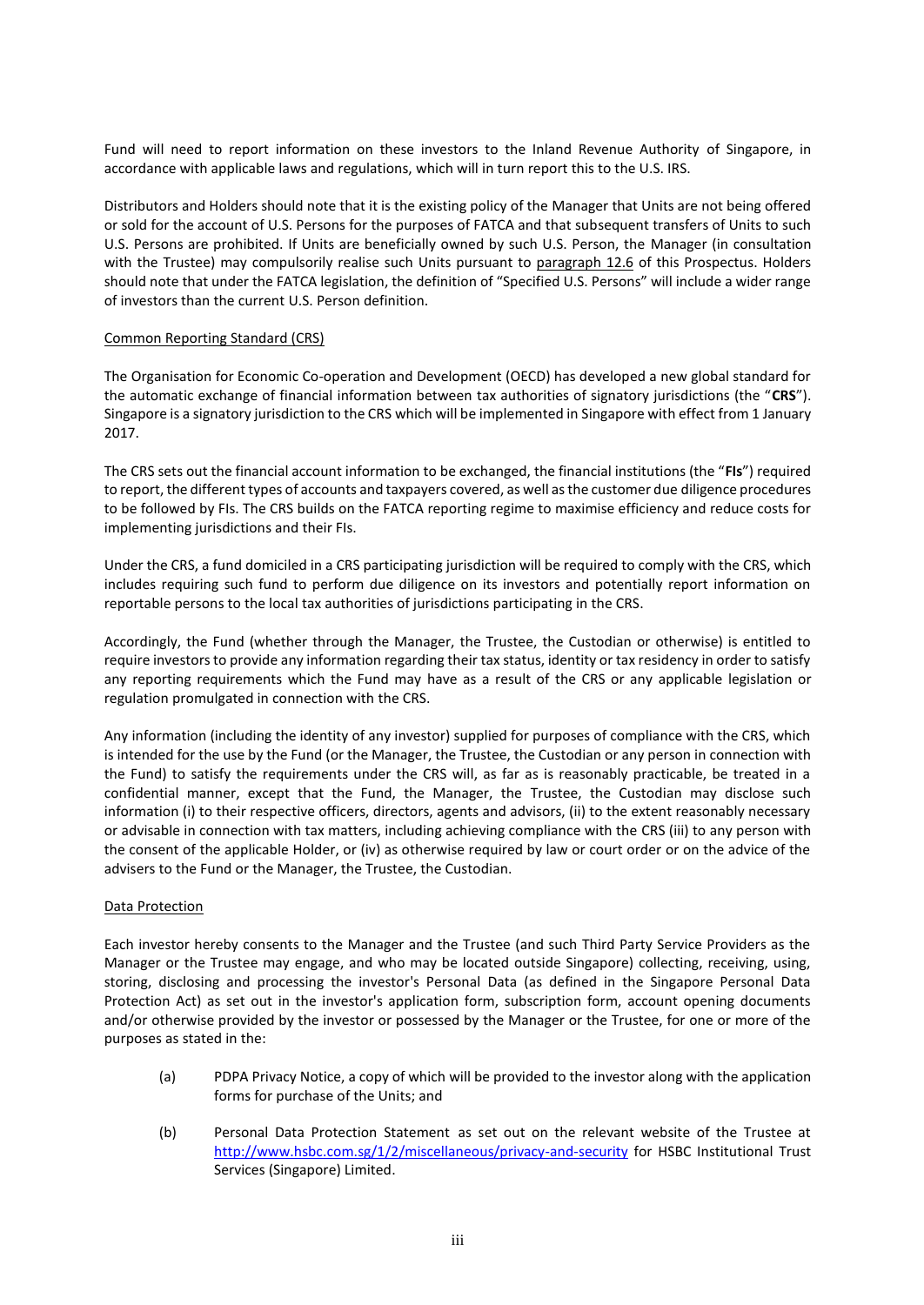"Third Party Service Providers" includes but is not limited to, trustees, registrars, transfer agents, auditors and/or other professional service providers used in the provision of products and services to an investor and each investor hereby further consents to them collecting, receiving, using, storing, disclosing and processing the investor's Personal Data in their respective roles and capacities, where applicable.

All enquiries in relation to the Fund should be directed to the Manager or their authorised agents or distributors.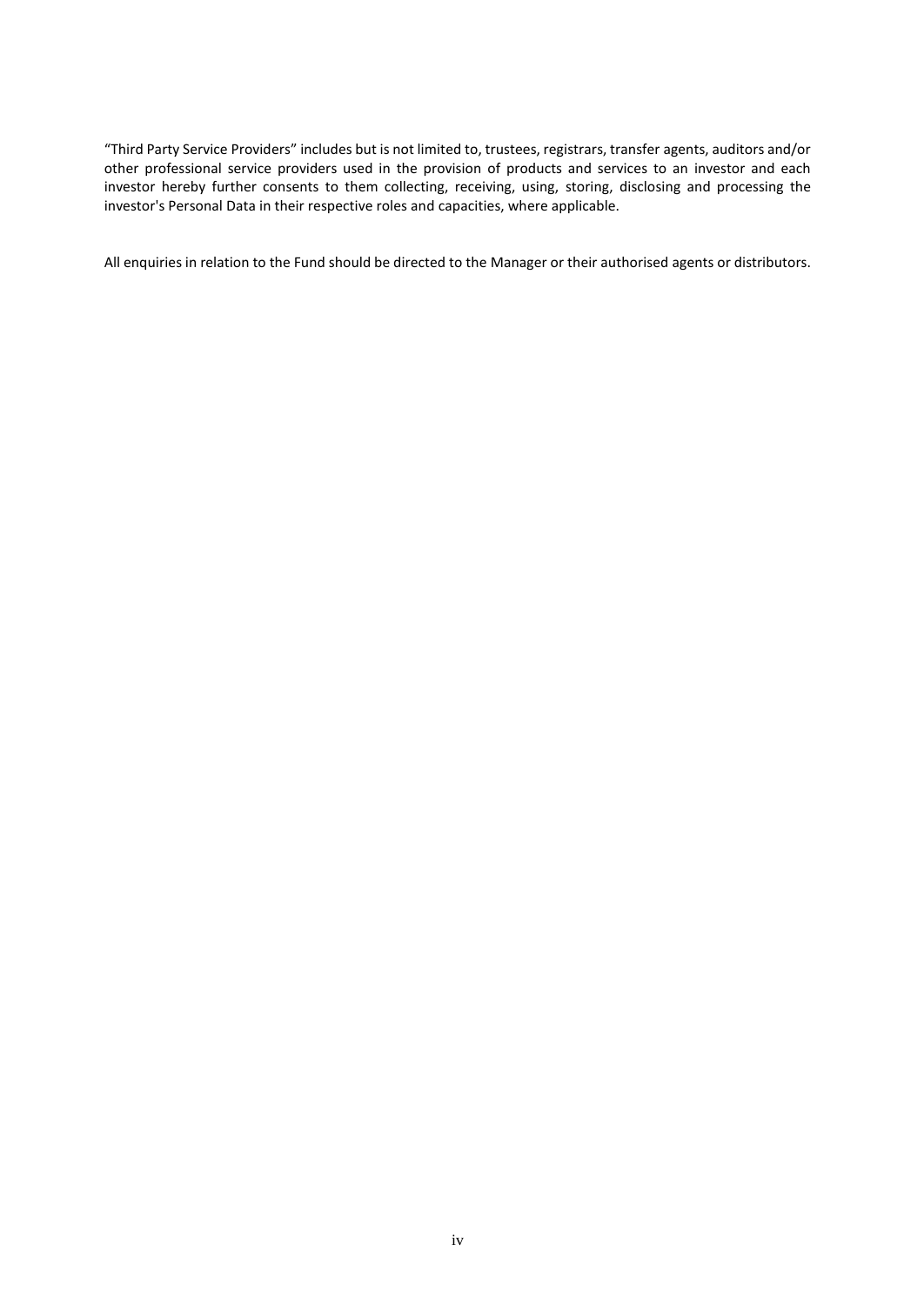# **TABLE OF CONTENTS**

| 1 <sub>1</sub>  |  |
|-----------------|--|
| 2.              |  |
| 3.              |  |
| 4.              |  |
| 5.              |  |
| 6.              |  |
| 7.              |  |
| 8.              |  |
| 9.              |  |
| 10.             |  |
| 11.             |  |
| 12 <sup>1</sup> |  |
| 13.             |  |
| 14.             |  |
| 15.             |  |
| 16.             |  |
| 17.             |  |
| 18.             |  |
| 19.             |  |
| 20.             |  |
| 21.             |  |
| 22.             |  |
|                 |  |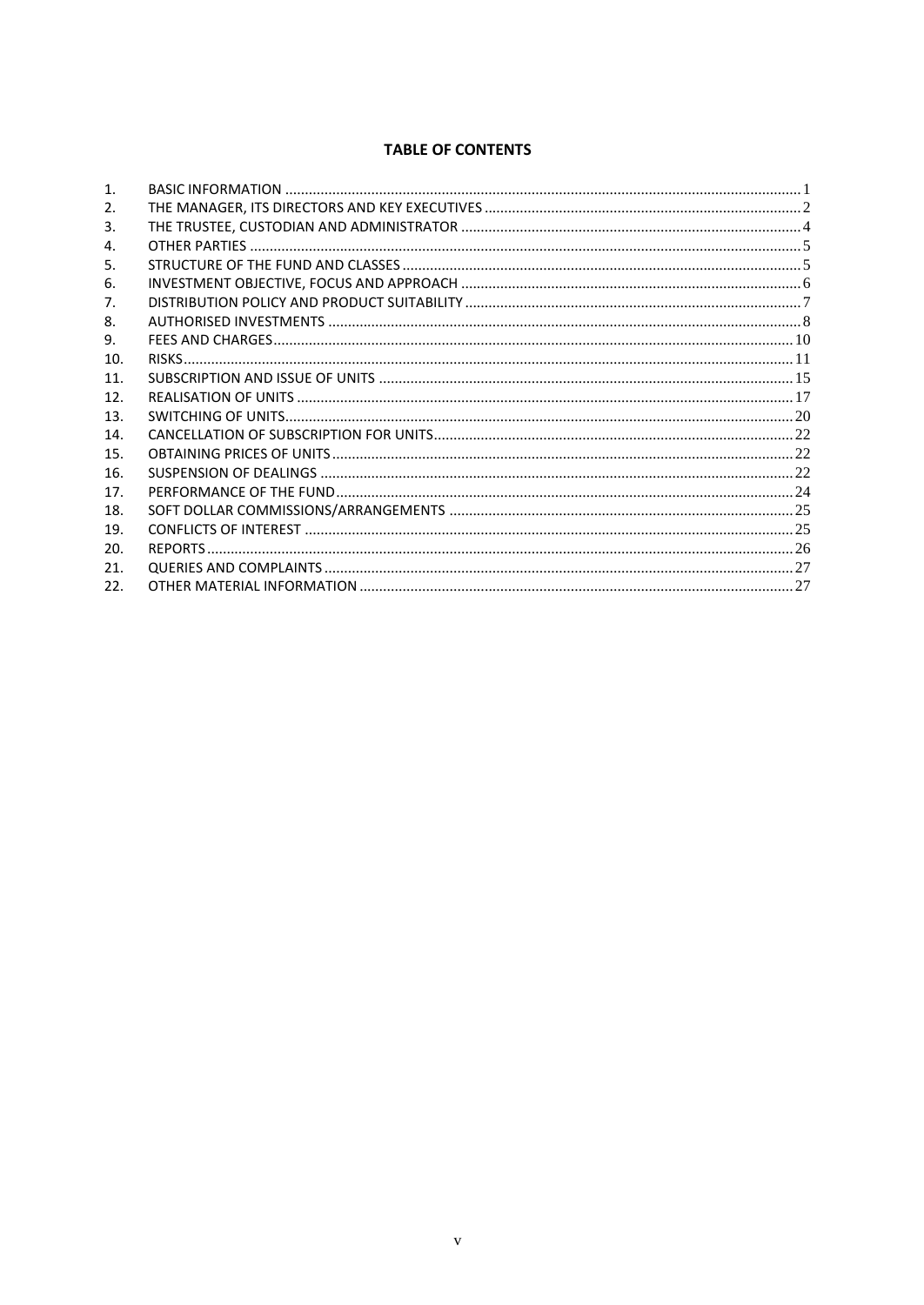#### **RHB SINGAPORE INCOME FUND**

#### **PROSPECTUS**

*The Fund offered in this Prospectus is an authorised scheme under the Securities and Futures Act (Chapter 289) (the "SFA"). A copy of this Prospectus has been lodged with and registered by the Monetary Authority of Singapore (the "Authority"). The Authority assumes no responsibility for the contents of this Prospectus. Registration of this Prospectus by the Authority does not imply that the SFA, or any other legal or regulatory requirements have been complied with. The Authority has not, in any way, considered the investment merits of the Fund. The meanings of terms not defined in this Prospectus can be found in the Deed.*

### <span id="page-7-0"></span>**1. BASIC INFORMATION**

#### 1.1 Name of the collective investment scheme

This Prospectus is in relation to a stand-alone open-ended unit trust constituted in Singapore known as the RHB Singapore Income Fund.

### 1.2 Date of registration and expiry of the Prospectus

This Prospectus is registered by the Authority on 10 April 2019. This Prospectus is valid for 12 months after the date of registration (i.e. up to and including 9 April 2020) and shall expire on 10 April 2020.

### 1.3 Trust deed

- (a) The Fund is constituted as a unit trust by way of a deed of trust dated 11 August 2015 (the "**Principal Deed**") between the Manager and HSBC Institutional Trust Services (Singapore) Limited (the "**Trustee**"). The Principal Deed has been amended by the 1st Supplemental Deed of Variation dated 12 November 2015 (the "**1st Supplemental Deed**"). The Principal Deed as amended by the 1st Supplemental Deed shall hereinafter be referred to in this Prospectus as the "**Deed**".
- (b) The Deed is binding on the Manager, the Trustee, each unitholder (each a "**Holder**") and all persons claiming through such Holder as if such Holder and all such persons claiming through such holder had been a party to the Deed.
- (c) Investors should note that this Prospectus includes provisions found in the Deed, which have to a large extent been summarised and that not all provisions of the Deed are reflected in this Prospectus. *Investors should read the Deed for full details.*
- (d) Copies of the Deed are available for inspection free of charge at the Manager's operating office at 10 Collyer Quay, #09-08 Ocean Financial Centre, Singapore 049315 during normal business hours (subject to such reasonable restrictions as the Manager may impose) and will be supplied by the Manager upon request at a charge not exceeding S\$25 per copy of the document (or such other amount as the Trustee and the Manager may from time to time agree).

# 1.4 Accounts and reports

Copies of the latest semi-annual and annual reports, semi-annual and annual accounts as well as the auditor's report on the annual accounts relating to the Fund, where available, may be obtained from the Manager upon request at their operating office during normal business hours (subject to such reasonable restrictions as the Manager may impose).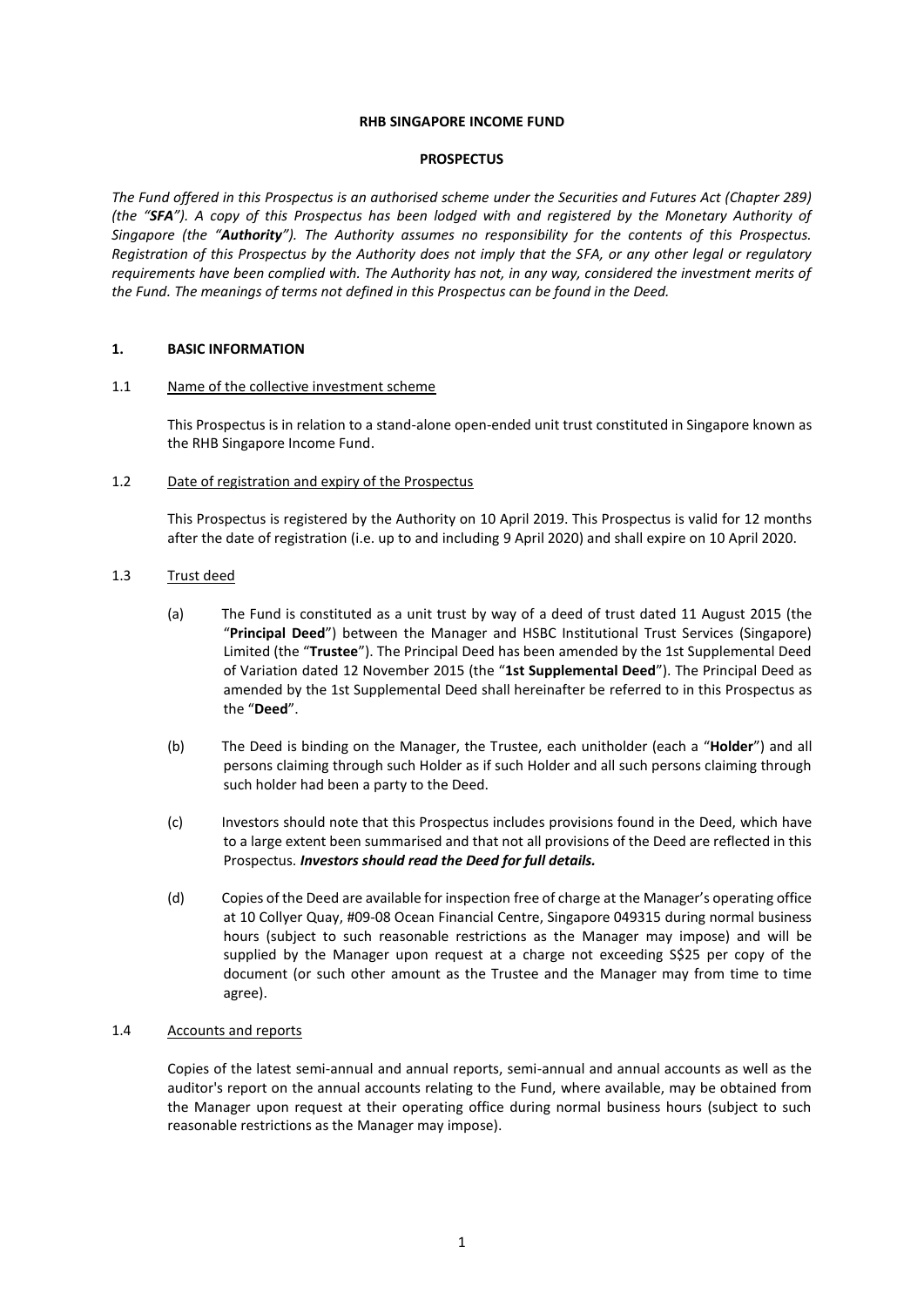### 1.5 Valuation Method

The Assets of the Fund will be valued in accordance to the methodology provided in paragraph 22.1.

# <span id="page-8-0"></span>**2. THE MANAGER, ITS DIRECTORS AND KEY EXECUTIVES**

### 2.1 The Manager

The Manager is RHB Asset Management Pte. Ltd., whose registered office is at 10 Collyer Quay, #09-08 Ocean Financial Centre, Singapore 049315.

The Manager is a company incorporated with limited liability in Singapore on 20 October 2006 and holds a Capital Markets Services Licence for Fund Management issued by the Authority. The Manager is an indirect wholly owned subsidiary of RHB Investment Bank Berhad which is in turn, wholly owned by RHB Bank Berhad, a company listed on the stock exchange of Malaysia.

The Manager has been managing collective investment schemes and mandates in Singapore since 2006. As at 31 January 2019, the Manager manages/advises approximately SGD 1689.06 million of assets.

The Manager is entitled to delegate certain or all of their duties. The Manager has delegated the accounting and valuation function in respect of the Fund to the administrator, whose details are set out in paragraph 3.3 below.

The Manager maintain professional indemnity insurance coverage which complies with the requirements under applicable laws, regulations and guidelines, or as directed by the Authority.

If the Manager goes into liquidation (except a voluntary liquidation for reconstruction or amalgamation upon previously approved terms) or if a receiver is appointed over any of the Manager's assets or a judicial manager is appointed in respect of the Manager, the Trustee may by notice in writing remove the Manager as Managers and appoint some other corporation as manager of the Fund and/or terminate the Fund in accordance with the Deed.

Please refer to the Deed for details on the Manager's role and responsibilities.

# *Investors should note that the past performance of the Manager is not necessarily indicative of their future performance.*

### 2.2 Directors and key executives of the Manager

#### **Mr. Yap Chee Meng, Chairman and Non-Executive Director**

Mr Yap Chee Meng ("**Mr Yap**") was appointed as an Independent Non-Executive Chairman of RHB Asset Management Pte Ltd. on 2 July 2018.

Mr Yap qualified as a UK Chartered Accountant in 1981, and now remains as a non-practising Fellow of the Institute of Singapore Chartered Accountants and a non-practising Fellow of the Institute of Chartered Accountants in England & Wales.

Mr Yap was KPMG International's Chief Operating Officer for the Asia Pacific Region and a member of its Global Executive Team from 1 October 2010 to 30 September 2013. Prior to 1 October 2010, he was a senior partner in KPMG Singapore and part of the firm's leadership team. Mr Yap's key appointments then (within KPMG locally, regionally and globally) included Asia Pacific Head of Financial Services, Singapore Head of Financial Services, Singapore Head of Real Estates and Specialised REITs Group, a Member of KPMG International's Professional Indemnity Insurance Steering Committee and a Member of KPMG International's Financial Services Leadership Committee.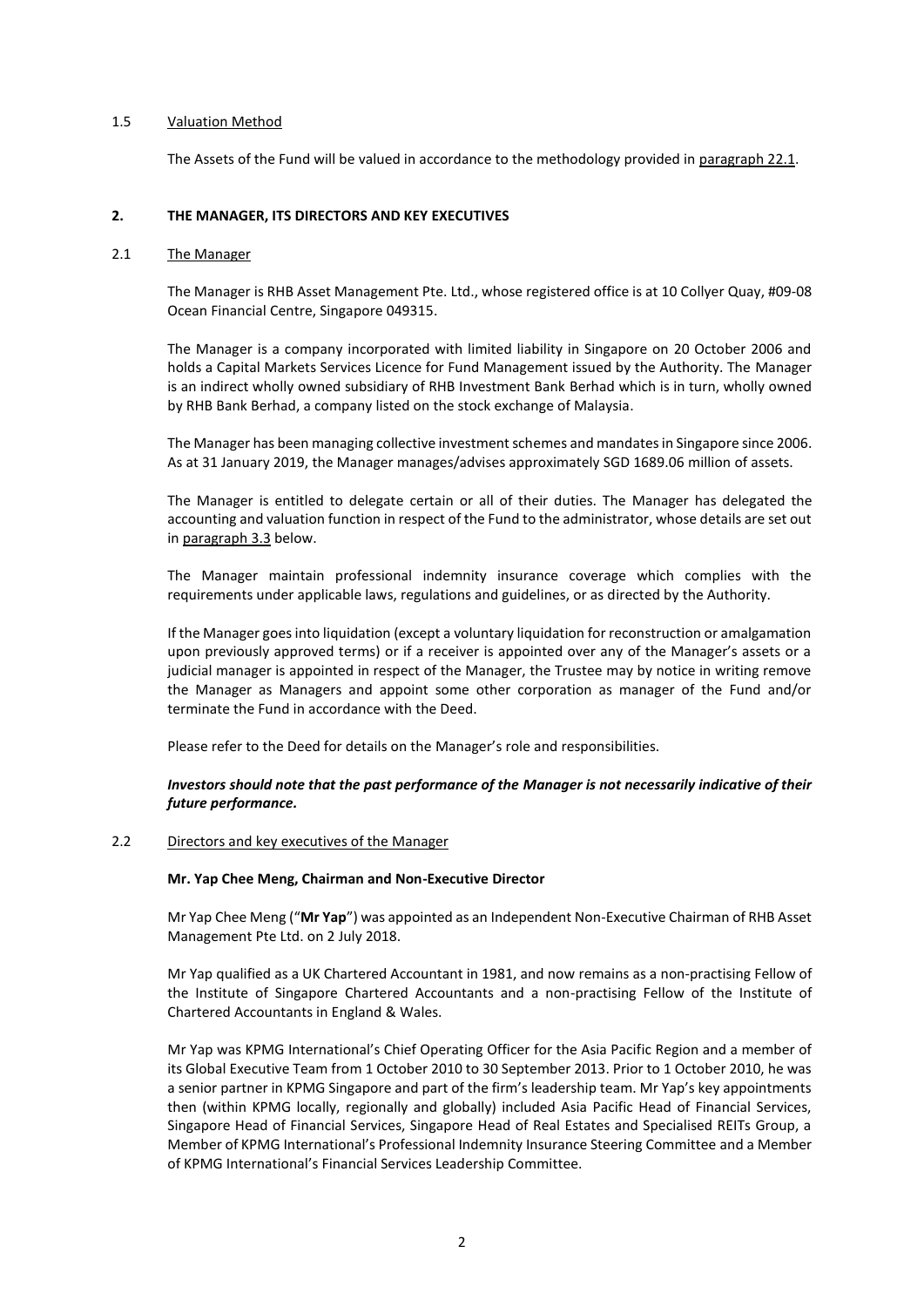In his career spanning over 37 years of experience in the financial and accounting sector, he has also served in various professional / regulatory committees of the Singapore Accounting & Corporate Regulatory Authority and the Institute of Certified Public Accountants of Singapore.

Mr Yap's other current directorships include RHB Investment Bank Berhad, RHB Securities Singapore Pte Ltd, AXA Insurance Pte Ltd (Independent Non-Executive Chairman), SATS Ltd, Keppel Land Limited, The Esplanade Co Ltd and Pavilion Gas Pte Ltd. He is also the Chairman of RHB Asset Management Sdn Bhd., RHB Islamic International Asset Management Berhad and RHB Asset Management Limited.

### **Dr. Ngo Get Ping, Non-Executive Director**

Dr. Ngo Get Ping ("**Dr. Ngo**") graduated from University of Oxford, United Kingdom, with DPhil in Metallurgy in 1984. He was given the best student award by the Institute of Civil Engineers, United Kingdom, in 1980 for his outstanding academic achievements.

In 1986, after a short stint with a soil specialist construction firm, Dr. Ngo joined GIC (Singapore) Pte Ltd as an Investment Officer specializing in North America securities investments and in bonds and currency investments in Europe. He then joined James Capel Asia Pte Ltd as an Associate Director from 1988 to 1993, where he was involved in Europe and Australian equities markets. Subsequently, Dr. Ngo was attached to Nomura Securities Singapore Pte Ltd as a Senior Vice President, where he was in charge of equities in Asia Market ex-Japan from 1994 to 1996. Prior to his retirement in 2006, Dr. Ngo was the Head of Sales and Executive Director/Deputy Country Head of CLSA Singapore Pte Ltd, a leading independent brokerage and investment group in Asia for a period of 10 years, where he oversaw the marketing team for equities market.

Dr. Ngo has vast experience in the securities and investment-banking arena, spending over 20 years of his career in various global financial institutions. He has a wide range of experience in the regional financial industry, including securities broking, corporate finance, share underwriting and placement, corporate re-structuring and equity capital markets. His regional experience in the capital markets will be valuable to the Bank, particularly in its aspiration to become a leading investment bank in the region. Dr. Ngo is a person with integrity and is a well-respected individual in the securities and investment banking industry in Singapore.

# **Ms. Ong Yin Suen, Eliza, Executive Director**

Ms. Ong Yin Suen, Eliza ("Ms. Ong") joined OSK Holdings Berhad in 2002 as the personal assistant to Mr Ong Leong Huat, the Group Managing Director/Chief Executive Officer of OSK Holdings Berhad. Prior to that, she worked in Australia with National Australia Bank Limited. During her tenure, she held various positions within the bank and gained exposure within the Global Credit Bureau (with portfolios in wholesale banking and bank and sovereign risk) as well as the Asset Structuring department. Ms. Ong holds a Master of Business (Banking and Finance) from Monash University, Australia and is a senior associate member of Australasian Institute of Banking and Finance (AIBF), Certified Treasury and Finance Professional (CTFP) and a Certified Financial Planner. She is the Managing Director of RHB Asset Management Sdn Bhd and is also a board member of Federation of Investment Managers Malaysia, RHB International Investments Pte Ltd, RHB Asset Management Pte Ltd, RHB Nominees Singapore Pte Ltd, RHB GC-Millennium Capital Pte Ltd and Summit Nominees Pte Ltd in Singapore, PT RHB Asset Management Indonesia, RHB Asset Management Limited and RHB International Asset Management Sdn Bhd (formerly known as RHB OSK International Asset Management Sdn Bhd). **Mr. Tan Jee Toon – Chief Investment Officer, Asia Pacific Equities** 

Mr. Tan Jee Toon joined RHB Asset Management Pte. Ltd. ("RAMSG") in April 2018 as the Chief Investment Officer of Asia Pacific Equities.

In the course of his two decade career in the investment industry, Jee Toon has managed multi-billion regional Asia Pacific equity and multi-asset portfolios on behalf of sovereign wealth, pension plans, endowment, insurance, and retail clients. Prior to joining RAMSG, Jee Toon was with Wellington Management, Aviva Investors and Amundi. He was also with Mercer Investment Consulting as a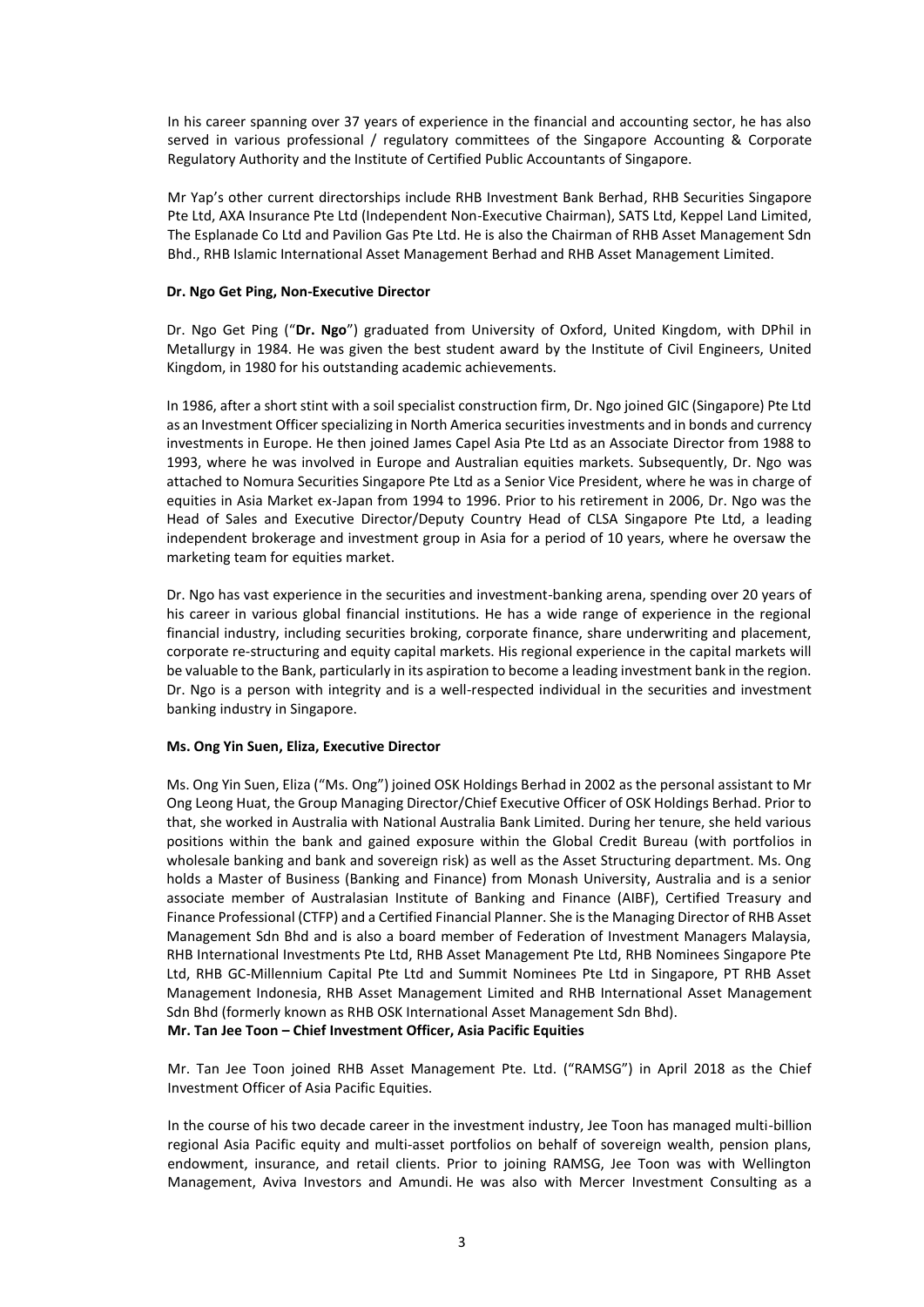manager researcher and investment consultant to various Asian-based sovereign wealth, pension, insurance and institutional clients.

Jee Toon is responsible for setting up the investment and research processes, team structure, investment strategy and product strategy etc. for regional equity strategies. He oversees the Asia Pacific regional equity team responsible for managing the different equity (including Asia Pacific regional, ASEAN, Singapore, global equity etc.) and multi-asset mandates. He is also the lead portfolio manager for key institutional and flagship retail equity and multi-asset portfolios.

Concurrently, as the Chief Investment Officer of Singapore, Jee Toon directly manages the Singaporebased regional equity and fixed income teams.

Jee Toon has been a CFA charterholder since 2002. He holds a Bachelor of Business degree (Honours) from Nanyang Technological University, majoring in Applied Economics with a minor in Banking and Finance.

#### **Ms. Geraldine Eu, Portfolio Manager**

Geraldine is a senior portfolio manager who manages the ASEAN portfolios and discretionary mandates. She has over 11 years of experience in investment management. Since 2013, Geraldine was a discretionary investment manager with private banks including ABN AMRO Bank N.V. and HSBC Bank (Singapore) Limited. Prior to joining HSBC, she performed the role of Investment Advisor for equities in BNP Paribas (Wealth Management) between 2010 to 2013. Previously, she spent two years with NewSmith Capital Partners (Asia) Pte. Ltd, a long-short Asian equity fund, as a Research Analyst covering the Financial, Transport and Consumer Discretionary sectors. She started as an Equity Research Analyst covering Marine, Technology and Construction sectors with Kim Eng Securities Pte. Ltd in 2006. She holds a Bachelor of Business Management in Finance from the Singapore Management University.

### <span id="page-10-0"></span>**3. THE TRUSTEE, CUSTODIAN AND ADMINISTRATOR**

#### 3.1 The Trustee

The Trustee of the Fund is HSBC Institutional Trust Services (Singapore) Limited, whose registered office is at 21 Collyer Quay, #13-02 HSBC Building, Singapore 049320**.** The Trustee is regulated in Singapore by the Authority.

If the Trustee goes into liquidation (except a voluntary liquidation for reconstruction or amalgamation) or if a receiver is appointed over any of its assets or a judicial manager is appointed in respect of the Trustee, the Manager may by notice in writing remove the Trustee and appoint another person as the new trustee of the Fund in accordance with the Deed.

#### 3.2 The Custodian

The custodian of the Fund is The Hongkong and Shanghai Banking Corporation Limited (the "**Custodian**"), whose registered address is at 1 Queen's Road Central, Hong Kong. The Custodian is regulated by the Hong Kong Monetary Authority and authorised as a registered institution by the Securities and Futures Commission of Hong Kong.

The Trustee has appointed the Custodian as the global custodian to provide custodial services to the Fund globally. The Custodian is entitled to appoint sub-custodians to perform any of the Custodian's duties in specific jurisdictions where the Fund invests.

The Custodian is a global custodian with direct market access in certain jurisdictions. In respect of markets for which it uses the services of selected sub-custodians, the Custodian shall act in good faith and use reasonable care in the selection and monitoring of its selected sub-custodians.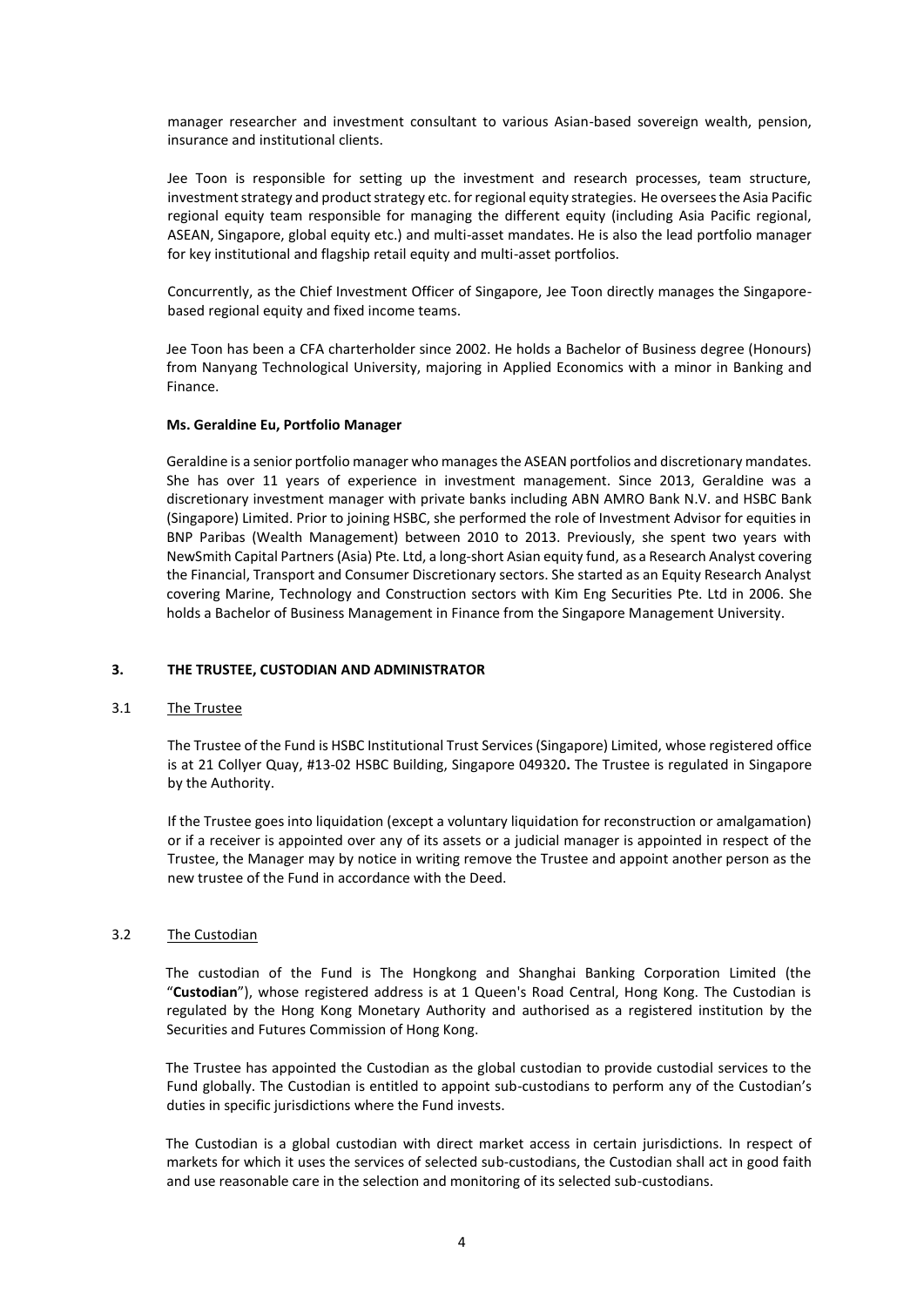The criteria upon which a sub-custodian is appointed is pursuant to all relevant governing laws and regulations and subject to satisfying all requirements of the Custodian in its capacity as global custodian. Such criteria may be subject to change from time to time and may include factors such as the financial strength, reputation in the market, systems capability, operational and technical expertise. All subcustodians appointed shall be licensed and regulated under applicable law to carry out the relevant financial activities in the relevant jurisdiction.

In the event the Custodian becomes insolvent, the Trustee may by notice in writing, terminate the custodian agreement entered into with the Custodian and, in accordance with the Deed, appoint such person as the new custodian to provide custodial services to the Fund globally.

### 3.3 The Administrator

The administrator of the Fund is HSBC Institutional Trust Services (Singapore) Limited whose registered office is at 21 Collyer Quay, #13-02 HSBC Building, Singapore 049320.

#### <span id="page-11-0"></span>**4. OTHER PARTIES**

#### 4.1 The Registrar

The registrar of the Fund is HSBC Institutional Trust Services (Singapore) Limited. The register of Holders for the Fund (the "**Register**") is kept and maintained at 20 Pasir Panjang Road (East Lobby) #12-21, Mapletree Business City, Singapore 117439. The Register is accessible to any Holder during normal business hours subject to such reasonable restrictions as the registrar may impose.

The Register is conclusive evidence of the number of Units in the Fund or Class held by each Holder. The entries in the Register shall prevail in the event of any discrepancy between the entries in the relevant Register and over the details appearing on any statement of holdings, unless the Holder proves to the satisfaction of the Manager and the Trustee that the relevant Register is incorrect.

### 4.2 The Auditors

The auditors of the accounts relating to the Fund (the "**Auditors**") are PricewaterhouseCoopers LLP whose registered address is at 7 Straits View, Marina One, East Tower, Level 12, Singapore 018936.

#### <span id="page-11-1"></span>**5. STRUCTURE OF THE FUND AND CLASSES**

The Fund is a stand-alone open-ended unit trust authorised in Singapore by the Authority.

The Base Currency of the Fund is Singapore dollar.

As of the date of registration of this Prospectus, the following Classes of Units have been established:

| <b>Name of Class</b> | <b>Currency of denomination</b> |
|----------------------|---------------------------------|
| Class SGD            | Singapore dollar                |
| Class USD            | United States dollar            |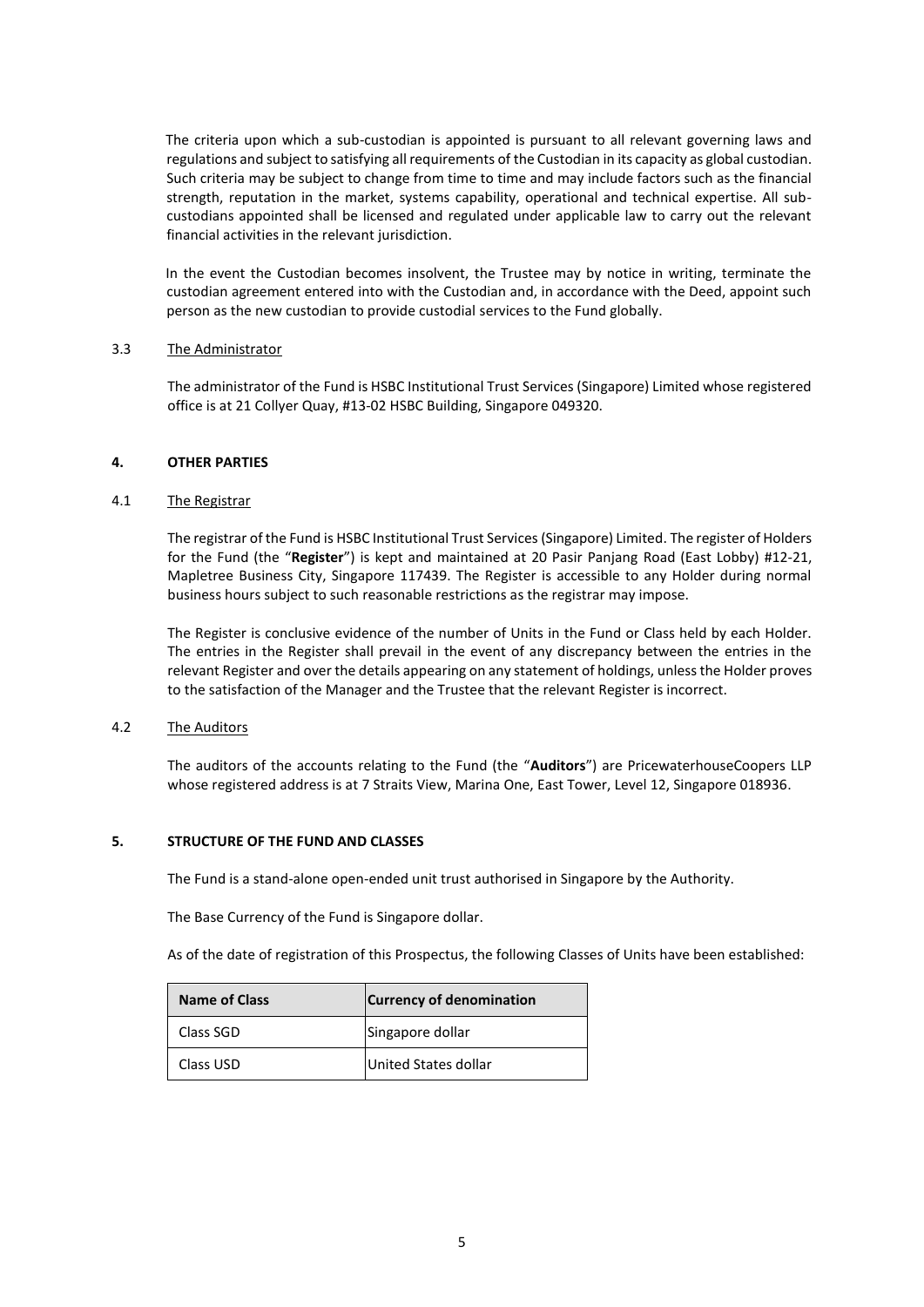In addition to Class SGD Units denominated in SGD and Class USD Units denominated in USD, the Manager may at any time determine that different Classes or new Classes be established within the Fund. Classes of Units may differ in terms of their features, such as their currency denomination, fees, subscription and realisation charges and minimum subscription amounts. A separate Net Asset Value per Unit (in the currency of denomination of the relevant Class), which may differ as a consequence of such variable factors, will be calculated for each Class. Save for such differences, Holders of each Class have materially the same rights and obligations under the Deed. Investors should note that the Assets of the Fund are pooled and invested as a single pool of money and are not segregated in respect of each Class.

The Manager shall have the discretion to launch or not to launch or delay the launch of any Class at any time and from time to time, with prior notification to the Trustee.

Where a new Class is established, the Manager may, at their absolute discretion, designate or redesignate (as the case may be) such new Class as well as existing Classes within the Fund.

References to "**Units**" in this Prospectus will denote, depending on the context, either Units of the Fund or, as the case may be, Units of Class SGD, of Class USD or of each other Class.

### <span id="page-12-0"></span>**6. INVESTMENT OBJECTIVE, FOCUS AND APPROACH**

#### 6.1 Investment objective

The objective of the Fund is to achieve regular dividend payments and long term capital growth through investment in companies listed on the Singapore Exchange (the "**Singapore-listed companies**") and companies with main business or assets in Singapore that are listed on other stock exchange(s) (the "**Singapore-related securities**").

#### 6.2 Investment focus and approach

The Fund will primarily invest in the securities of Singapore-listed companies and companies that are expected to benefit from development of Singapore as a regional financial and business centre, and the associated strong economic and social trends.

The Manager expects that security market investment themes will evolve over time influenced by the on-going growth and development cycles and investor sentiment in Singapore-listed companies. The Manager will use proprietary, fundamental research to identify the main economic and social trends expected to drive company profitability and security markets performance over the next 2 – 3 year time horizon and will invest in a diversified portfolio of the securities of such companies that are expected to benefit most from those themes and trends.

Over time, the main themes that influence the performance of Singapore capital markets will likely change, reflecting the dynamic underlying economic and social development within the country and in the ASEAN region generally. Themes may vary based on underlying economic development such as energy, transportation and communication infrastructure investment and intra-regional trade; social development such as rising middle class consumption and private savings accumulation and investment; capital market development such as privatisation; and investor themes such as high yield corporate bonds.

The Manager will use proprietary research and in-house regional expertise to identify the development of these themes. The Manager will actively manage the securities in the portfolio and the portfolio construction will be based on the themes identified to maximise the derived benefit for the portfolio. By adopting an active management approach to security selection and portfolio construction, whereby the portfolio underlying stocks, sector and country exposures will change depending on the themes that the Manager thinks are relevant, the portfolio is expected to be "evergreen" benefiting over time from multiple investment themes.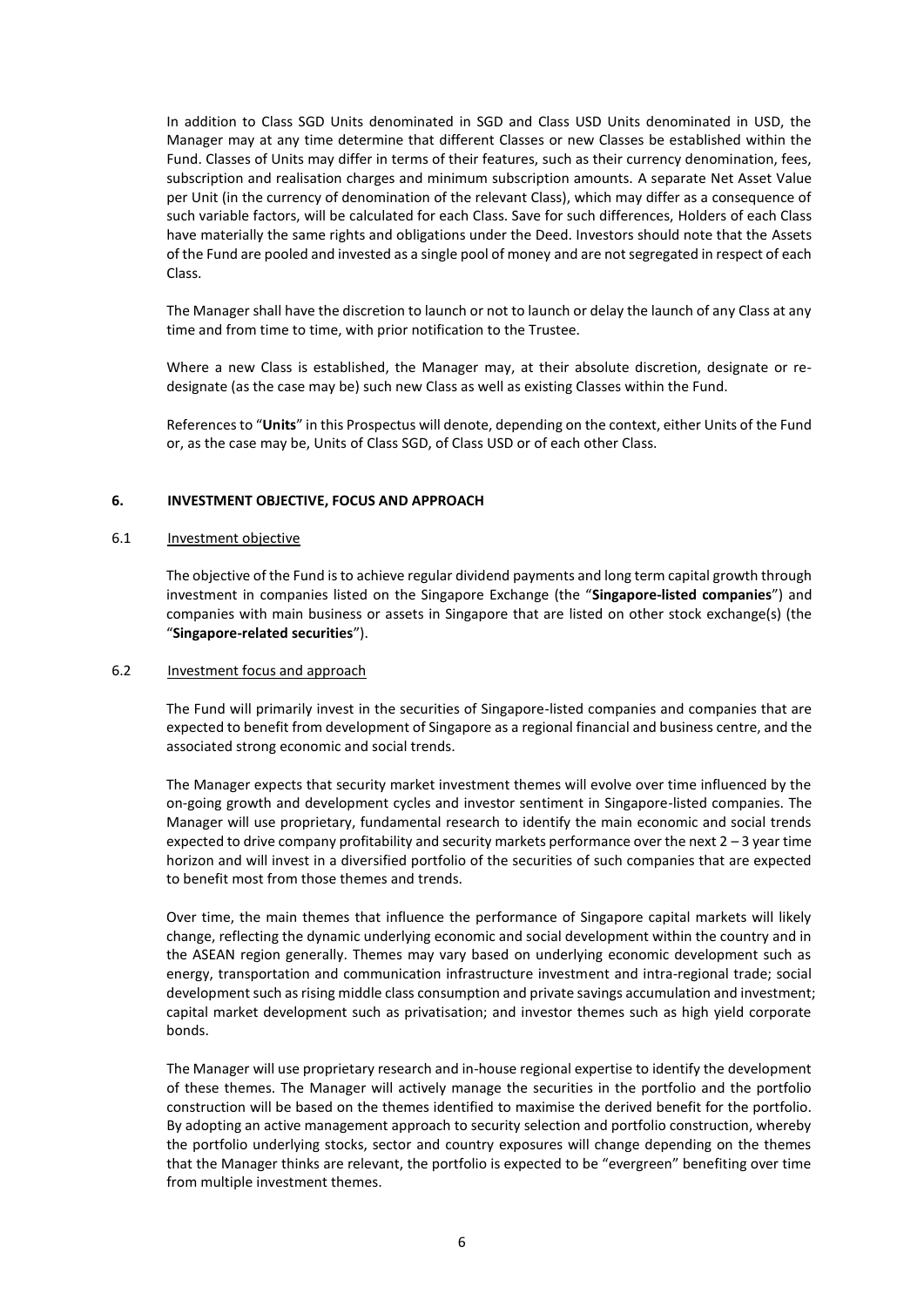The Fund will focus on investing in companies that have demonstrated consistency in rewarding their shareholders via dividend pay-outs or those companies which have the potential to start paying regular dividends. It is the aim of the Manager to make quarterly distribution payments, however this will depend on the level of income generated during the period and the Manager's discretion. The Manager can withhold dividend and coupon received from the underlying investments and carry forward the distributions to the next few quarters. In the event that there are insufficient capital gains and dividend and coupon income, distributions may not be paid in the quarter.

In constructing the Fund's portfolio, the Manager will primarily invest in equity and equity related securities listed on the Singapore markets and opportunistically in the Asian markets. From time to time the Manager may also invest in securities of Singapore companies that are listed in other countries where the Manager believes those companies will benefit from the main investment themes that have been identified in the course of the Manager's proprietary research and investment analysis.

The exposure to the asset classes in the Fund will generally be as follows:

| <b>Asset Class</b>                                                                                                | Exposure (as a % of the Net Asset Value) |
|-------------------------------------------------------------------------------------------------------------------|------------------------------------------|
| Equities and equities related securities                                                                          | minimum 70%                              |
| Fixed income securities, money market<br>instruments, deposits with financial<br>institutions, and / or hold cash | maximum 30%                              |

The Fund will generally have an equity exposure of a minimum of 70% of its Net Asset Value to generate returns to the Fund. Accordingly, the Fund exposure to fixed income securities, money market instruments, deposits with financial institutions, and / or cash may increase up to 30% of its Net Asset Value. The Fund may also take derivative positions for hedging and efficient portfolio management purposes.

Notwithstanding the foregoing, the Manager may take temporary defensive positions that may be inconsistent with the Fund's principal strategy in attempting to respond to adverse economic, political or any other market conditions, including but not limited to natural disasters, man-made disasters, terrorist attacks, outbreak of diseases etc. In such circumstances, the Manager may reallocate up to 100% of the Fund's equity investments into other asset classes which are defensive in nature such as fixed income securities, money market instruments and deposits with financial institutions, or just hold cash.

# <span id="page-13-0"></span>**7. DISTRIBUTION POLICY AND PRODUCT SUITABILITY**

# 7.1 Distribution policy

Subject to applicable law, the Manager shall have (i) the absolute discretion to determine whether a distribution is to be made by the Fund as a whole or a Class thereof out of income of the Assets of the Fund or that attributable to the relevant Class (as the case may be), or (ii) shall have the discretion from time to time, upon prior consultation with the Trustee (acting reasonably), to determine whether a distribution is to be made by the Fund as a whole or a Class thereof out of the capital of the Assets of the Fund or that attributable to the relevant Class (as the case may be), and in the event of a distribution being made, an appropriate amount shall be transferred out of the income or capital of the Assets of the Fund or that attributable to the relevant Class (as the case may be).

Unless the Manager determine that a cash distribution is to be made, a Holder shall be deemed to have elected for the automatic reinvestment of all (but not part) of the net amount of distributions to be received by him pursuant to the Deed in the purchase of further Units.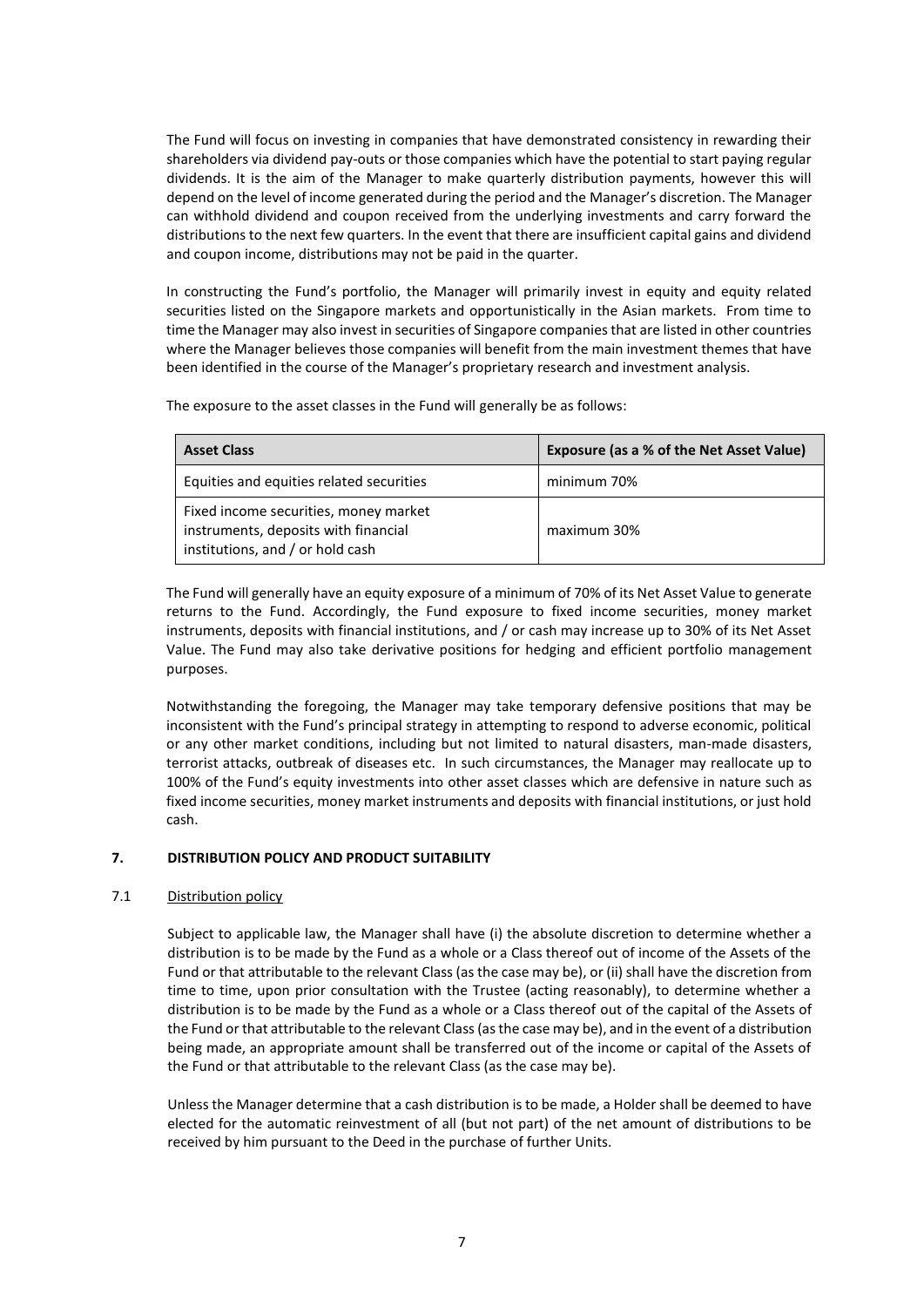*Investors should note that any distributions made (whether out of capital or otherwise) may have the effect of lowering the net asset value of the Fund.*

7.2 Product suitability

The Fund is only suitable for investors who:

- (a) are comfortable with the volatility and risks associated with an equity fund which invests in Singapore-listed companies and Singapore-related securities;
- (b) believe that the investment is suitable based upon their investment objectives and financial needs, and (subject to the investment strategy of the Fund) have no need for liquidity of the investment monies, and who are able to bear the loss of a substantial portion or even all of the money they invest in; and
- (c) have a mid to long term investment horizon and are moderately risk tolerant.

# <span id="page-14-0"></span>**8. AUTHORISED INVESTMENTS**

### 8.1 Authorised Investments

1

- (a) The authorised investments of the Fund ("**Authorised Investments**") that the Fund may acquire and hold as part of the Assets of the Fund includes:
	- (i) any Quoted Investment<sup>1</sup>;
	- (ii) any investment<sup>2</sup> in respect of which an application for listing or permission to deal has been made to a Recognised Market<sup>3</sup> and the subscription for or purchase of which is either conditional upon such listing or permission to deal being granted within a specified period not exceeding 12 weeks (or such other period as may be agreed between the Manager and the Trustee) or in respect of which the Manager is satisfied that the subscriptions or other transactions will be cancelled if the application is refused;
	- (iii) any investment which is a unit in any unit trust scheme or a share or participation in an open ended mutual fund or other collective investment scheme;
	- (iv) the currency of any country, any contract for the spot purchase or sale of any such currency or any forward contract, futures, option or swap contract for such currency;
	- (v) a derivative transaction, including but not limited to a future, option, forward, swap, collar, floor, foreign exchange transaction and any other derivative or analogous financial instrument; and
	- (vi) any investment which is not covered by sub-paragraphs (i) to (v) of this paragraph  $8.1$

<sup>1</sup> "**Quoted Investment**" means any Investment which is quoted, listed or dealt on any Recognised Market.

<sup>&</sup>lt;sup>2</sup> "investment" means any share, stock, bond, note, debenture, debenture stock, loan, loan stock, certificates of deposit, commercial paper, promissory note, treasury bill, fixed or floating rate instrument, unit or sub-unit in any unit trust scheme, share or unit in any exchange traded fund, participation in a mutual fund, warrant, option or other stock purchase right, futures or any other security (as defined in the SFA) (all of the foregoing denominated in any currency) or any money market instrument or any other derivative which may be selected by the Manager for the purpose of investment of the Assets or which may for the time being form part thereof.

<sup>&</sup>lt;sup>3</sup> "Recognised Market" means any stock exchange or over the counter market, any futures exchange and any organised securities market which is open to the public and on which securities are regularly traded, being in each case a regulated exchange or market in any part of the world of repute and in relation to any particular investment, includes any responsible firm, corporation or association in any country in the world so dealing in the investment as to be expected generally to provide, in the opinion of the Manager, a satisfactory market for the investment and is approved by the Trustee and in such case the investment shall be deemed to be the subject of an effective permission to deal or be dealt in on the market deemed to be constituted by such firm, corporation or association.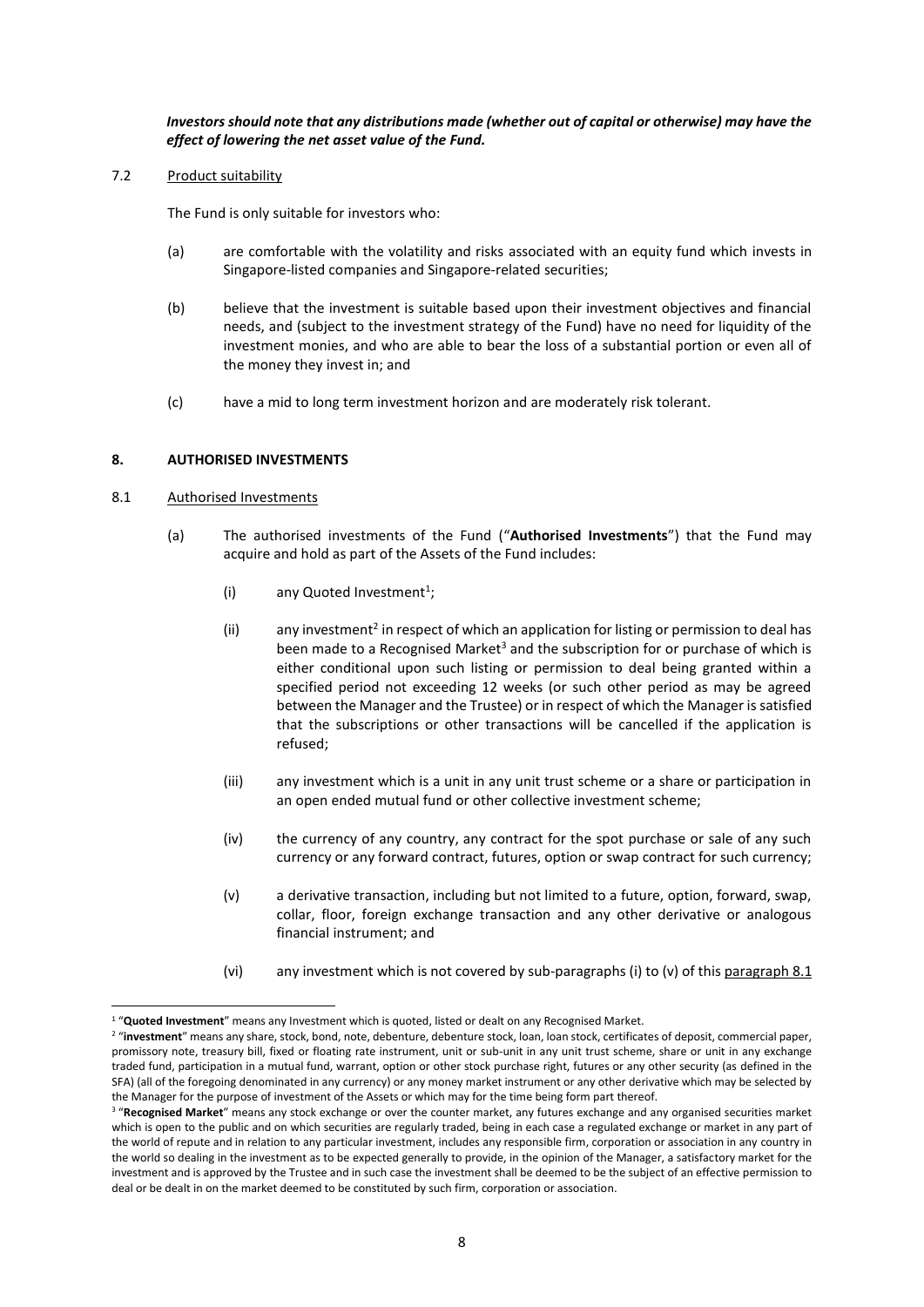but is selected by the Manager and approved by the Trustee.

### *Investors should note that the Fund intends to use or invest in financial derivatives. Further information is set out in paragraph 8.2 of this Prospectus.*

(b) The Fund is subject to the relevant investment guidelines and borrowing limits set out under Appendix 1 of the Code on Collective Investment Schemes issued by the Authority, as may be amended from time to time (the "**Code**"). The latest version of the Code may be found at the Authority's website: [www.mas.gov.sg.](http://www.mas.gov.sg/) Investors should note that the Authority may, from time to time, update or amend the Code.

# 8.2 Use of Financial Derivatives

The Manager may use or invest in financial derivative instruments, including options, warrants and swaps (the "**FDIs**") in respect of the Fund for the purposes of hedging existing positions and efficient portfolio management.

The Manager will ensure that the global exposure of the Fund to FDIs or embedded FDIs will not at any time exceed 100% of the Net Asset Value. The Manager will apply a commitment approach to determine the Fund's global exposure to FDIs by converting the positions in the FDIs into equivalent positions in the underlying assets of those FDIs and will calculate such exposure in accordance with the provisions of the Code.

The Manager will ensure that the risk management and compliance procedures adopted by them are adequate and will be implemented, and that they have the necessary expertise to manage the risks relating to the use of FDIs. The Manager may modify the risk management and compliance procedures as they deem fit and in the interests of the Fund, but subject always to the requirements under the Code.

The Fund may net its over-the-counter financial derivative positions with a counterparty through a bilateral contract for novation or other bilateral agreement with the counterparty, provided that such netting arrangements satisfy the relevant conditions described in the Code, and that the Manager will obtain, or have obtained (as applicable), the legal opinions as stipulated in the Code.

Where the Fund uses or invests in FDIs on commodities, the Manager will settle all such transactions in cash at all times.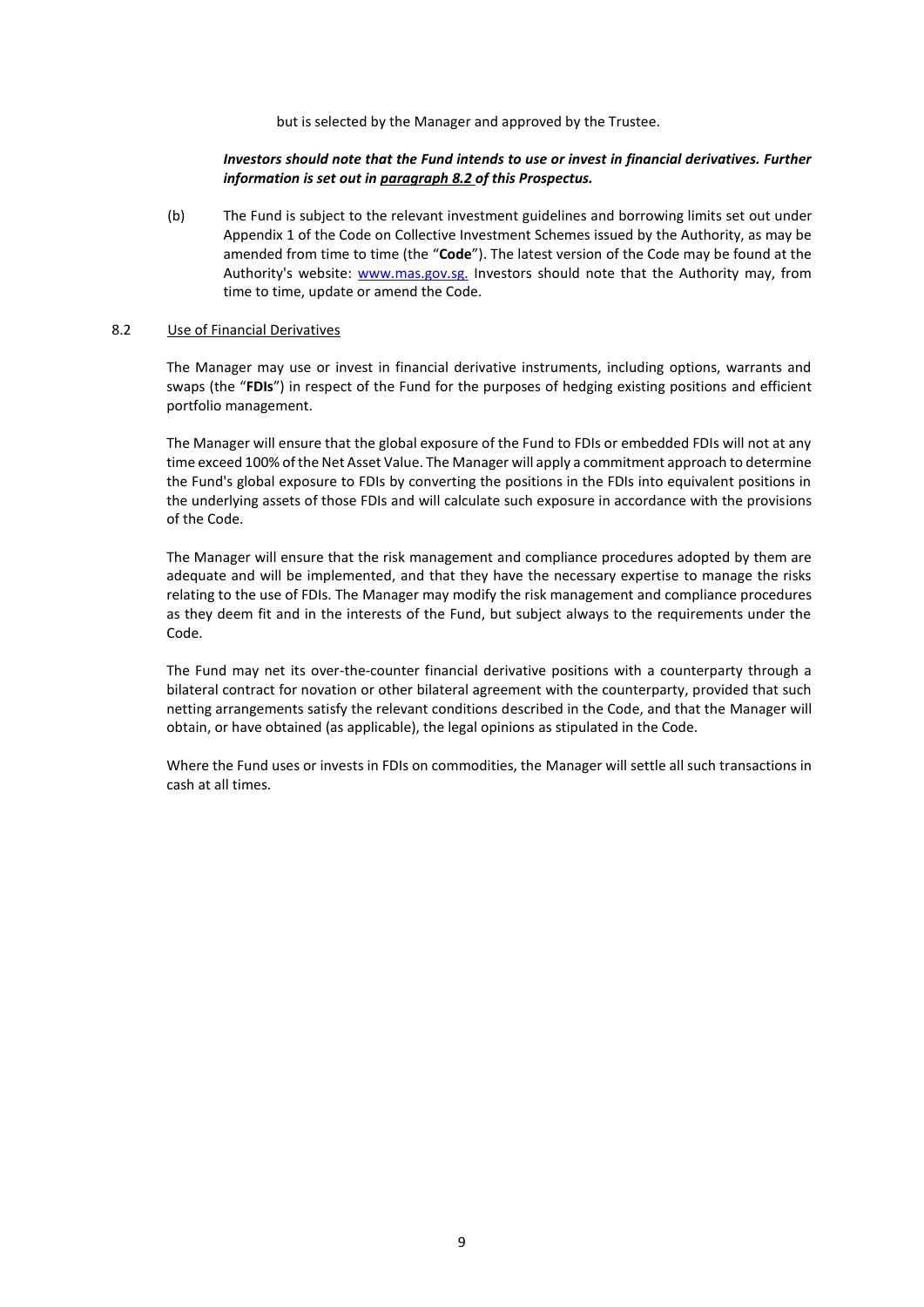# <span id="page-16-0"></span>**9. FEES AND CHARGES**

9.1 The fees and charges payable by Holders and the Fund are set out in the tables below. Investors should also refer to the Deed for the full meaning and method of computation of the various fees and charges.

|                                                               | <b>Class SGD</b>                                                                                                                                                                                                                                                                                      | <b>Class USD</b>                                                                                                                                                                                                                                                                                      |  |  |
|---------------------------------------------------------------|-------------------------------------------------------------------------------------------------------------------------------------------------------------------------------------------------------------------------------------------------------------------------------------------------------|-------------------------------------------------------------------------------------------------------------------------------------------------------------------------------------------------------------------------------------------------------------------------------------------------------|--|--|
| <b>Fees payable by Holders</b>                                |                                                                                                                                                                                                                                                                                                       |                                                                                                                                                                                                                                                                                                       |  |  |
| Subscription<br>Charge                                        | Up to 5% of the Gross Investment<br>Amount paid by the investor for<br>subscription                                                                                                                                                                                                                   | Up to 5% of the Gross Investment Amount<br>paid by the investor for subscription                                                                                                                                                                                                                      |  |  |
| Realisation Charge                                            | Nil.                                                                                                                                                                                                                                                                                                  | Nil.                                                                                                                                                                                                                                                                                                  |  |  |
| Switching Fee (1)                                             | Currently, no switching fee is payable.                                                                                                                                                                                                                                                               | Currently, no switching fee is payable.                                                                                                                                                                                                                                                               |  |  |
| Fees payable by Fund                                          |                                                                                                                                                                                                                                                                                                       |                                                                                                                                                                                                                                                                                                       |  |  |
| Management Fee                                                | 1.5% per annum of the Net Asset Value<br>calculated and accrued as at each<br>Valuation Day and payable on a<br>monthly basis.<br>(a) Retained by Manager: 50% to 100%<br>of management fee<br>(b) Paid by Manager to financial adviser<br>(trailer fee): 0% to 50% <sup>4</sup> of management<br>fee | 1.5% per annum of the Net Asset Value<br>calculated and accrued as at each<br>Valuation Day and payable on a monthly<br>basis.<br>(a) Retained by Manager: 50% to 100% of<br>management fee<br>(b) Paid by Manager to financial adviser<br>(trailer fee): 0% to 50% <sup>4</sup> of management<br>fee |  |  |
| Trustee<br>Fee/Administration<br>fee/Custodian<br>$fee^{(2)}$ | 12bps (0.12%) per annum of the Net<br>Asset Value accrued and calculated as at<br>each Valuation Day and payable<br>monthly in arrears, subject to a<br>minimum of SGD 2,500 per month (or<br>such other sum as may be agreed<br>between the Trustee and Manager).                                    | 12bps (0.12%) per annum of the Net Asset<br>Value accrued and calculated as at each<br>Valuation Day and payable monthly in<br>arrears, subject to a minimum of SGD<br>2,500 per month (or such other sum as<br>may be agreed between the Trustee and<br>Manager).                                    |  |  |

- $(1)$  Where Holders make a switch, the Manager shall be entitled to charge a Switching Fee. In addition, the Manager shall also be entitled to charge Holders making a switch an amount equivalent to the difference between the Subscription Charge of the Fund and that of the fund being switched to (the "**Differential Charge**").
- (2) This does not include the sub-custody fees which will be charged separately to the Fund according to rates agreed with the sub-custodian (s) in different markets.
- 9.2 Subject to agreement with the relevant parties (where applicable), the professional fees (including the Trustee Fee) and other charges comprising of the Registrar fee, Auditor fee, valuation and accounting fees, custody fees, sub-custody fees, legal fees, taxation, Goods and Services Tax, printing costs, duties and charges, and other miscellaneous charges payable by the Fund for the current financial year may exceed 0.1% per annum of the Net Asset Value of the Fund. As required by the Code, all marketing, promotional and advertising expenses in relation to the Fund will be borne by the Manager and not debited from the Assets of the Fund.
- 9.3 Any Subscription Charge, Switching Fee, Differential Charge and Realisation Charge will be retained by the Manager for their own benefit. All or part of the Subscription Charge may also be paid to or retained by authorised agents or distributors of the Manager. Any other commission, remuneration or sum payable to such authorised agents and distributors in respect of the marketing of Units will be paid by the Manager. Investors should also note that the authorised agents and distributors of the Manager through whom the investors subscribe for Units may (depending on the specific nature of services provided) impose other fees and charges that are not disclosed in this Prospectus, and investors should check with the relevant agent or distributor on such fees and charges, if any.

-

 $<sup>4</sup>$  Your financial adviser is required to disclose to you the amount of trailer fee it receives from the Manager.</sup>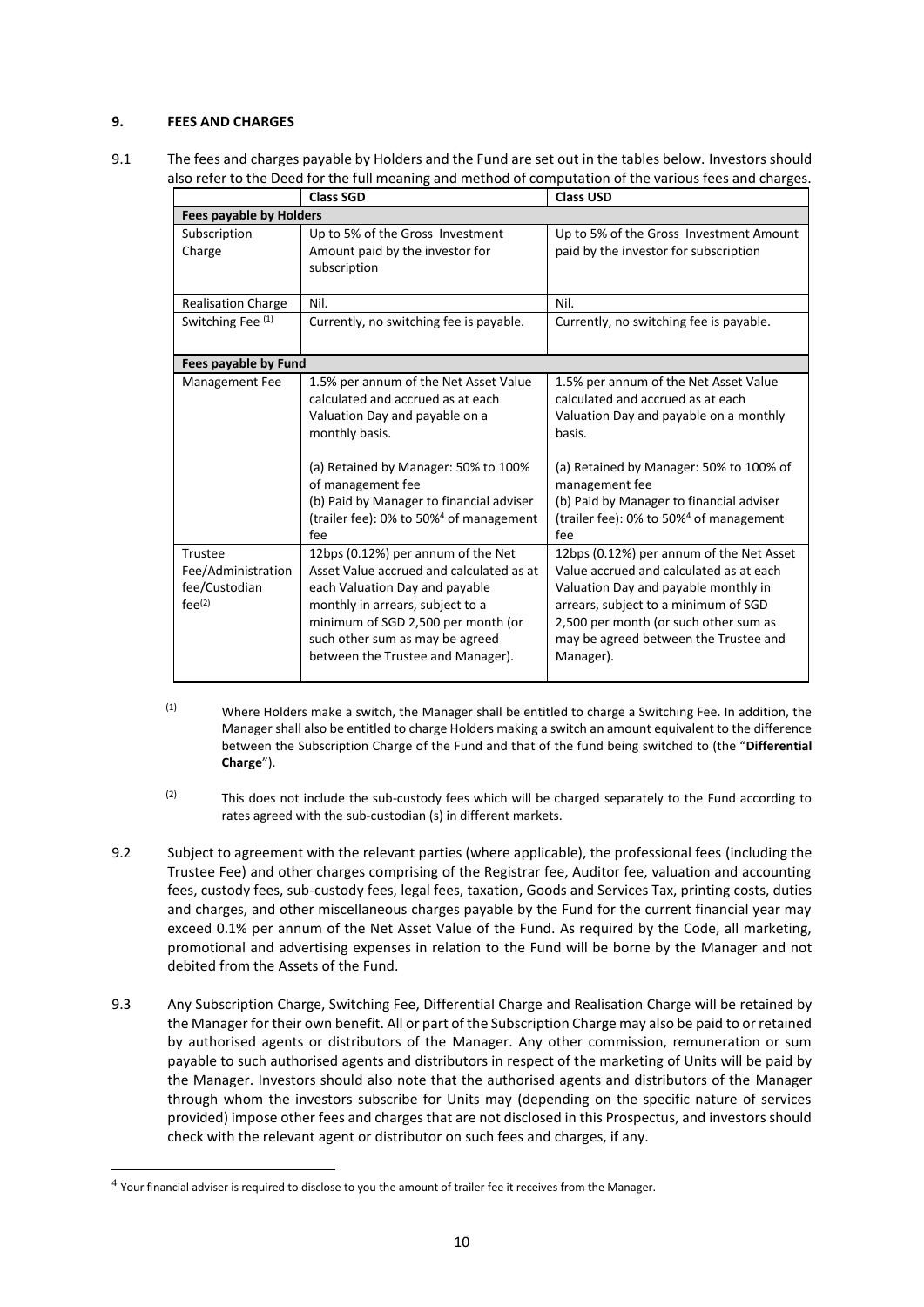- 9.4 The Manager may at any time differentiate between investors as to the amount of the Subscription Charge, Realisation Charge, Switching Fee, Differential Charge and other charges (if any) payable to the Manager upon the issue, switching or realisation of Units, or allow to investors discounts on such basis and to such extent as they may think fit (such discounts to be borne by the Manager and not by the Fund), or to waive such fees and charges.
- 9.5 The costs of establishment of the Fund and each Class may be amortised over the first 12 months of the Fund or such Class as applicable, or such other period as the Manager may determine.
- 9.6 Subject to the provisions of the Deed, there may be other costs and expenses (that the Manager do not expect to exceed 0.1% per annum of the Net Asset Value of the Fund) to be paid out of the Fund.

### <span id="page-17-0"></span>**10. RISKS**

### 10.1 General risks

Investment in the Fund is not meant to produce returns over the short term and investors should not expect to obtain short-term gains from such investment. The value of Units and the income accruing from the Units may fall or rise and investors may not get back their original investment. There is no guarantee that the investment objective of the Fund will be achieved.

Investors should consider and satisfy themselves as to the risks of investing in the Fund. Generally, some of the risk factors that should be considered by investors are market risk, country risk, currency risk, equity risk, interest rate risk, foreign exchange risk, political risk, liquidity risk and derivatives risk*. These and the risks described below are not exhaustive and investors should be aware that the Fund might be exposed to other risks of an exceptional nature from time to time.* Investors should also note that the degree to which these risks affect investments in a collective investment scheme varies depending on the scheme's investment objectives, approach and focus and they should also consider the risks specific to the Fund.

# 10.2 Specific risks

(a) Market risk

Market risk is a risk that arises when the prices of investments in the marketplace are affected by circumstances such as political or economic events. These circumstances, which may be a local or global event can affect a local market where the Fund is invested in or global markets and subsequently, the value of the Fund's investments.

(b) Country risk

The Fund will be investing in foreign markets. The foreign investments portion of the Fund may be affected by risks specific to the country that the Fund invests in. Such risks include changes in the country's economic fundamentals, social and political stability, currency movements and foreign investments policies. These factors may have an impact on the prices of the securities that the Fund invested in and ultimately lower the Net Asset Value. Such risk can be diversified by investing in different countries.

(c) Currency risk

This risk is associated with investments and Units that are quoted in foreign currency denomination. When the Units held by the investor or a security held by the Fund is denominated in a foreign currency which fluctuates unfavourably against the SGD, the investment in the Fund may face currency loss in addition to the capital gains/losses. This may lead to a lower Net Asset Value. The Manager may, at its discretion, adopt a 2-pronged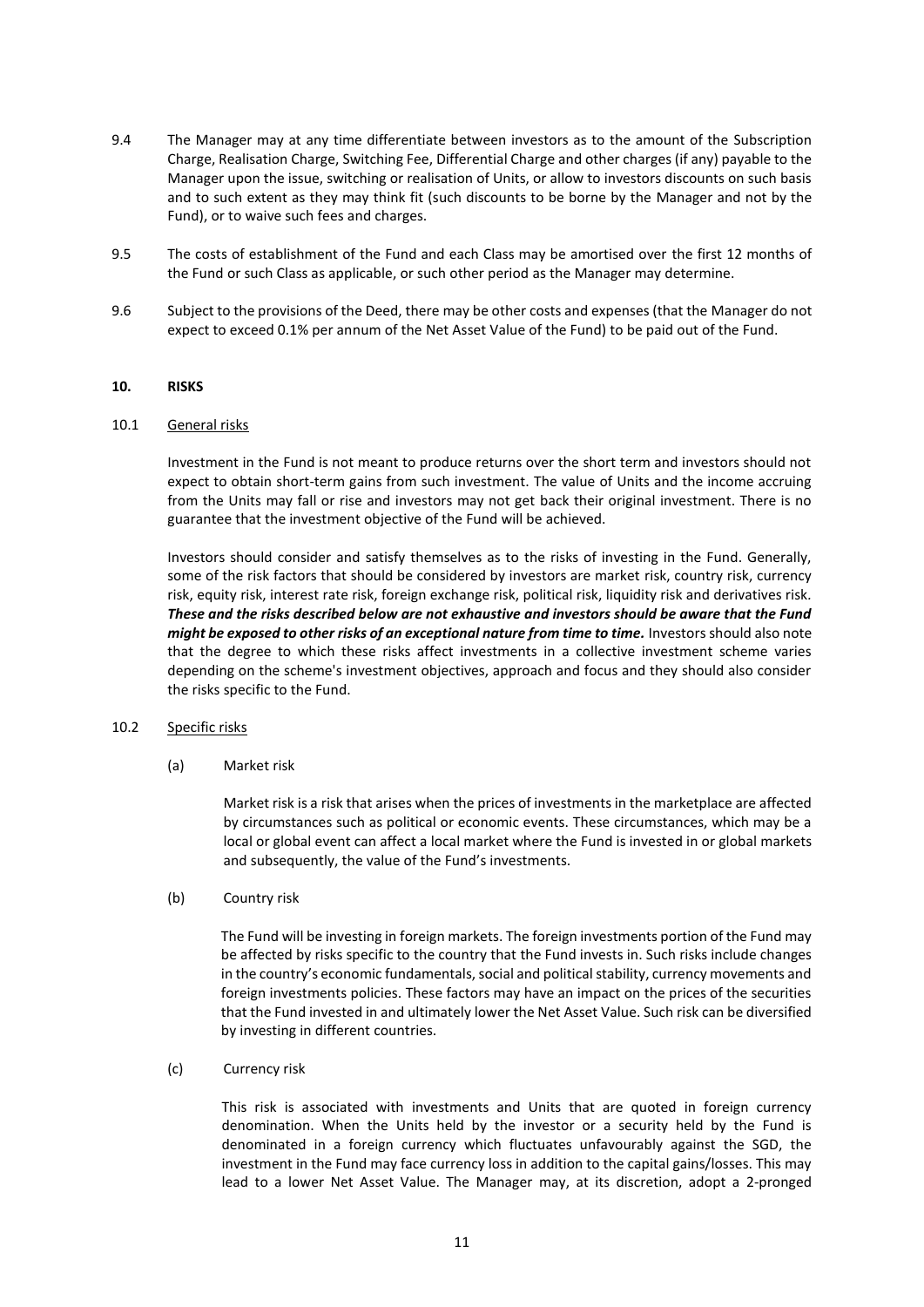approach to mitigate currency risks. Firstly by spreading the investable Assets across differing currencies and secondly by utilising forward contracts to hedge the currencies if it is deemed as necessary to do so.

(d) Equity risk

The performance of the equities held by the Fund is also dependent on company specific factors like the company's business situation. If the company-specific factors deteriorate, the price of the specific equity may drop significantly and permanently. Such event could possibly occur even in a positive equity market trend. The risk will be managed via portfolio diversification. In addition, where necessary, exposure to a particular equity will be reduced in the event of an anticipated weakness in that particular equity.

### (e) Regulatory risk

Any changes in national policies and regulations may have an effect on the capital markets in which the Fund is investing. If this occurs there is a possibility that the Unit price may be adversely affected.

# (f) Liquidity risk

Liquidity risk exists when a particular security is difficult to sell in an open market due to circumstances such as limited free-float shares or due to small capitalisation companies where stocks trade less frequently and in smaller volume. Should a security become illiquid, it might not be sold or the price at which it is sold is at a discount to its perceived fair value, i.e. the price that the security would hold under normal market conditions.

In addition, liquidity risk also exists as the Fund is not listed and there is no secondary market for the Fund.

# (g) Interest rate risk

This Fund is also subject to interest rate risk. This risk refers to the effect of interest rate changes on the market value of a fixed income portfolio. In the event of rising interest rates, prices of debt instruments will generally decrease and vice versa. Meanwhile, debt instruments with longer maturities and lower coupon / profit rates are more sensitive to interest rate changes.

### (h) Credit/Default risk

This refers to the creditworthiness of the issuers of debt instruments and its expected ability to make timely payment of interest and principal. Default happens when the issuers are not able to make timely payments of interest and principal. Debt instruments are subject to both actual and perceived measures of creditworthiness. The downgrading of a rated debt instrument or adverse publicity and investor perception could decrease the value and liquidity of the debt instrument, particularly in a thinly traded market. An economic recession may adversely affect an issuer's financial condition and the market value of debt instruments issued by such an entity. The issuer's ability to service its debt obligations may be adversely affected by specific issuer developments, or the issuer's inability to meet specific projected business forecasts. All this may impact the valuation of the Fund or result in the Fund experiencing losses.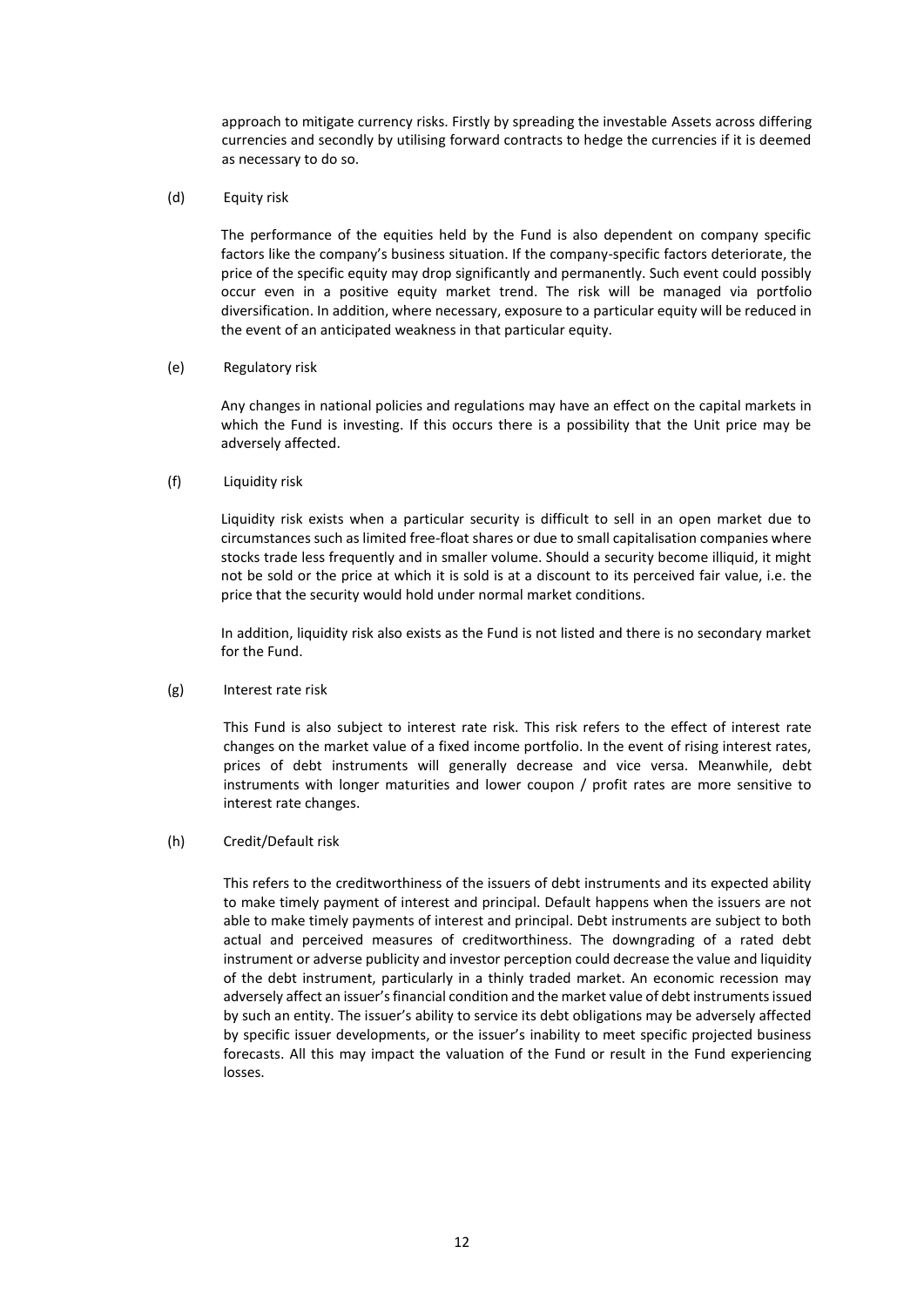### (i) Exceptional market conditions

Under certain market conditions, it may be difficult or impossible to liquidate or rebalance positions. For example, this may occur during volatile markets or crisis situations or where trading under the rules of the relevant stock exchange is suspended, restricted or otherwise impaired. During such times, the Fund may be unable to dispose of certain Assets due to thin trading or lack of a market or buyers. Placing a stop-loss order may not necessarily limit the Fund's losses to intended amounts as market conditions may make it impossible to execute such an order at the ideal price. In addition, such circumstances may force the Fund to dispose of Assets at reduced prices, thereby adversely affecting the Fund's performance. Further, such investments may be difficult to value with any degree of accuracy or certainty. The dumping of securities in the market could further deflate prices. If the Fund incurs substantial trading losses, the need for liquidity could rise sharply at the same time that access to liquidity is impaired. Further, in a market downturn, the Fund's counterparties' financial conditions could be weakened, thereby increasing the credit risk.

(j) Actions of institutional investors

The Manager may accept subscriptions from institutional investors and such subscriptions may constitute a large portion of the total investments in the Fund. Whilst these institutional investors will not have any control over the Manager's investment decisions, the actions of such investors may have a material effect on the Fund. For example, substantial realisations of Units by an institutional investor over a short period of time could necessitate the liquidation of the Fund's Assets at a time and in a manner which does not provide the most economic advantage to the Fund and which could therefore adversely affect the value of the Fund's Assets.

# (k) Derivatives risks

The Fund may engage in transactions in financial derivative instruments (or derivatives), such as options and futures transactions, swaps, forward contracts, credit derivatives, spot foreign exchange, caps and floors, contracts for differences or other derivative transactions for hedging existing positions and efficient portfolio management. The risks associated with derivatives are very different from those incurred in other investments. When buying a share, for example, the maximum loss is the amount originally paid for it. Derivatives, on the other hand, exhibit many different risk profiles.

Some derivatives provide limited risk and unlimited upside potential. For example, on purchasing a call option, the risk is limited to the amount paid to hold the call option whereas the potential profit is unlimited. On the other hand, some derivatives may display risk characteristics pursuant to which the potential gain is limited, whereas losses are potentially unlimited. Depending on its investment objective and policies, the Fund may invest in complex derivatives that seek to modify or replace the investment performance of particular securities, future interests, interest rates, indices or markets, with or without leverage. Furthermore, the Fund may use derivatives for hedging purposes or otherwise, for example, to reduce transaction costs, achieve greater liquidity, create effective exposure to international financial markets or a specific security, or increase speed and flexibility in making changes in portfolio of the Fund. Although derivatives are often used to minimize risk, derivatives have their own kinds of additional risks, such as:

- (i) the use of derivatives for hedging purposes may not be effective;
- (ii) some derivatives may limit the Fund's potential for gain, as well as for loss;
- (iii) the cost of entering and maintaining derivative contracts may reduce the Fund's total return to investors;
- (iv) the price of a derivative may not accurately reflect the value of its underlying Asset;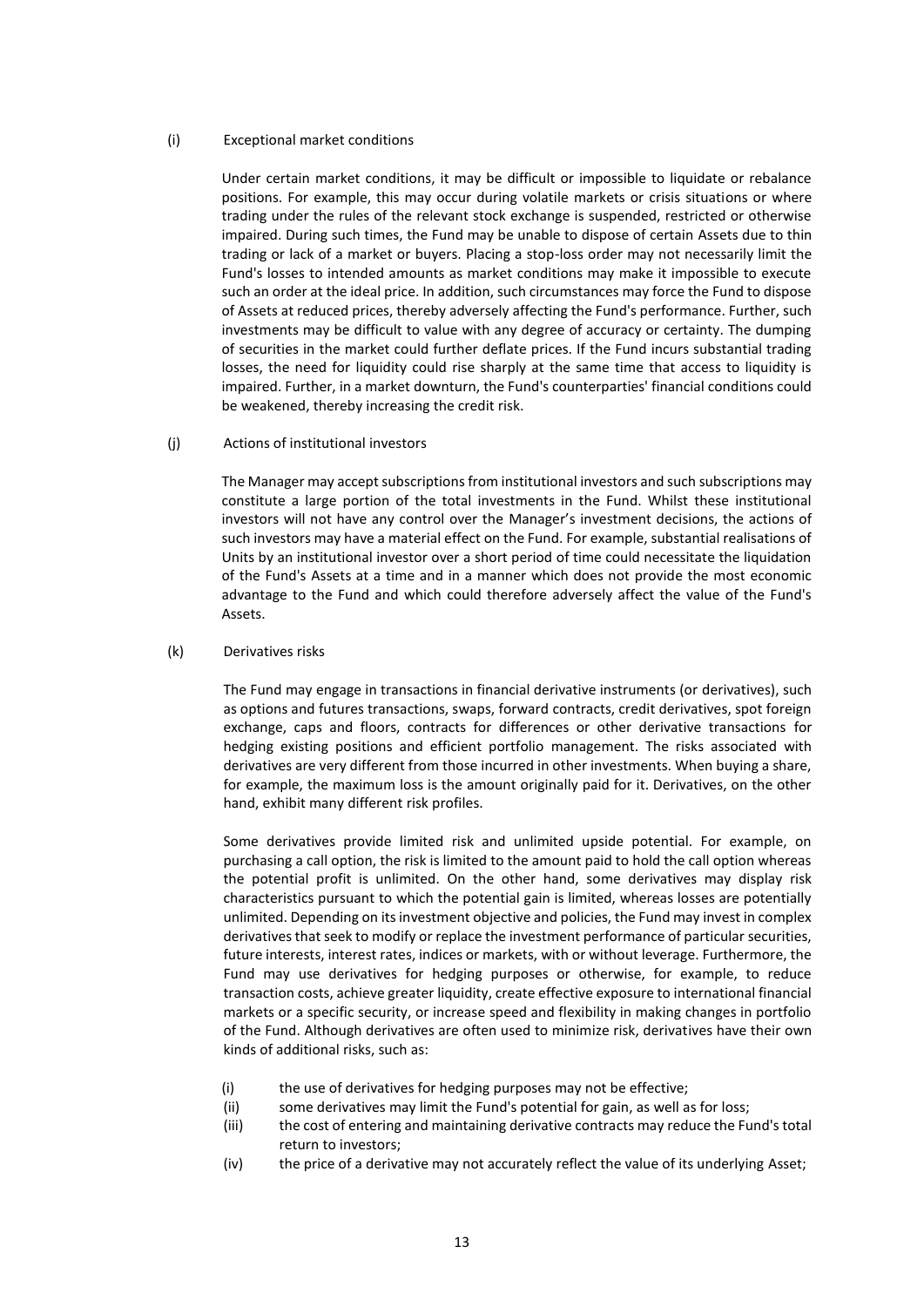- (v) there is no guarantee that a market will exist when the Fund wants to buy or sell a derivative contract;
- (vi) exchanges may set daily trading limits on certain derivative contracts. These could prevent the Fund from closing a contract; and
- (vii) volatility and counterparty risk.
- (l) Liquidity risk for derivatives

There is no assurance that a liquid market will exist for any particular derivative or at any particular time or that counterparties with which the Fund trades derivatives will not cease making markets or quoting prices in certain instruments. In such instances, the Fund may be unable to enter into a desired transaction with respect to an open position, which might adversely affect its performance.

(m) Failure of brokers and other depositories

There is the possibility that some institutions, including brokerage firms and banks, with which the Fund do business, or with whom the Fund's securities may be entrusted for custodial purposes, will encounter financial difficulties that may impair the operational capabilities or the capital position of the Fund.

(n) Reliance on Manager

Investors have no right to participate in the management of the Fund or to make any decisions with respect to the investments made. Consequently, they must rely on the Manager with respect to the management and investment decisions of the Fund. In the event that RHB cannot continue as Manager, which might occur, for example, upon bankruptcy or dissolution, the Fund may have to be terminated and dissolved. Further, in the event that key investment officers of the Manager cease to provide their investment expertise to the Manager, the quality of the investment management services provided to the Fund may be adversely affected.

(o) Indemnity risks

The Manager, Trustee and other service providers or agents of the Fund or any of their respective affiliates or officers or employees may be entitled to be indemnified in certain circumstances. As a result, there is a risk that the Fund's Assets will be used to indemnify such persons, companies or their officers or employees or to satisfy their liabilities as a result of their activities in relation to the Fund.

(p) Evolving regulatory risks for funds

Legal, tax and regulatory changes could occur during the subsistence of the Fund which may adversely affect it. The regulatory environment for funds (including alternative and hedge funds) is evolving, and changes in the regulation of such funds may adversely affect the value of investments held by the Fund. In addition, currencies and derivatives markets are subject to comprehensive statutes, regulations and margin requirements. Regulators and self-regulatory organisations and exchanges may be authorised to take extraordinary actions in the event of market emergencies. The regulation of currencies and derivatives transactions and funds that engage in such transactions is an evolving area of law and is subject to modification by government and judicial action. The effect of any future regulatory change on the Fund could be substantial and adverse.

(q) Possible adverse tax consequences

No assurance may be given that the manner in which the Fund will be managed and operated, or that the composition of its direct and indirect portfolio investments, will be tax efficient for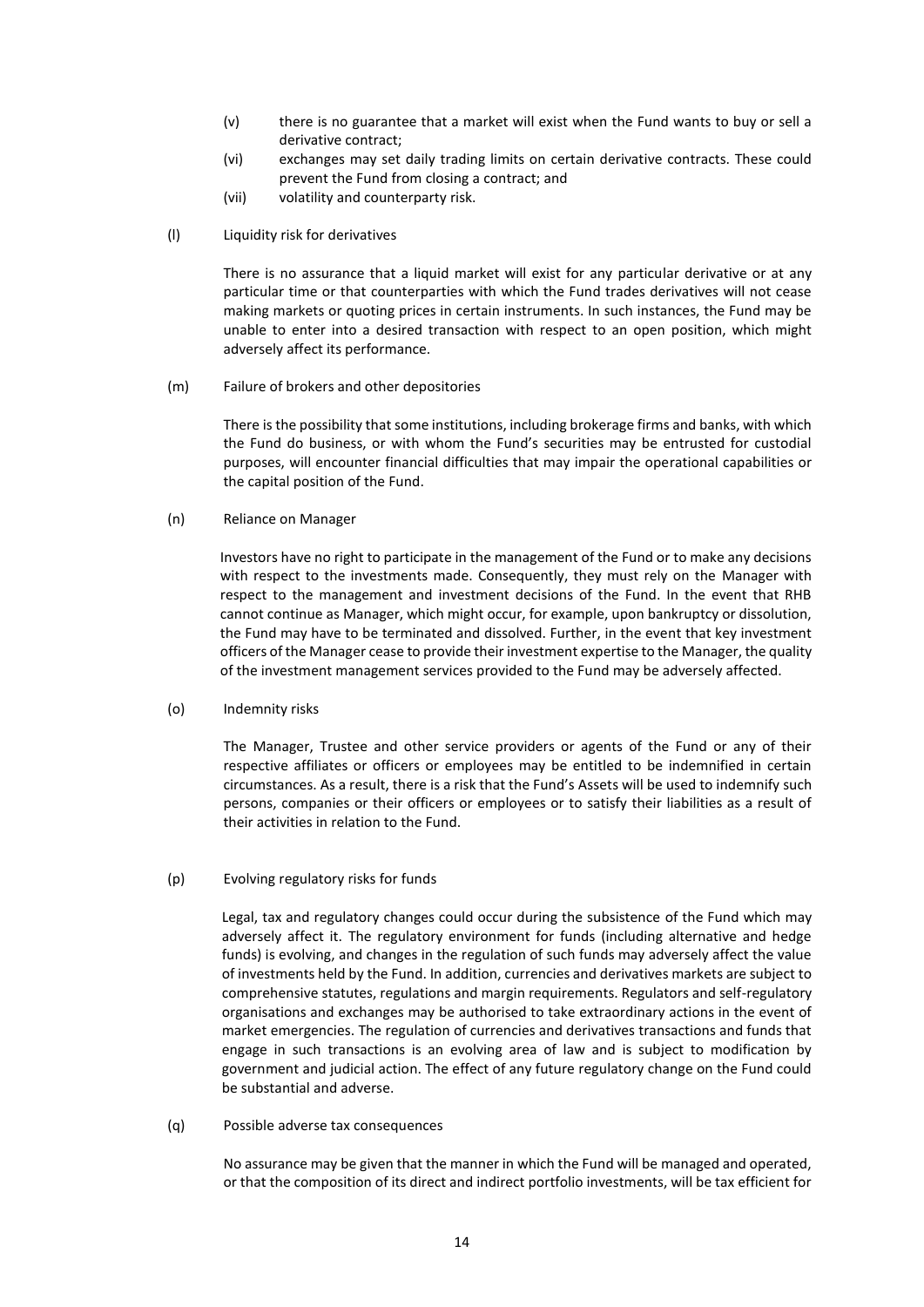any particular investor. The Manager and the Trustee do not intend to provide investors with information regarding the ownership of Units by residents of any country. The Fund's books and records could be audited by the tax authorities of countries where a portion of its direct and indirect portfolio investments are made, or where investors' reside. Any such audits could subject the Fund to tax, interest and penalties, as well as incremental accounting and legal expenses. If the Fund is required to incur additional taxes or expenses as a result of subscriptions made by any investor, or become subject to any record-keeping or reporting obligations as a result of permitting any person to remain or be admitted as an investor, the Fund may seek reimbursement of the costs of such taxes, expenses or obligations from such person.

### (r) Cross Class Liabilities

Certain Classes of Units may be more leveraged or subject to more risks than the other Classes. Separate records will be established in the books of the Fund for each Class for the purpose of allocating Assets and liabilities of the Fund to the relevant Class, However, if the liabilities attributable to a Class of Units exceed its Assets, creditors of the Fund may have recourse to the Assets attributable to the other Classes of Units. Thus the Assets of a solvent Class may be at risk with respect to and may be used to satisfy the liabilities of an insolvent Class.

### (s) Realisation risk

The ability of the Fund to honour requests for redemption in a timely manner is subject to the Fund's holding of adequate liquid assets and /or its ability to borrow on a temporary basis as permitted by relevant laws. In the event there is insufficient liquid assets, the Manager may have to liquidate the Fund's investment at an unfavourable price.

*The above should not be considered to be an exhaustive list of the risks which investors should consider before investing into the Fund. Investors should be aware that investments in the Fund may be exposed to other risks of an exceptional nature from time to time.*

# <span id="page-21-0"></span>**11. SUBSCRIPTION AND ISSUE OF UNITS**

# 11.1 Subscription Procedure

-

To subscribe for Units, a duly completed and executed application form (as prescribed by the Manager) must be sent to the Administrator and application monies in cleared funds must be received by the Administrator before the 3 p.m. Singapore time on a Dealing Day<sup>5</sup>. If the relevant application form and/or cleared funds is/are not received by the Dealing Deadline, the application will, subject to the discretion of the Manager, be held over to the following Dealing Day without interest and Units will then be issued at the relevant Issue Price on that Dealing Day. The Manager may, in its discretion, change the deadline for receipt of any application form or subsequent application form (as the case may be) as well as application monies in cleared funds whether generally or in any particular case. All necessary supporting documents evidencing the right and power to subscribe for Units of the Fund, including, without limitations, proof of identity, certificates of formation or incorporation and appropriate resolutions must be handed to the Administrator.

Applicants may make payment for Units by telegraphic transfer and they should contact the Manager for details regarding such form of payment. No Units will be issued unless and until the relevant application monies, net of fiscal and bank charges, have been received in cleared funds by or on behalf of the Fund.

<sup>5</sup> "**Dealing Day**" in connection with the issuance, cancellation and realisation of Units of the Fund means every Business Day, subject to such investor complying with the Dealing Deadline applicable to the Dealing Day. "**Business Day**" means any day (other than Saturday, Sunday or gazetted public holidays) on which commercial banks are open for usual business in Singapore, or such other day or days as the Manager, in consultation with the Trustee, may from time to time determine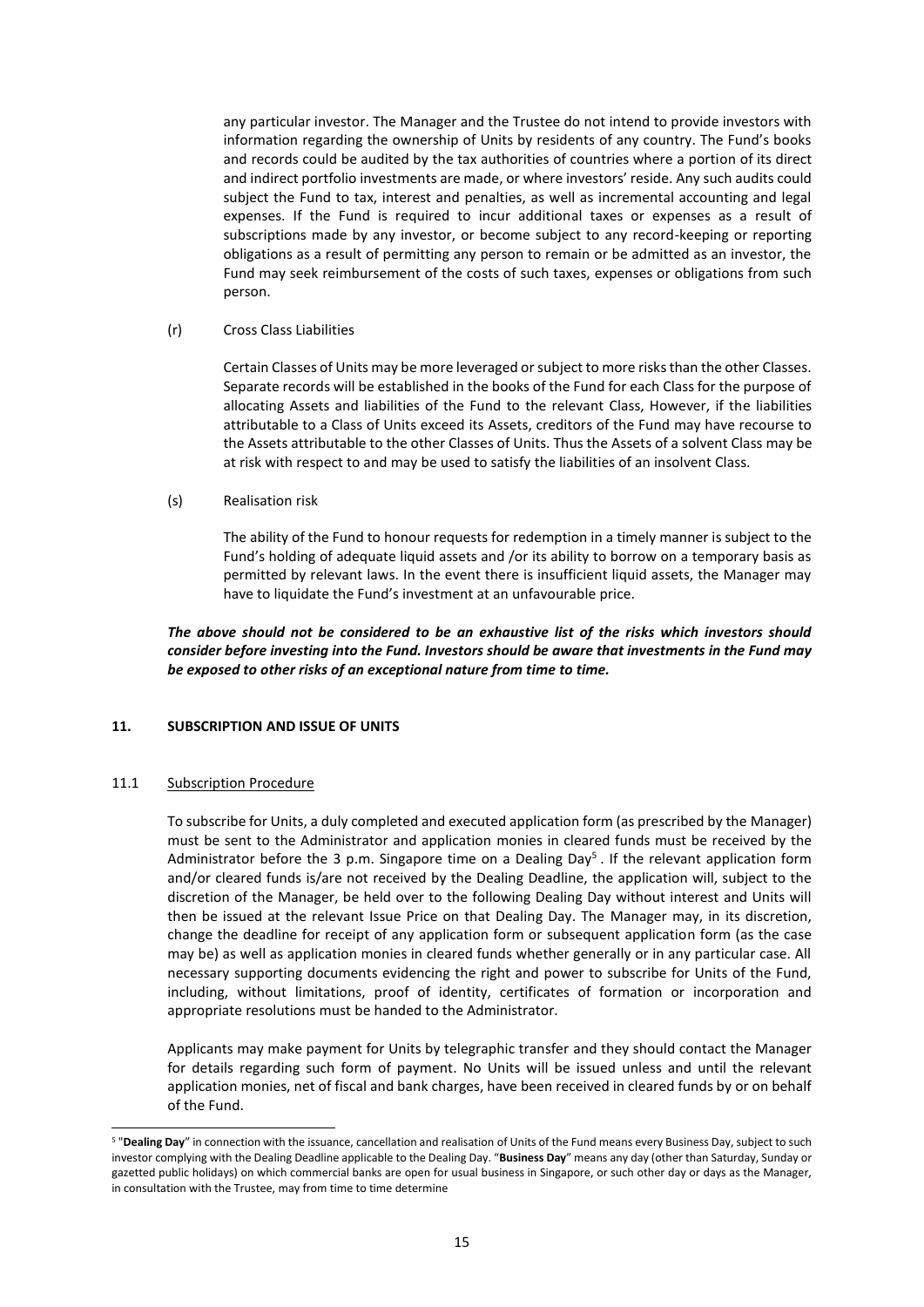Application monies must be paid in the relevant currency of the relevant Class. The Issue Price for such Units will be calculated in the relevant Class currency.

Application should be accompanied by such documents as may be required, failing which the Manager reserve the right to reject the relevant application. The Manager has the discretion to reject, in whole or in part, any subscription for Units. No interest is payable by the Manager on application monies that are returned to applicants.

### 11.2 Minimum subscription amounts and minimum holding

The minimum initial subscription amount is set at SGD1,000 for Units in Class SGD and USD1,000 for Units in Class USD and the subsequent subscription amount is set at SGD500 for Units in Class SGD and USD500 for Units in Class USD. The Manager may in its discretion agree from time to time to accept such lesser amounts, whether generally or in a particular case provided that such initial or subsequent subscription amount complies with any regulatory requirements. Units may be issued in fraction of 2 decimal places.

Investors should also note that the authorised agents and distributors of the Manager may impose a higher minimum initial or subsequent subscription amount. Investors should therefore check with the relevant authorised agents or distributors before submitting their applications for subscription.

An investor is required to maintain a minimum of 1,000 Units at all times to remain an investor of the Fund or such number of Units as the Manager may determine from time to time whether generally or in any particular case.

### 11.3 Pricing and Dealing Deadline

1

Units are issued on a forward pricing basis. Therefore, the Issue Price of such Units will not be ascertainable at the time an application is made.

If an application is received before 3 p.m. Singapore time on a Dealing Day (the "**Dealing Deadline**"), Units will be issued at the Issue Price for that Dealing Day. If an application is received after Dealing Deadline or at any time on a day which is not a Dealing Day, Units will be issued at the Issue Price for the next Dealing Day.

The Issue Price on any Dealing Day shall be ascertained by determining the Net Asset Value of the Fund or a Class as at the Valuation Point<sup>6</sup> in relation to that Dealing Day of the proportion of the Assets represented by 1 Unit (taking into account any applicable Duties and Charges) and rounding such amount to the nearest 4 decimal places (or such other method of adjustment or number of decimal places as the Manager may from time to time determine with the approval of the Trustee). Any amounts arising from such adjustment as aforesaid shall be retained by the Fund. No change to the method of determining the Issue Price shall be made without the approval of the Trustee, who shall determine whether Holders should be informed of the change.

The Manager is entitled to impose a Subscription Charge which is deducted from the total amount paid by the investor for the subscription of Units (the "**Gross Investment Amount**"), and the resultant amount (the "**Net Investment Amount**") will be applied towards the subscription of Units. The Subscription Charge will be retained by the Manager and/or its authorised distributors for their own benefit. The Manager's policy in relation to the valuation of the Assets of the Fund is set out in paragraph 22.1 below.

<sup>6</sup> **Valuation Point**" means the close of business in the last relevant market to close on each Valuation Day or such other time on such Business Day as the Manager may from time to time prescribe. "**Valuation Day**" means each Dealing Day or any other Business Day where the Assets of the Fund are valued and where the Issue Price and Realisation Price, in relation to a Dealing Day is determined.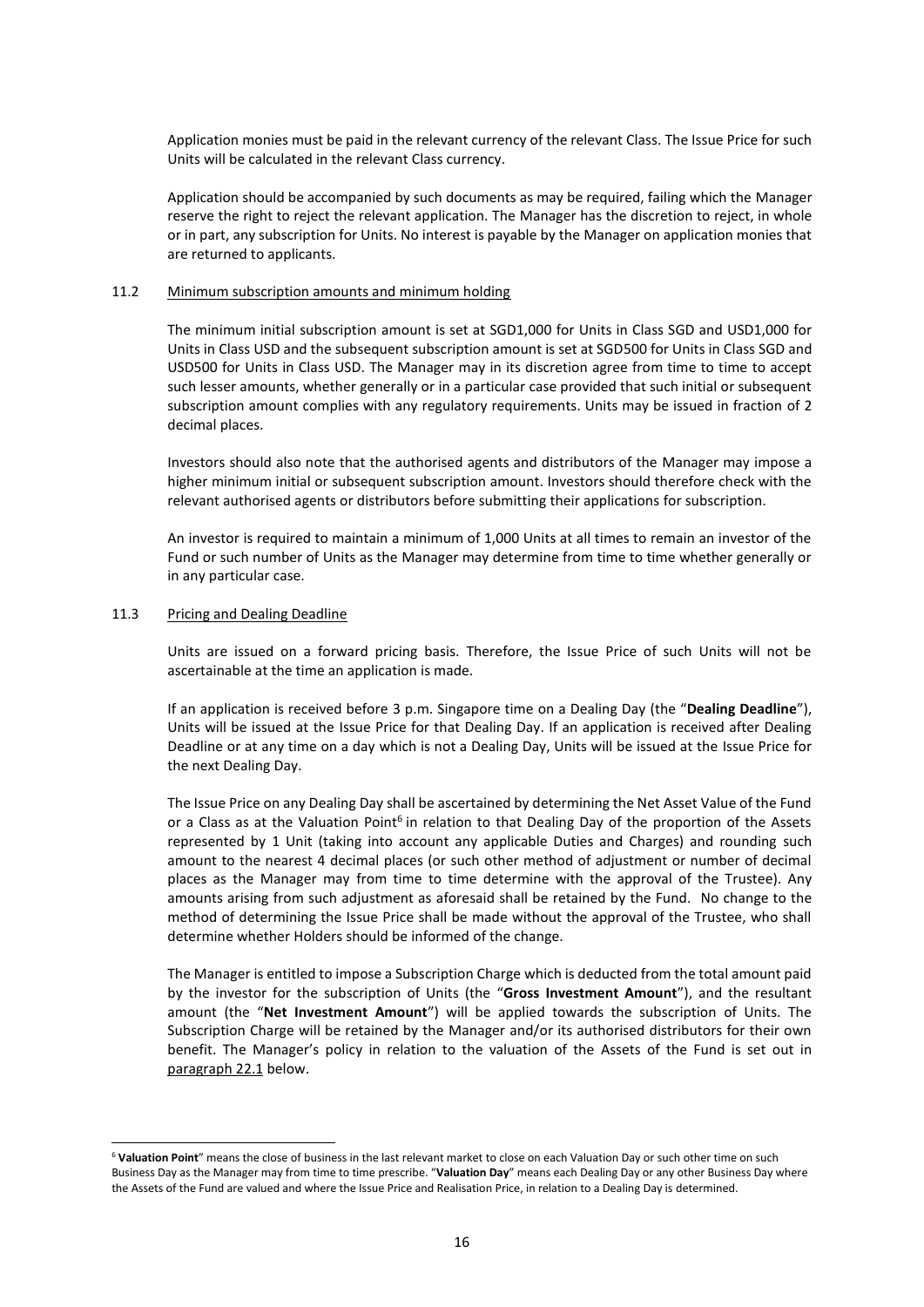Units will be issued on each Dealing Day on a cleared fund basis and no Units may be issued or agreed to be issued during any period when the issue of Units is suspended. The Deed sets out the circumstances in which the issue of Units may be suspended. The relevant provisions are summarised in paragraph 16 below.

No certificates for Units will be issued.

### 11.4 Numerical example of the computation of Units allotted

The number of Units in Class SGD that an investor will receive based on a Gross Investment Amount of SGD1,000.00, a notional Issue Price of SGD1.0000\* and a Subscription Charge of 3%, will be calculated as follows:

| SGD1,000.00                        |                          | SGD30.00                  | SGD970.00                                          |
|------------------------------------|--------------------------|---------------------------|----------------------------------------------------|
| <b>Gross Investment Amount</b>     | Subscription Charge (3%) |                           | Net Investment Amount                              |
| SGD970.00<br>Net Investment Amount |                          | SGD1.0000<br>Issue Price* | 970.00<br>Number of Units in Class<br>SGD allotted |

\*The example above is hypothetical and is not indicative of any future Issue Price. The actual Issue Price of a Class will fluctuate according to the then prevailing Net Asset Value of the Class. Investors should note that Units in some Classes may be denominated in a currency other than Singapore Dollars.

The number of Units to be issued to an investor will be rounded down to 2 decimal places (or such other method of adjustment or number of decimal places as determined by the Manager with the approval of the Trustee from time to time) and the amount of any adjustment will be retained by the Fund.

# 11.5 Confirmation of purchase

A confirmation note detailing the Gross Investment Amount, the Net Investment Amount and the number of Units allocated in the Fund will be sent to the investor within 14 Business Days from the relevant Dealing Day.

### <span id="page-23-0"></span>**12. REALISATION OF UNITS**

#### 12.1 Realisation Procedure

Holders may realise their Units by submitting in writing a duly completed and executed realisation form prescribed by the Manager to request for realisation of Units in writing to the Manager or its duly authorised agent specifying the number of Units to be realised, duly signed by the Holder and accompanied by such further information or documents as may reasonably be required by the Manager or its duly authorised agent (the "**Realisation Request**").

The Manager may limit the total number of Units of the Fund to be realised on any Dealing Day to not exceed 10% of the total number of Units of the Fund or Class (as the case may be) then in issue (disregarding any Units which have been agreed to be issued), such limitation to be applied pro rata to all Holders of the Fund or Class who have validly requested the realisation in relation to their Units of the Fund or Class (as the case may be) on such Dealing Day, so that the proportion realised of each holding so requested to be realised is the same for all such Holders and the Manager. Any Units not realised will be realised the next Dealing Day, subject to the same limitation, provided that if on such Dealing Day, the total number of Units to be realised, including those carried forward from any earlier Dealing Day, exceeds such limit, the Manager may further carry forward the requests for realisation until such time as the total number of Units to be realised on a Dealing Day falls within such limit. If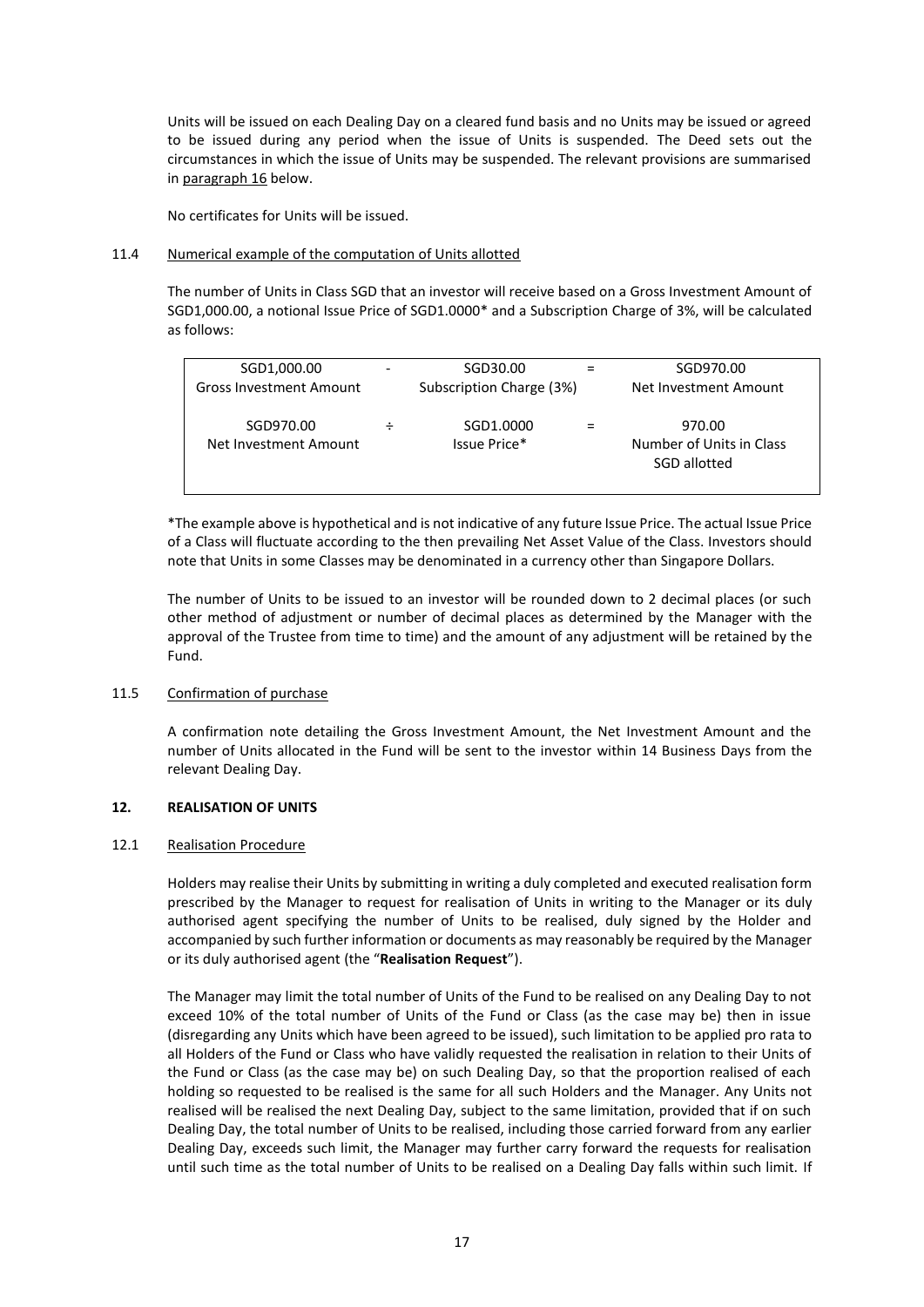requests for realisation are carried forward, the Manager shall, within 7 Business Days, give notice to the affected Holders that such Units have not been realised and that subject as aforesaid, they shall be realised on the next succeeding Dealing Day. Any such Units which have been carried over shall on any such succeeding Dealing Day be realised or cancelled in priority to any new units due to be realised or cancelled on that Dealing Day.

### 12.2 Minimum realisation amount

A Holder may realise his Units in full or partially, but will not be entitled to realise part of his holding of Units if, as a consequence of such realisation, his holding in the relevant Class would be reduced to less than the Minimum Holding for such Class. Any application for part redemptions which results in an investor holding less than the Minimum Holding for the relevant Class may be treated by the Manager as an application by that investor to redeem the whole of that investor's holding in the relevant Class in the Fund.

The minimum realisation amount is 1,000 Units or such other amount as the Manager may from time to time accept whether generally or in any particular case.

#### 12.3 Pricing and Dealing Deadline

Units are realised on a forward pricing basis. Therefore, the Realisation Price cannot be ascertained at the time of request.

A Realisation Request that is received by the Administrator and accepted by the Manager by the Dealing Deadline (i.e. 3 p.m. Singapore time on a Dealing Day) in respect of a Dealing Day is treated as received in respect of that Dealing Day and Units will be realised at that Dealing Day's realisation price (the "**Realisation Price**"). Note that the Dealing Day's realisation price referred to in the preceding sentence is obtained by valuing the Fund at the Valuation Point applicable to the Dealing Day. A Realisation Request received and accepted after the Dealing Deadline in respect of a Dealing Day will be treated as received in respect of the next Dealing Day.

The Realisation Price per Unit is ascertained by determining the Net Asset Value of the Fund or Class, as the case may be, as at the Valuation Point applicable to the Dealing Day of the proportion of the Assets represented by 1 Unit (taking into account any applicable Duties and Charges) and rounding such amount to the nearest 4 decimal places (or such other method of adjustment or number of decimal places as the Manager may from time to time determine with the approval of the Trustee). Any amounts arising from such adjustment as aforesaid shall be retained by the Fund. No change to the method of determining the Realisation Price shall be made without the approval of the Trustee, who shall determine whether Holders should be informed of the change.

The Manager may, if applicable, charge a Realisation Charge which is deducted from the total amount payable to the Holder in respect of the realisation of Units (the "**Gross Realisation Proceeds**"), and the resultant amount (the "**Net Realisation Proceeds**") will be paid to the Holder. The Realisation Charge will be retained by the Manager and/or their authorised distributors for their own benefit and the amount of the adjustment aforesaid will be retained by the Fund.

The Realisation Price on any Dealing Day shall be quoted in the Base Currency of the relevant Fund or Class, as the case may be, or in such other currency as the Manager may determine based on the exchange rate (whether official or otherwise) which the Manager, after consultation with the Trustee, deems appropriate in all the circumstances. Notwithstanding the foregoing, the Realisation Price for Class SGD will be in SGD and for Class USD will be in USD.

No Units shall be realised or agreed to be realised during any period during which the right of Holders to require the realisation of Units is suspended. The Deed sets out the circumstances in which the realisation of Units may be suspended. The relevant provisions are summarised in paragraph 16 below.

If a Holder is resident outside Singapore, the Manager will be entitled to deduct from the total amount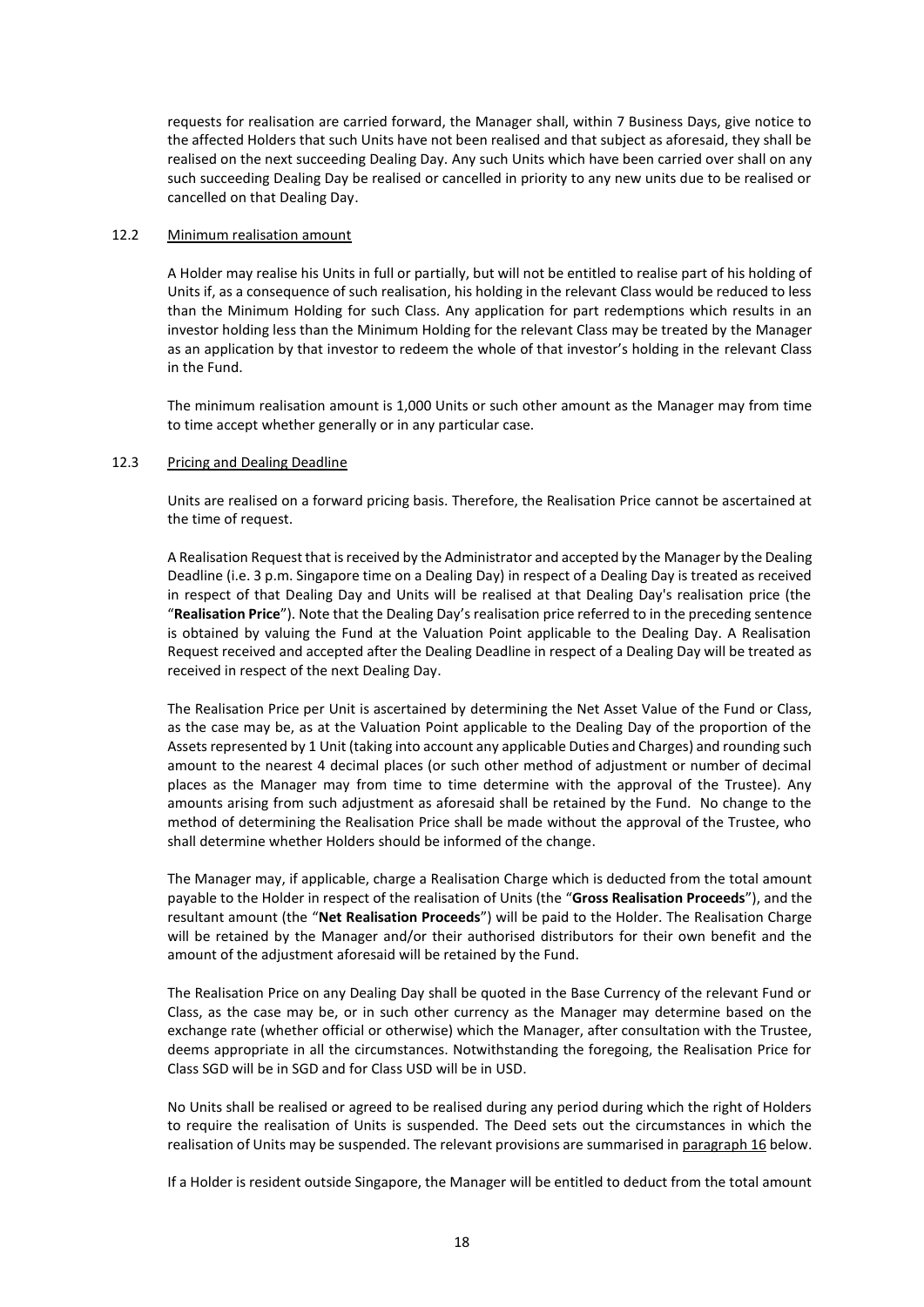which would otherwise be payable to the Holder on the realisation of his Units, an amount equal to the excess of the expenses actually incurred over the amount of expenses, which would have been incurred if the Holder had been resident in Singapore.

For the avoidance of doubt, should a realisation request for Units be received and accepted by the Manager prior to the receipt of the subscription monies in respect of such Units, the Manager may refuse to realise such Units until the Dealing Day following that upon which the subscription monies in respect of such Units have been received by the Trustee.

# 12.4 Numerical example of the computation of Net Realisation Proceeds

The Net Realisation Proceeds payable to a Holder on the realisation of 1,000 Units in Class SGD and on a notional Realisation Price of SGD0.9000\* will be calculated as follows:

| 1,000.00 Units                                 | SGD0.9000                           | SGD900.00                                    |
|------------------------------------------------|-------------------------------------|----------------------------------------------|
| Your realisation request                       | Realisation Price *                 | <b>Gross Realisation Proceeds</b>            |
| SGD900.00<br><b>Gross Realisation Proceeds</b> | SGD0.00<br>Realisation Charge (Nil) | SGD900.00<br><b>Net Realisation Proceeds</b> |
|                                                |                                     |                                              |

 The example above is hypothetical and is not indicative of any future Realisation Price. The actual Realisation Price will fluctuate according to the then prevailing Net Asset Value of Class SGD Units. Investors should note that Units in some Classes may be denominated in a currency other than Singapore Dollars.

#### 12.5 Payment of realisation proceeds

Realisation proceeds will normally be paid in cash. Realisation proceeds may be effected (in whole or in part) at the discretion of the Manager in cash or (with the approval of the Trustee) by transferring in-specie to the affected Holder any part of the assets of the Fund. In the case of a realisation by transfer of assets, the Manager will select the assets to be transferred, the value of which will be calculated as at the appropriate Valuation Day by applying the valuation rules contained in the Deed. The aggregate amount of the value of the assets to be transferred (calculated as aforesaid) and any cash to be paid to the affected Holder shall be equivalent to the amount which would have been payable to such affected Holder pursuant to these provisions had the realisation of the affected Holder's Units not been effected by a transfer in-specie. If the realisation is determined by the Manager to be by transfer of assets (and not requested by the affected Holder), all stamp duties, registration fees and other charges arising from such transfer shall be payable by the Fund, and if the realisation by transfer of assets is requested by the affected Holder, they shall be borne by the affected Holder.

Realisation proceeds will be paid in the Base Currency of the Fund and if the Manager so determine in such alternative currency by converting the Realisation Price to its equivalent in that alternative currency at the exchange rate determined in accordance with the provisions of the Deed. Notwithstanding the foregoing, the realisation proceeds for Class SGD will be in SGD and for Class USD will be in USD.

Realisation proceeds in cash will be paid, net of fiscal and bank charges, by telegraphic transfer at the cost and risk of such Holder to the bank account specified by him. Realisation proceeds will only be paid to the registered investor of the Units being realised. No third party payments will be allowed.

The Fund will pay the realisation proceeds within 7 Business Days after the relevant Dealing Day subject to full compliance with the documentation requirements of the Administrator (including receipt of the original Redemption Request and relevant identification documents) and the acceptance of the Realisation Request by the Manager unless the realisation of Units has been suspended. The Deed sets out the circumstances in which the realisation of Units may be suspended. The relevant provisions are summarised in paragraph 16 below.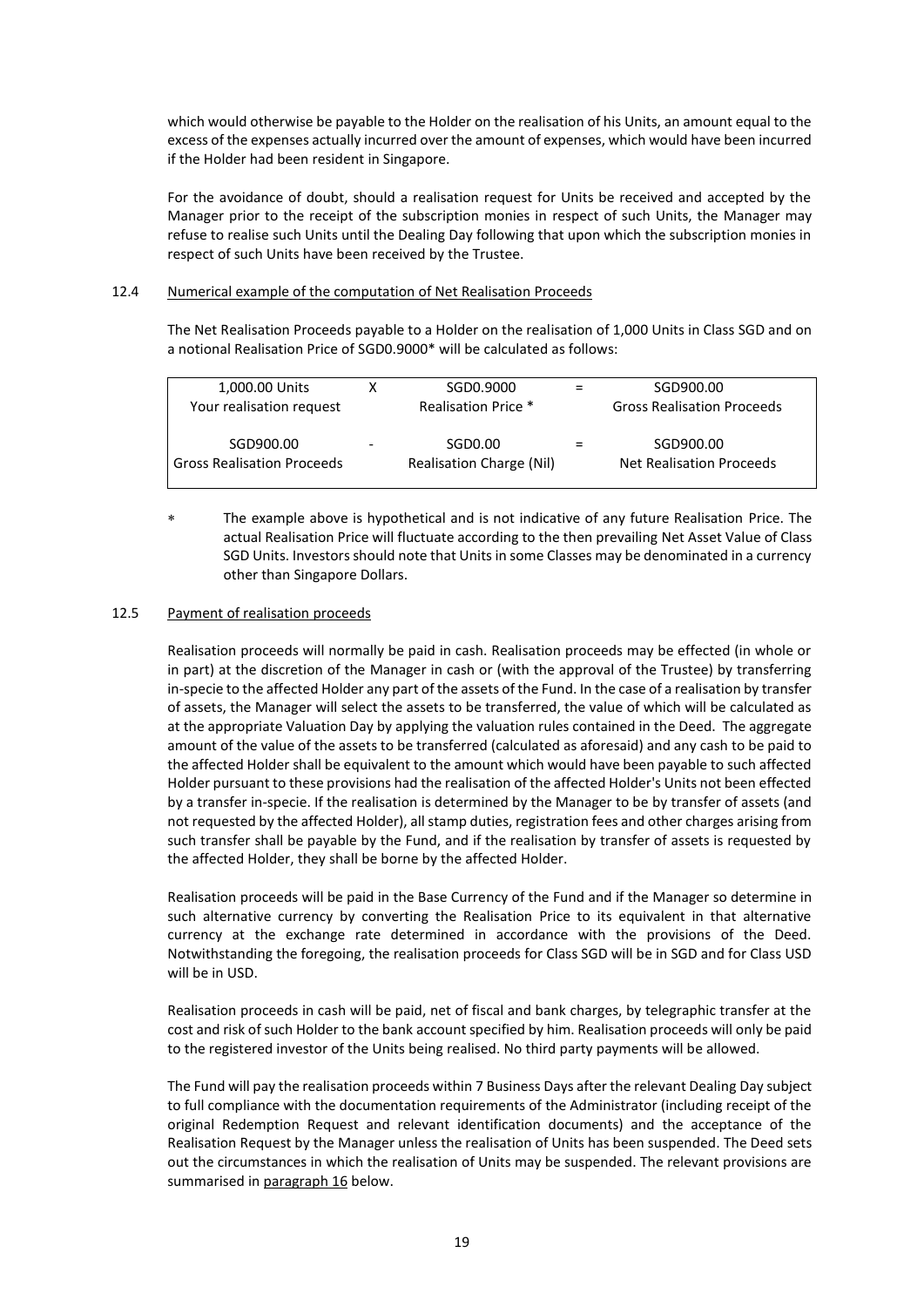### 12.6 Compulsory Realisation

- (a) Subject to paragraph 12.6(b) below, the Manager may, at any time and from time to time, as determined by the Manager at their absolute discretion (in consultation with the Trustee), issue a notice of realisation of Units to a Holder indicating the Manager's intention to realise all or any part of such Holder's holding of Units after the expiry of the period as may be specified in such notice of realisation.
- (b) In addition, the Manager hasthe right (in consultation with the Trustee) to realise compulsorily, without prior notice, any holding of Units for any reason or no reason or which is held by any person (whether directly or beneficially):
	- (i) who is or may be in contravention of, any law, regulation or requirement of any relevant country or authority;
	- (ii) where the Manager deem necessary for the compliance by the Manager, the Fund with any law, regulation or requirement of any relevant country or authority;
	- (iii) who (otherwise than as a result of depreciation in the value of his holding) holds Units in value less than the minimum holding in the Fund;
	- (iv) who or whose continued holding of Units, in the opinion of the Manager or the Trustee, may result in the Fund or the Manager or the Trustee to lose any particular status with any regulatory authority in any jurisdiction, or may result in the offer of Units of the Fund to become subject to any registration or filing requirements under any law or regulation in any jurisdiction which it would not otherwise be required to comply;
	- (v) who or whose continued holding of Units, in the opinion of the Manager or the Trustee, may cause a detrimental effect on the tax status of the Fund in any jurisdiction, or on the tax status of the Holders of the Fund or the Manager or the Trustee, resulting in any of them suffering any other legal or pecuniary disadvantage which they might not otherwise have incurred or suffered;
	- (vi) who may be harmful or injurious to the business or reputation of the Fund, the Trustee, the Manager or any of their Associates, or any of the Fund's service providers; or
	- (vii) who fails any anti-money laundering, anti-tax evasion, anti-terrorist financing or know-your-client checks.
- (c) The Manager may realise Units pursuant to this paragraph 12.6 notwithstanding any applicable minimum holding period and, with the prior approval of the Trustee, on a day other than a Dealing Day. In such a case, the Realisation Price for such Units are calculated as at each Valuation Day or such other day as may be determined by the Manager from time to time.

# <span id="page-26-0"></span>**13. SWITCHING OF UNITS**

Holders may switch their investments into an investment in another fund under the management of the Manager, provided that:

- (a) no switch may be made which would result in the relevant Holder holding fewer Units of either the Fund or the new fund than the minimum holding requirements;
- (b) no switch is permitted during any period when the right of Holders to require the realisation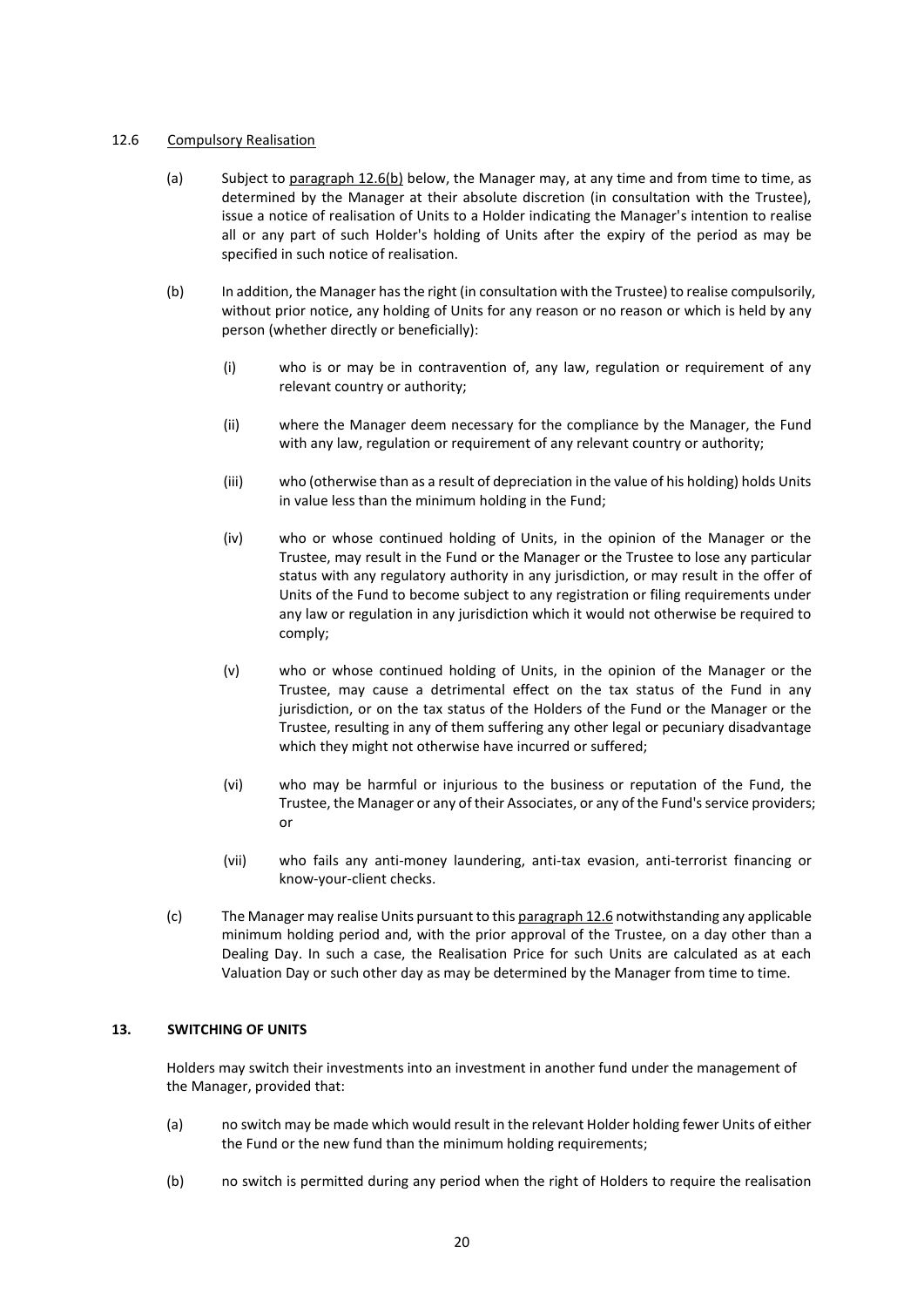of Units is suspended, during any period when the valuation of Units or valuation of units in the resultant fund are suspended or on any Dealing Day on which the number of Units of the Fund that can be realised by any Holder is limited; and

(c) a switch may only be permitted between the Fund and another fund under the management of the Manager that allow switching.

The following provisions shall apply in regard to such switching of Units:

- (i) a Holder may request for the switch of Units by submitting a switching notice prescribed by the Manager to the Manager specifying the number of Units or amount to be switched, duly signed by the Holder and accompanied by such further information or documents as may reasonably be required by the Manager;
- (ii) the switch of Units of the Fund specified in the switching notice shall, where possible, be made on a Common Dealing Date on which the switching notice is received by the Manager by the relevant Dealing Deadline or (if not received by the Dealing Deadline on a Common Dealing Date) on the next following Common Dealing Date. For this purpose, a "**Common Dealing Date**" is a day which is both a Dealing Day in relation to Units of the Fund and a dealing day in relation to units of the resultant fund. Where there is no applicable Common Dealing Date, a switch shall take place on the next earliest dealing day applicable to the resultant fund;
- (iii) the Holder shall not without the approval of the Manager be entitled to withdraw an application duly made in accordance with this paragraph 13;
- (iv) the switch of the Units of the Fund specified in the switching notice shall be effected by the realisation of such Units and by the issue of units of the resultant fund, such realisation and issue taking place on the relevant Common Dealing Date, where possible, and the number of units of the resultant fund to be issued on Switching shall be determined by the Manager in accordance with the following formula:

$$
A = \underbrace{(B \times C) - D}_{E}
$$

where:

**A** is the number of units of the resultant fund to be issued;

**B** is the number of Units of the Fund to be switched pursuant to the switching notice;

**C** is the Realisation Price of the Fund as at the Common Dealing Date, or where there is no applicable Common Dealing Date, on the next earliest Dealing Day applicable to the Fund;

**D** is the Switching Fee related to the costs of effecting the transaction (which may be imposed at the absolute discretion of the Manager); and

**E** is the Issue Price of the resultant fund on the Common Dealing Date, or where there is no applicable Common Dealing Date, on the next earliest dealing day applicable to the resultant fund,

and so that, if the number of Units of the resultant fund so produced shall include any fraction of 1-thousandth of a Unit of the resultant fund (and if so determined by the Manager, such fraction shall be rounded off to the nearest 4 decimal places).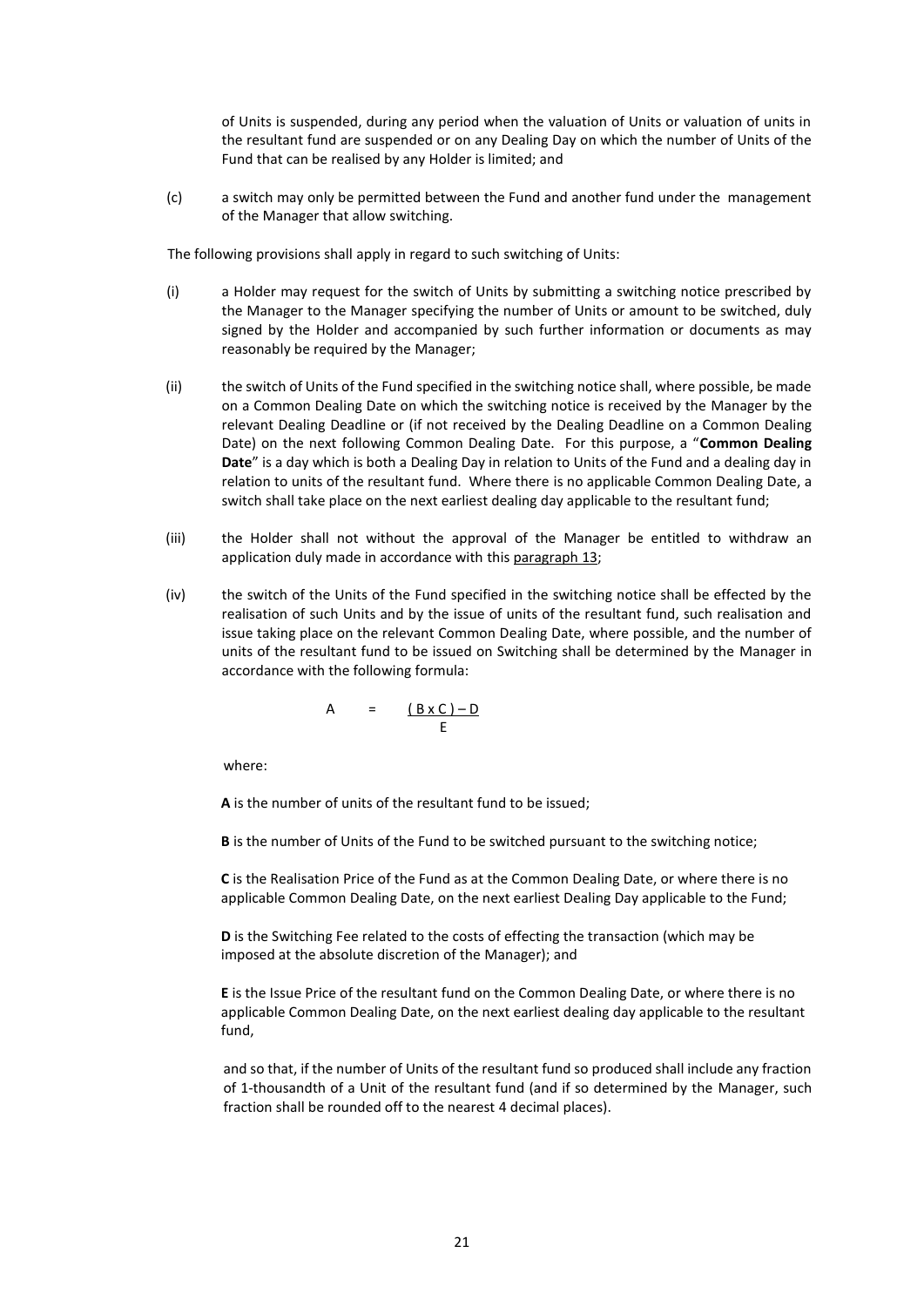### <span id="page-28-0"></span>**14. CANCELLATION OF SUBSCRIPTION FOR UNITS**

Subject to the provisions of the Deed and the terms and conditions for cancellation of subscription in the cancellation form to be provided together with the application form for Units, every Holder will have the right by notice in writing delivered to the Manager or their authorised agents or distributors, to cancel his subscription for Units within 7 calendar days from the date of his initial subscription of the Units (or such longer period as may be agreed between the Manager and the Trustee or such other period as may be prescribed by the Authority) (the "**Cancellation Period**") provided that where the last day of the Cancellation Period falls on a Sunday or public holiday in Singapore, the Cancellation Period will be extended to the next calendar day not being a Sunday or public holiday in Singapore. However, the Holder will have to take the risk of any price changes in the net asset value of the Fund or the relevant Class since the date of his subscription and pay any bank charges, administrative or other fee imposed by the relevant agent or distributor.

A Holder may choose to realise his Units in accordance with paragraph 12 instead of cancelling his subscription for Units but should note that he will not be able to enjoy the benefits of a cancellation under this paragraph 14 if he chooses to realise his Units (i.e. there will be no refund of the Subscription Fee and the prevailing Realisation Charge, if any, may be imposed)

### *Investors should refer to the terms and conditions for the cancellation of subscriptions in the Deed.*

# <span id="page-28-1"></span>**15. OBTAINING PRICES OF UNITS**

The Issue and Realisation Prices of Units of the Fund are calculated as at each Valuation Day or such other day as may be determined by the Manager from time to time.

The Issue and Realisation Prices will generally be available 2 Business Days after the relevant Dealing Day and may be obtained on Bloomberg or by contacting the Manager at +65 6323 2508.

#### <span id="page-28-2"></span>**16. SUSPENSION OF DEALINGS**

- 16.1 Subject to the provisions of the Code, the Manager or the Trustee may at any time, with the prior approval of the other (such approval not to be unreasonably withheld), suspend the valuation, issue, realisation or switching of Units of the Fund or Class of the Fund in, but not limited to:
	- (a) during any period when a market which forms the basis for valuing a material proportion of the Fund's Assets is closed (otherwise than for ordinary holidays and weekends) or when trading on such a market is either restricted or suspended;
	- (b) during any period in which there is, in the opinion of the Manager or the Trustee, any breakdown in the means (including the means of communication) normally employed in determining the value or price of any of the Fund's investments or when for any reason the values or prices of any of such investments cannot be promptly and accurately ascertained;
	- (c) during any period when the fair value of a material portion of the investments for the time being constituting the Assets of the Fund cannot be determined and for the purposes of this paragraph 16.1(c), "**fair value**" of an investment is the price that the Fund would reasonably expect to receive upon the current sale of the investment;
	- (d) during any period when, in the opinion of the Manager or the Trustee, there exists any state of affairs as a result of which withdrawal of deposits held for the account of the Fund or the redemption of any material proportion of the investments for the time being forming part of the Assets of the Fund cannot be effected normally or without materially prejudicing the interests of the Holders of the Fund or Class as a whole;
	- (e) during any period when, due to foreign exchange controls or restrictions imposed on the transfer of other Assets, the Fund is unable to conduct certain normal operations;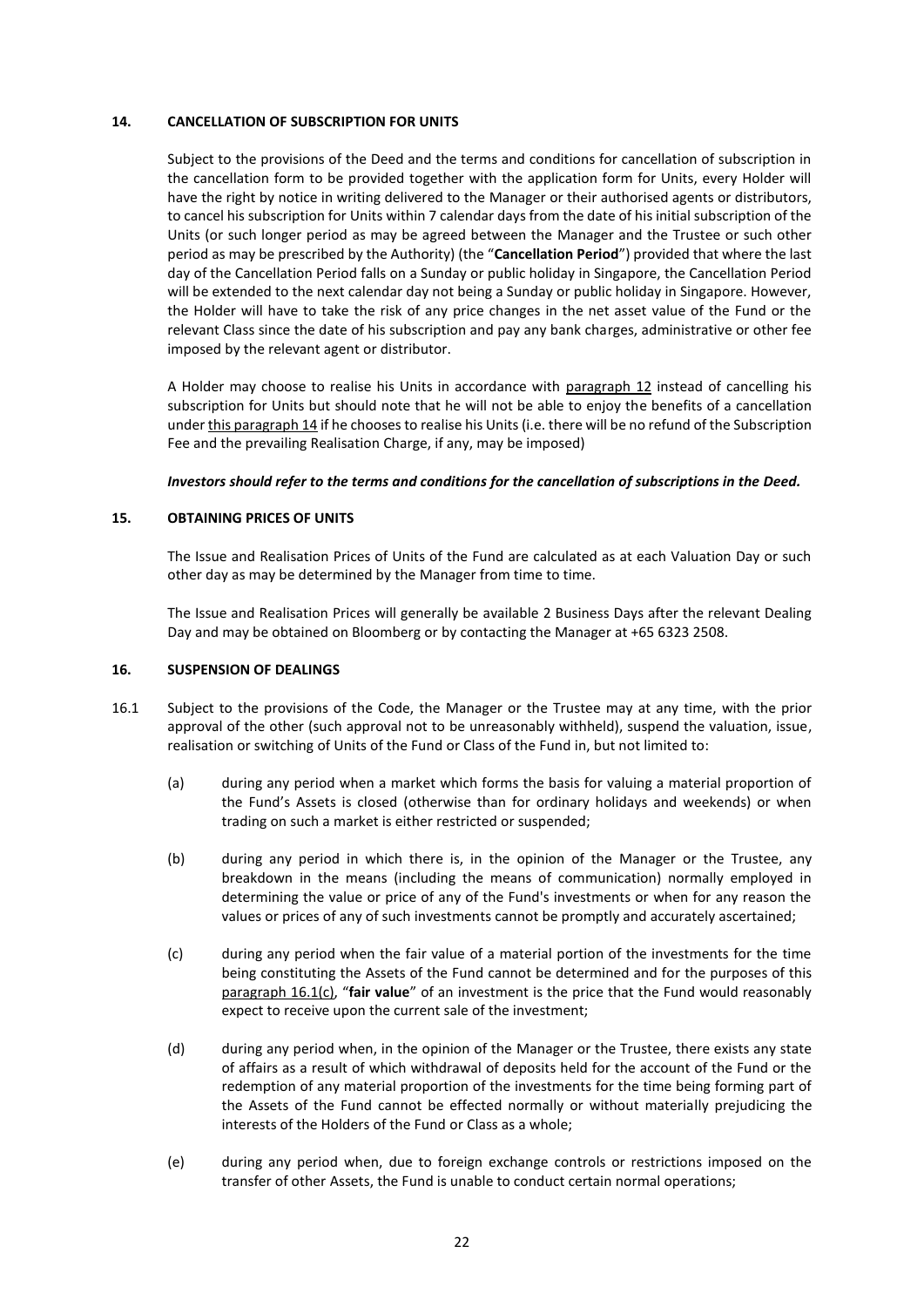- (f) during any 48 hour period (or such shorter or longer period as the Manager or the Trustee may agree) prior to the date of any meeting of Holders (or any adjourned meeting);
- (g) during any period when the business operations of the Manager or the Trustee in relation to the operation of the Fund is substantially interrupted or closed as a result of or arising from pestilence, acts of war, terrorism, revolutions, insurrections, civil unrest, strikes or acts of God;
- (h) the existence of any state of affairs which, in the opinion of the Manager or the Trustee, might seriously prejudice the interests of the Holders of the Fund or Class as a whole of the Assets of the Fund;
- (i) during the period after the notice of termination of the Fund is given to affected Holders pursuant to the provisions of the Deed; or
- (j) during any period where dealing of Units is suspended pursuant to any order or directive given by any relevant authority.
- 16.2 For the purpose of this paragraph 16, the "**material proportion**" of the Assets means such proportion of the Assets which when realised would in the opinion of the Manager in consultation with the Trustee cause the value of the Assets to be significantly reduced.
- 16.3 Subject to the provisions of the Code, the Manager and/or the Trustee (as the case may be) may from time to time also suspend the issue and/or realisation of Units in certain situations as set out in the Deed, including suspending the realisation of Units for such reasonable period as may be necessary to effect an orderly realisation of Authorised Investments.
- 16.4 Without prejudice to paragraphs 16.1 to 16.3 above, the Trustee shall, provided that the Trustee in its sole discretion reasonably considers that it would be in the best interests of the Holders and the Fund as a whole, have power to suspend the determination of the Net Asset Value in the events set out below:
	- (a) the Manager is under criminal investigation or investigation by a regulatory authority;
	- (b) the Manager goes into liquidation (except a voluntary liquidation for the purpose of reconstruction or amalgamation upon terms previously approved in writing by the Trustee, such approval not to be unreasonably withheld or delayed);
	- (c) a receiver or trustee is appointed of the whole or of any substantial part of the assets or undertaking of the Manager;
	- (d) the Manager convenes a meeting of its creditors or makes or proposes to make any arrangement or composition with or any assignment for the benefit of its creditors;
	- (e) the Manager ceases business or becomes (in the reasonable judgement of the Trustee) subject to the de facto control of some corporation or person of whom the Trustee does not reasonably approve;
	- (f) the Manager shall commit any material breach of its obligations under the Deed and (if such breach shall be capable of remedy) shall fail within thirty days of receipt of notice served by the Trustee requiring it so to do to make good such breach; or
	- (g) the Manager is deemed to be Incommunicado (as defined in the Deed).
- 16.5 Subject to the provisions of the Code, such suspension shall take effect immediately upon the declaration in writing thereof given by the Manager (as the case may be) to the Trustee, and shall terminate as soon as practicable when the condition giving rise to the suspension ceases to exist and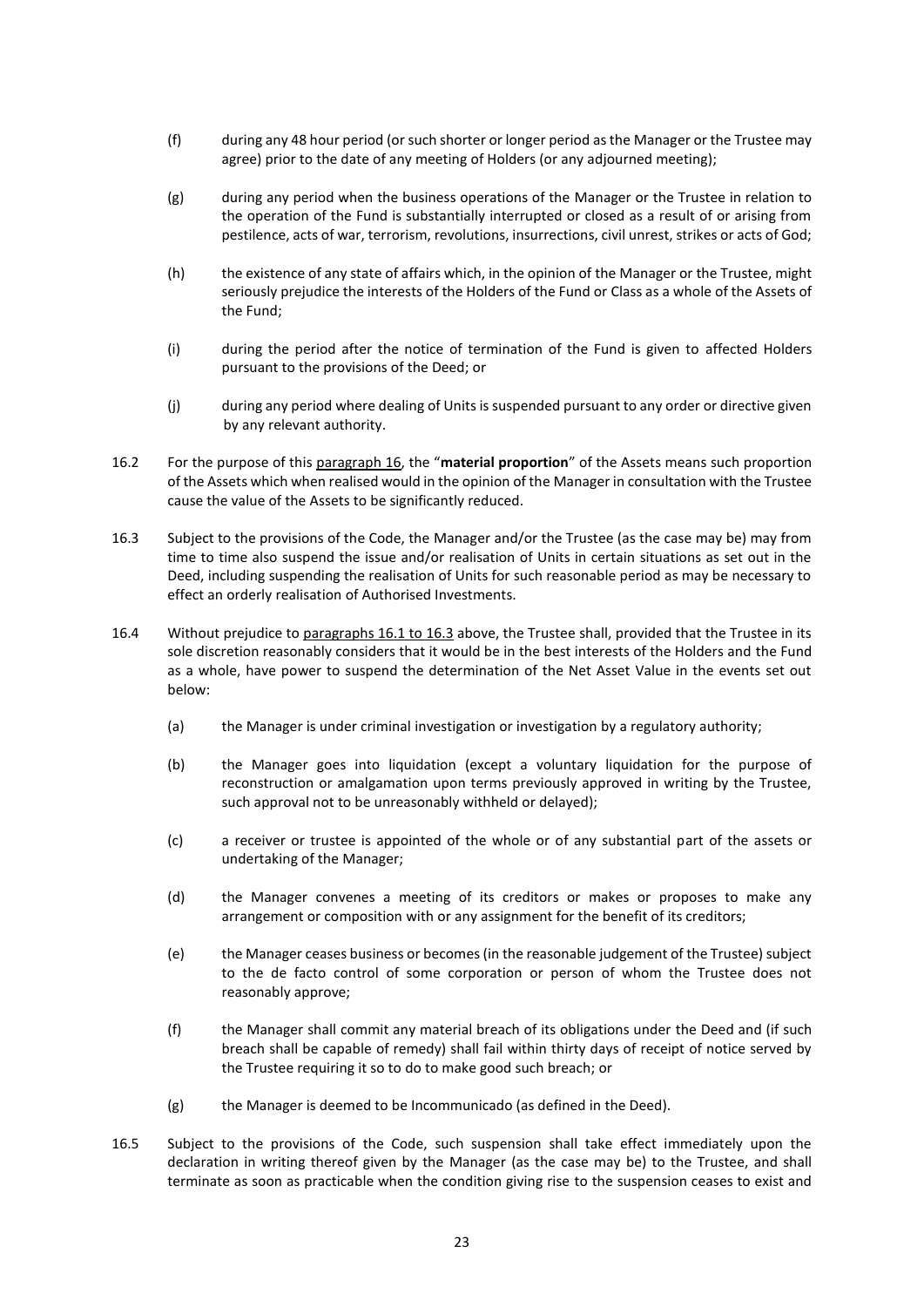there are no other conditions for which a suspension is authorised under Clause 12 of the Deed, and in any event, within such period as may be prescribed by the Code. The period of suspension may be extended in accordance with the Code.

16.6 Any payment for any Units realised before the commencement of any such suspension but for which payment has not been made before the commencement thereof may, if the Manager and the Trustee so agree, be deferred until immediately after the end of such suspension.

# <span id="page-30-0"></span>**17. PERFORMANCE OF THE FUND**

# 17.1 Performance

The past performance of the Fund and its benchmark as at 31 January 2019 is set out below.

|                            | 1 year $(\%)$ | 3 years $(\%)$<br>(average<br>annual<br>compounded<br>return) | 5 years (%)<br>(average<br>annual<br>compounded<br>return) | 10 years (%)<br>(average<br>annual<br>compounded<br>return) | <b>Since</b><br>inception<br>$(%)^{(3)}$<br>(average<br>annual<br>compounded<br>return) |
|----------------------------|---------------|---------------------------------------------------------------|------------------------------------------------------------|-------------------------------------------------------------|-----------------------------------------------------------------------------------------|
| Fund $(1)$                 | (11.94)       | 2.18                                                          | N.A.                                                       | N.A.                                                        | (0.83)                                                                                  |
| Benchmark <sup>(2)</sup> : | (6.34)        | 10.56                                                         | N.A.                                                       | N.A.                                                        | 5.81                                                                                    |

Notes:

- (1) Calculated in SGD on a NAV-to-NAV single pricing basis as at 31 January 2019, with all dividends and distributions reinvested (net of reinvestment charges), after deducting the Subscription Fees and Realisation Charges (if any).
- (2) From inception to 10 April 2019, the benchmark against which the performance of the Fund and its Classes is measured is the FTSE Straits Times Index. With effect from 11 April 2019, the benchmark against which the performance of the Fund and its Classes is measured is the MSCI Singapore Index. (Reason for change from previous benchmark: To better reflect the investment strategy and focus of the Fund.)

Source: Lipper.

(3) The inception date of the Fund is 2 November 2015.

# *Past performance of the Fund is not necessarily indicative of its future performance.*

# 17.2 Expense ratio

The expense ratio for financial year ended 31 December 2018 is 5.34% .

The expense ratio has been computed based on the guidelines laid down by the Investment Management Association of Singapore ("IMAS"). The calculation of the expense ratio at 31 December 2018 was based on total operating expenses divided by the average net asset value of the Fund for the year. The total operating expenses do not include (where applicable) brokerage and other transactions costs, performance fee, interest expense, distribution paid out to unitholders, foreign exchange gains/losses, front or back end loads arising from the purchase or sale of other funds and tax deducted at source or arising out of income received. The Fund does not pay any performance fee. The average net asset value is based on the daily balances.

17.3 Turnover ratio

The turnover ratio of the Fund for the financial year ended 31 December 2018 is 64.52%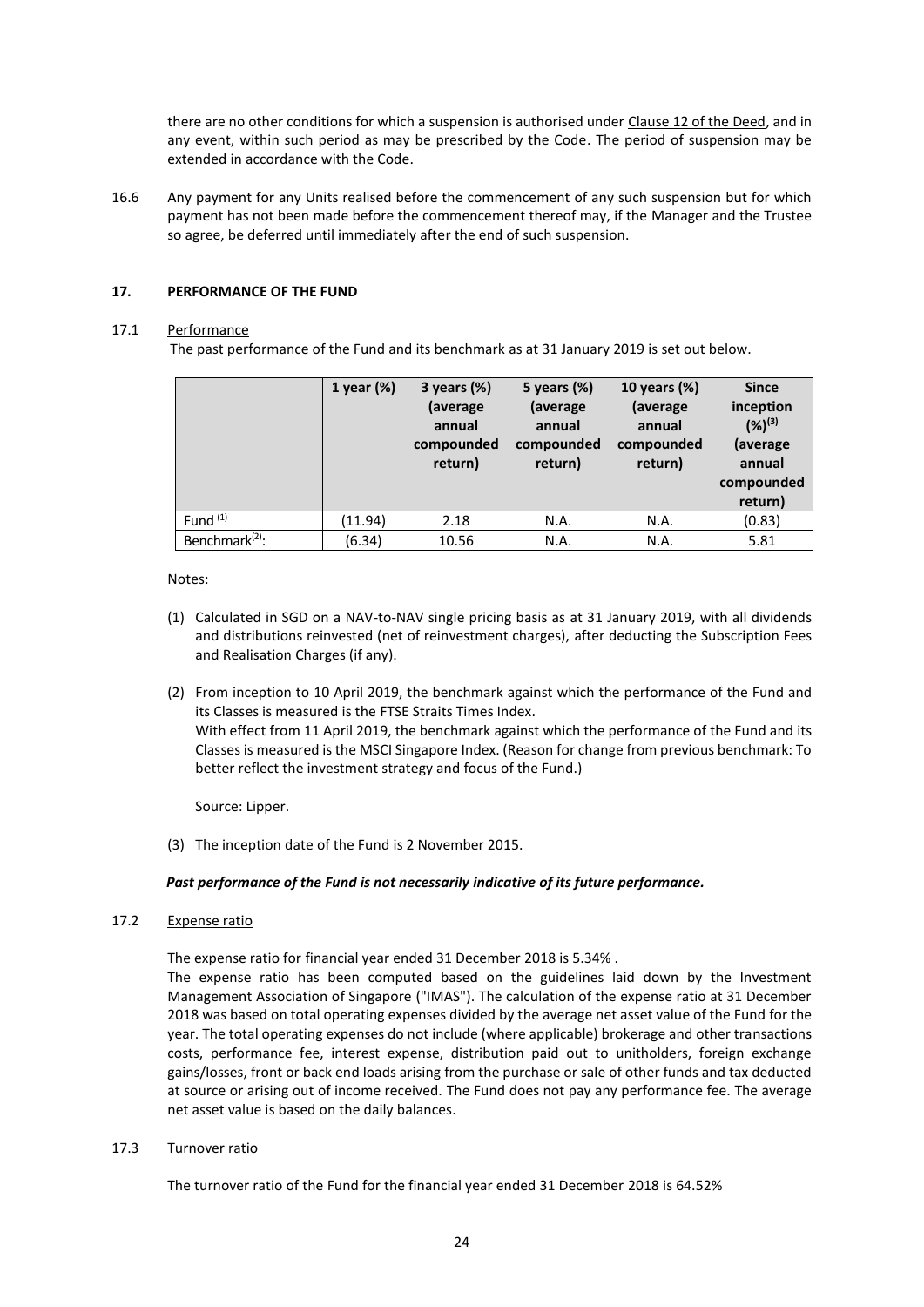The turnover ratio is calculated based on the lesser of purchasers or sales of the Fund's underlying investments expressed as a percentage of the daily average net asset value of the Fund.

# <span id="page-31-0"></span>**18. SOFT DOLLAR COMMISSIONS/ARRANGEMENTS**

- 18.1 The Manager is entitled to and may receive or enter into soft dollar commissions or arrangements in respect of the Fund. The Manager will comply with applicable regulations and industry standards on soft dollars. The soft dollar commissions which the Manager may receive include specific advice as to the advisability of dealing in, or the value of any investments, research and advisory services, economic and political analyses, portfolio analyses including valuation and performance measurements, market analyses, data and quotation services, computer hardware and software or any other information facilities to the extent that they are used to support the investment decision making process, the giving of advice, or the conduct of research or analysis, and custodial service in relation to the investments managed for clients.
- 18.2 Soft dollar commissions or arrangements received will not include travel, accommodation, entertainment, general administrative goods and services, general office equipment or premises, membership fees, employees' salaries or direct money payment.
- 18.3 The Manager may not accept or enter into soft dollar commissions or arrangements unless (a) such soft-dollar commissions or arrangements would, in the opinion of the Manager, assist in their management of the Fund (b) the Manager will ensure at all times that best execution is carried out for the transactions, and (c) no unnecessary trades are entered into in order to qualify for such soft-dollar commissions or arrangements.
- 18.4 The Managershall not retain for its own account, cash or commission rebates arising out of transactions for the Fund executed in or outside Singapore.
- 18.5 Currently, the Manager does not have any soft dollar policy or any soft dollar arrangements.

# <span id="page-31-1"></span>**19. CONFLICTS OF INTEREST**

- 19.1 The Manager is of the view that there is no conflict of interest in managing their other funds and the Fund because of the following structures in place:
	- (a) Investment decisions for each fund are made impartially. There are no preferred customers or funds and all accounts are treated equally.
	- (b) All investment ideas are shared equally among fund managers.
	- (c) In addition, despite the possible overlap in the scope of investments, investment decisions are made according to the individual risk-return characteristic of the relevant fund.
	- (d) Most importantly, the Manager's usual fair and unbiased practice is to allocate investment between various funds which place the same orders simultaneously on a *pro rata* basis. However, should any potential conflicts of interest arise from a situation of competing orders for the same securities, the Manager will adopt an average pricing policy whereby orders that are partially fulfilled on a particular day will be allotted proportionately among the funds based on their respective initial order size and such quantity allotted will be at the average price of such investments on that particular day.
- 19.2 The Manager and the Trustee shall conduct all transactions with or for the Fund on an arm's length basis.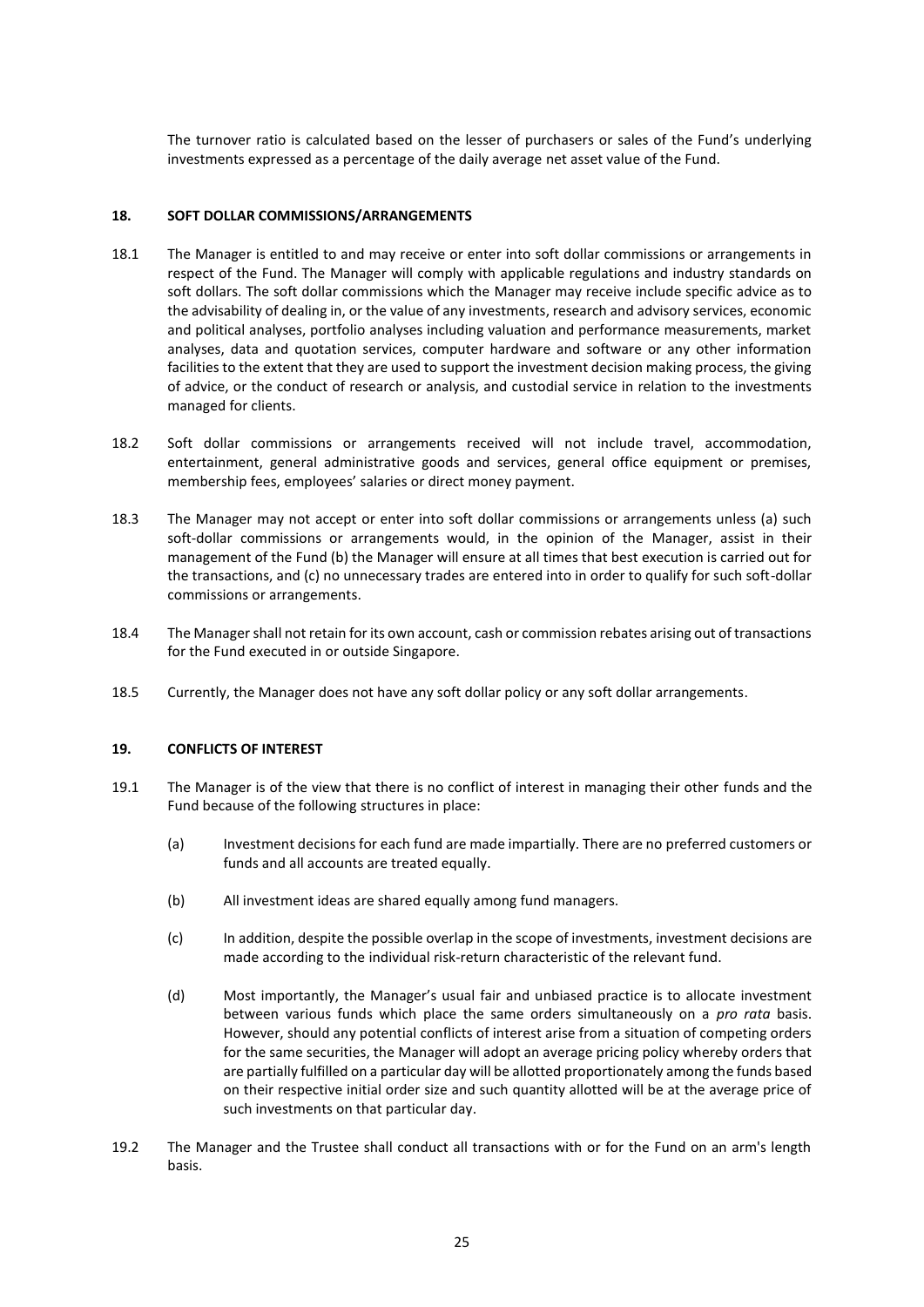19.3 The Trustee is or may be involved in other financial, investment and professional activities which may on occasion cause conflicts of interest with its engagement with the Fund. These include trustee, administration, custody and registrar services and serving as directors, officers, advisers or agents of other funds or other companies, including issuers in which the Fund may invest.

Associates of the Trustee and the Manager may also be engaged to provide banking, brokerage or financial services to the Fund or buy, hold and deal in any investments, enter into contracts or other arrangements with the Trustee and make profits from those activities. Such services to the Fund, where provided, and such activities with the Trustee, where entered into, will be on an arm's length basis.

The Trustee, Manager and their Associates will ensure that the performance of their respective duties will not be impaired by any such involvement. In the event a conflict of interest does arise, the Trustee, Manager and their Associates will endeavour to ensure that it is resolved fairly and in the interest of the Holders.

- 19.4 The Trustee or the Manager may become the owner of Units and hold, dispose or otherwise deal with the same rights which they would have had if neither the Trustee nor the Manager were a party to the Deed and the Trustee and the Manager may (whether as principal or for the account of another trust, fund or client) buy, hold, sell and deal in any Authorised Investments with the Trustee in its capacity as trustee of the Fund, and may buy, hold, sell and deal with any investments upon their respective individual accounts or upon the account of another trust, fund or client notwithstanding that similar investments may be held under the Deed as part of the Assets. In the event of any conflict arising as a result of such dealing, the Manager and the Trustee, in consultation with the other, will resolve such conflict in a just and equitable manner as they deem fit.
- 19.5 Subject to the provisions of the Code, the Manager may from time to time invest monies of the Fund in the securities of any of their related corporations (as defined in Section 6 of the Companies Act, Chapter 50 of Singapore) (for the purposes of this paragraph 19, if more than 1, "**Related Corporations**" and each, a "**Related Corporation**"). The Manager may also invest monies of the Fund in other collective investment schemes managed by the Manager or their Related Corporations, and deposit monies of the Fund in the ordinary course of business of the Fund with their Related Corporations which are banks licensed under the Banking Act, Chapter 19 of Singapore, finance companies licensed under the Finance Companies Act, Chapter 108 of Singapore, merchant banks approved as financial institutions under Section 28 of the Monetary Authority of Singapore Act, Chapter 186 of Singapore or any other deposittaking institution licensed under an equivalent law in a foreign jurisdiction. The Manager will endeavour to ensure that such investments and deposits are made on normal commercial terms and are consistent with the investment objective, focus and approach of the Fund.

# <span id="page-32-0"></span>**20. REPORTS**

The financial year-end of the Fund is 31 December. The annual report, auditors' report on annual accounts and annual accounts of the Fund will be sent or made available to Holders (by post or by such electronic means as may be permitted under the Code) within 3 months of the financial year-end to which the reports and accounts relate (or such other period as may be permitted by the Authority). The semi-annual report and semi-annual accounts of the Fund will be sent or made available to Holders (by post or by such electronic means as may be permitted under the Code) within 2 months of the financial half-year end to which the report and accounts relate (or such other period as may be permitted by the Authority).

If such accounts and reports are sent or made available to Holders by electronic means, the Trustee will also make available or cause to be made available hardcopies of the accounts and reports to any Holder who requests for them within 2 weeks of such request (or such other period as may be permitted by the Authority). Holders may also at any time choose to receive hardcopies of all future accounts and reports at no cost to them, by notifying the relevant authorised agent or distributor in writing.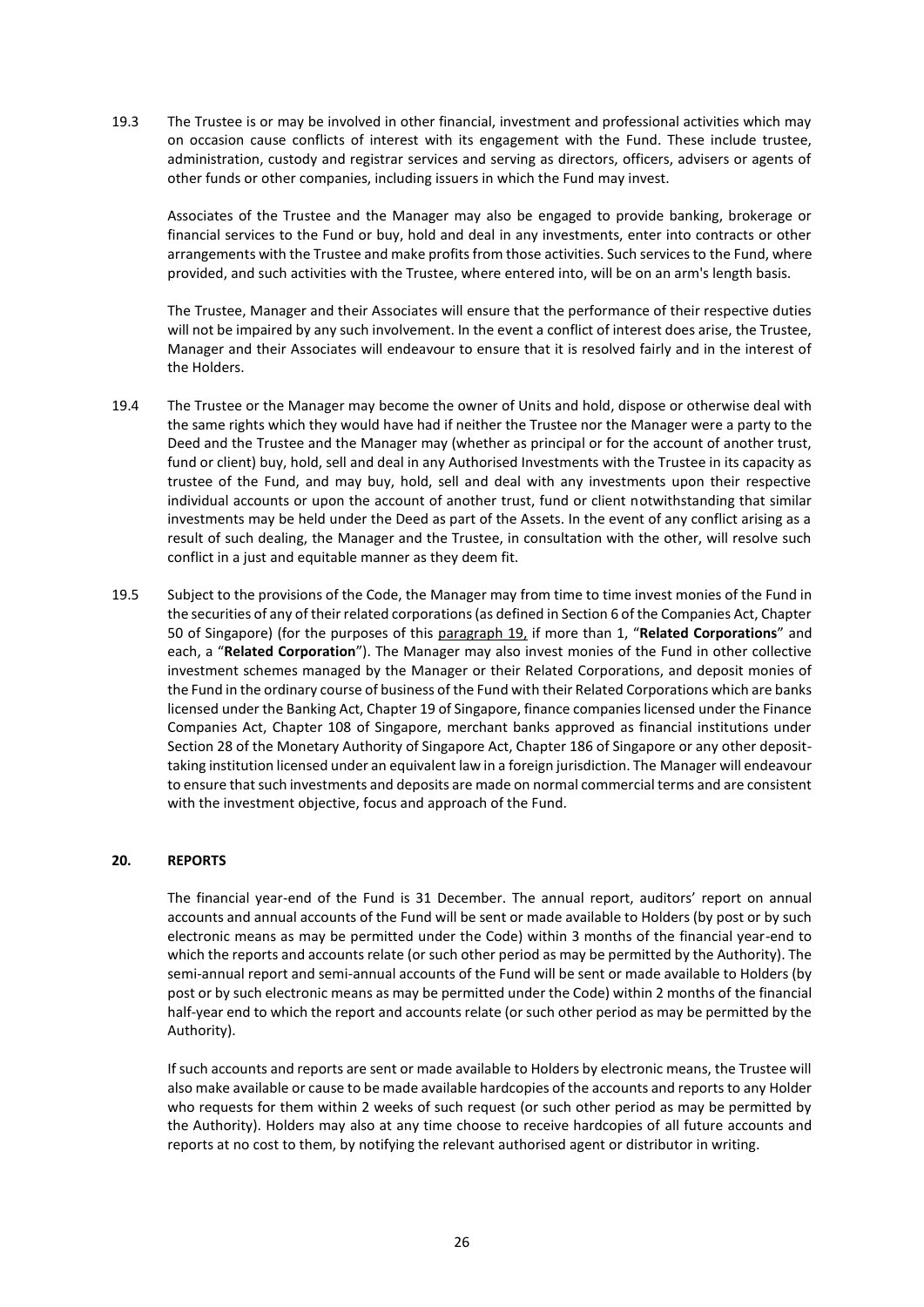### <span id="page-33-0"></span>**21. QUERIES AND COMPLAINTS**

All enquiries and complaints about the Fund should be directed to the Manager at: Telephone No : +65 6323 2508 Fax No  $: 465\,6323\,2314$ Business Address : 10 Collyer Quay, #09-08, Ocean Financial Centre, Singapore 049315

#### <span id="page-33-1"></span>**22. OTHER MATERIAL INFORMATION**

#### 22.1 Valuation

Except where otherwise expressly stated in the Deed and subject always to the requirements of the Code, the Value of the Assets of the Fund shall be determined as follows:

- (a) a Quoted Investment, shall be calculated, as the case may be, by reference to the official closing price, the last known transacted price or the last transacted price as at the last official close on the relevant Recognised Market (or at such other time as the Manager may from time to time after consultation with the Trustee determine). Where such Quoted Investment is listed, dealt or traded in more than one Recognised Market, the Manager (or such person as the Manager may appoint for the purpose) may in their absolute discretion select any one of such Recognised Market for the foregoing purposes and, if there be no such official closing price, last known transacted price or last transacted price, the value shall be calculated by reference to the last available prices quoted by responsible firms, corporations or associations on a Recognised Market at the time of calculation (or at such other time as the Manager may from time to time after consultation with the Trustee determine);
- (b) an Unquoted Investment, shall be calculated by reference to, where applicable: (i) the initial value thereof being the amount expended in the acquisition thereof; (ii) the price of the relevant Investment as quoted by a person, firm or institution making a market in that Investment, if any (and if there shall be more than one such market maker then such market maker as the Manager may designate), as may be determined to represent the fair value of such Investment; or (iii) the sale prices of recent public or private transactions in the same or similar investments, valuations of comparable companies or discounted cash flow analysis, as may be determined to represent the fair value of such Authorised Investment. In the valuation of such investment the Manager may take into account relevant factors including without limitation significant recent events affecting the issuer such as pending mergers and acquisitions and restrictions as to saleability or transferability;
- (c) cash, deposits and similar assets shall be valued at their face value (together with accrued interest) unless, in the opinion of the Manager (after consultation with the Trustee), any adjustment should be made to reflect the value thereof;
- (d) a unit or share in a unit trust scheme or mutual fund or collective investment scheme shall be valued at the latest published or available net asset value per unit or share, or if no net asset value per unit or share is published or available, then at their latest available realisation price; and
- (e) an investment other than as described above shall be valued by an Approved Valuer in such manner and at such time as the Manager after consultation with the Trustee shall from time to time determine.

Provided that, if the quotations referred to in paragraphs 22.1 (a) to (e) are not available, or if the value of the Authorised Investment determined in the manner described in paragraphs 22.1 (a) to (e) above, in the opinion of the Manager, is not representative of the value of such Authorised Investment, then the value shall be such value as the Manager may with due care and in good faith consider in the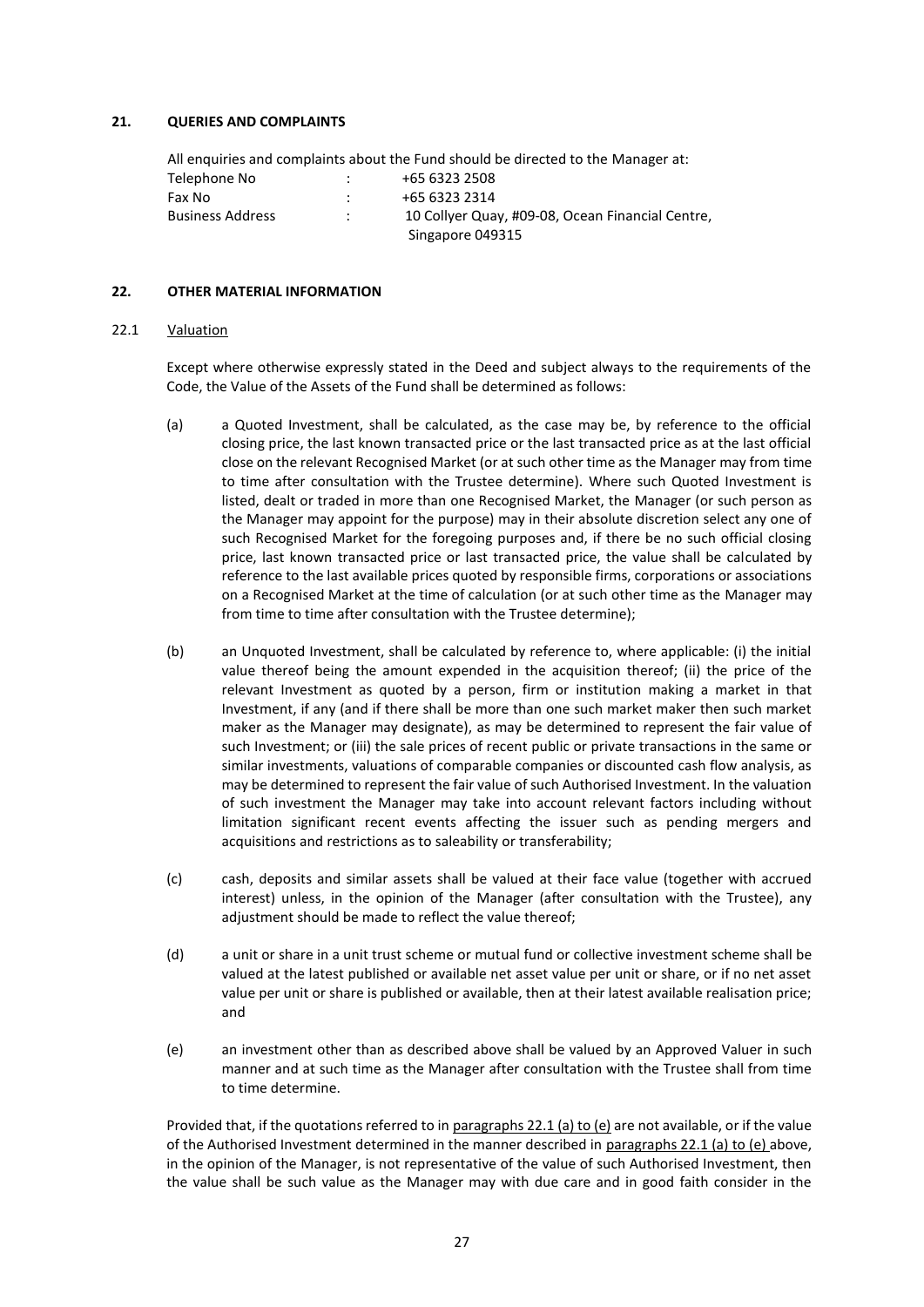circumstance to be fair and is approved by the Trustee and the Manager shall notify the Holders of such change if required by the Trustee. For the purposes of this proviso, the "fair value" shall be determined by the Manager in consultation with a stockbroker or an Approved Valuer and with the approval of the Trustee in accordance with the Code. Where the fair value of a material portion of the Fund's Assets cannot be determined, the Manager shall, subject to the provisions of the Code, suspend valuation and dealing in the Units.

# 22.2 Indemnities and protection accorded to the Manager and/or the Trustee

- (a) The Manager and/or the Trustee shall not incur any liability in respect of any action taken or any omission or anything suffered by them in reliance upon any notice, resolution, direction, consent, certificate or other paper or document believed to be genuine and to have been passed, sealed, signed, delivered or otherwise executed. Further, the Trustee and the Manager shall not incur any liability in respect of any action taken or any omission or thing suffered by them in reliance upon any information, document or declaration provided to them by any investor as evidence of their residency and eligibility to subscribe for Units.
- (b) The Manager and/or the Trustee shall not incur any liability for the consequences of acting upon any resolution purported to have been passed at any meeting of Holders duly convened and held in accordance with the provisions of the Deed even though some defect in the constitution of the meeting or the passing of the resolution was subsequently discovered or, for any reason whatsoever, the resolution was not binding on the Holders.
- (c) The Trustee and/or the Manager shall not incur any liability to the Holders for doing or (as the case may be) failing to do any act or thing which by reason of any provision of any present or future law or regulation made pursuant thereto, or of any decree, order or judgement of any court of competent jurisdiction, or by reason of any request, announcement or similar action (whether of binding legal effect or not) which may be taken or made by any person or body acting with or purporting to exercise the authority of any government (whether legally or otherwise) either they or any of them shall be directed or requested to do or perform or to forbear from doing or performing. If for any reason it becomes impossible or impracticable to carry out any of the provisions of the Deed, neither the Trustee nor the Manager shall be under any liability therefor or thereby.
- (d) If the Manager or the Trustee is requested by any department of any government or administration to provide such department with any information regarding the Fund, the Holders, the investments and income of the Fund and/or the provisions of the Deed and complies with such request, whether or not in fact it had any force of law, the Trustee and/or the Manager shall not incur any liability to the any of the Holders or to any other person as a result of such compliance or in connection with such compliance.
- (e) Unless otherwise provided by the Deed:
	- (i) any company controlled by the Trustee and the Manager or either of them and any person, firm or corporation (a "**delegate**") entitled to exercise any investment powers or discretions under the Deed pursuant to a delegation by the Manager shall be referred to as a "**Connected Person**". Nothing in the Deed shall prevent the Trustee or the Manager or a Connected Person from becoming the owner of Units and holding, disposing or otherwise dealing with the same rights which they would have had if neither the Trustee nor the Manager were a party to the Deed and the Trustee and the Manager and any such Connected Person may (whether as principal or for the account of another trust, fund or client) buy, hold, sell and deal in any Authorised Investments with the Trustee in its capacity as trustee of the Fund, and may buy, hold, sell and deal with any investments upon their respective individual accounts or upon the account of another trust, fund or client notwithstanding that similar investments may be held under the Deed as part of the Assets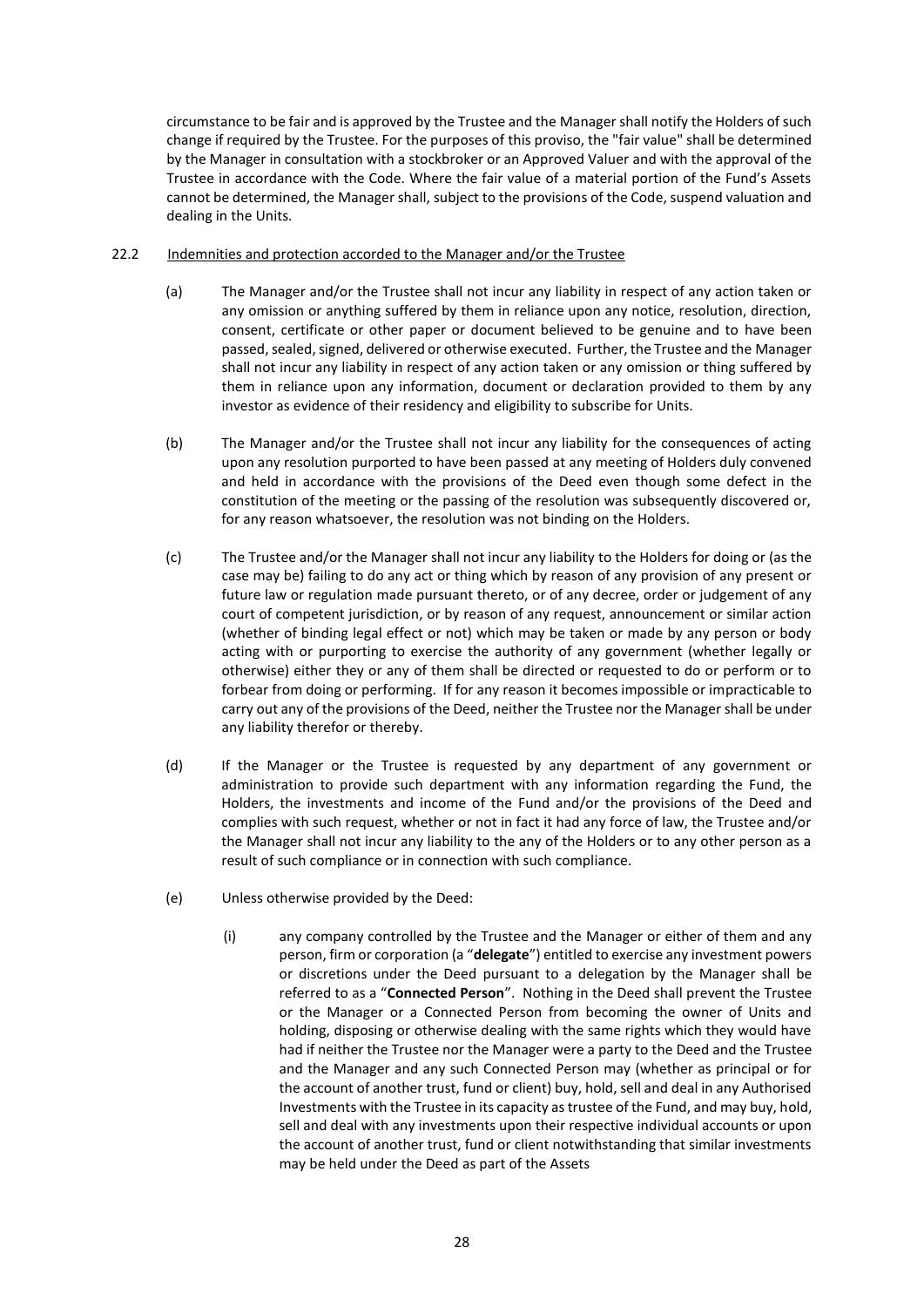- (ii) The Trustee, the Manager and/or any Connected Person shall not be liable to account either to any other or others of them or to the Holders or any of them for any profits or benefits made or derived by or in connection with any such transaction permitted as aforesaid provided that such transactions are effected on an arm's length basis.
- (f) The Trustee and the Manager shall not be responsible for the authenticity of any signature on or any seal affixed to any statement of account or any endorsement or any certificate or to any form of transfer or application, or other document (whether sent by mail, facsimile, electronic means or otherwise) affecting the title to or transmission of Units or be in any way liable for any forged or unauthorised signature on or a seal affixed to such endorsement, form of transfer or application or other document or for acting on or giving effect to any such forged or unauthorised signature or seal. Each of the Trustee and the Manager shall nevertheless be entitled but not bound to require that the signature of any Holder or joint Holder to any document required to be signed by him under or in connection with the Deed shall be verified by a banker or broker or other responsible person or otherwise authenticated to its or their reasonable satisfaction.
- (g) Nothing in the Deed shall be construed so as to prevent the Manager and the Trustee in conjunction or the Manager or the Trustee separately from acting as manager or trustee for any other trusts, funds or clients separate and distinct from the Fund and neither of them shall in any way be liable to account to the Fund or any other person for any benefit made or derived therefrom.
- (h) The Trustee and the Manager may accept, as sufficient evidence of the Value of any Authorised Investment or the cost price or sale price thereof or any quotation from a Recognised Market or any member thereof or a certificate by an Approved Valuer.
- (i) At all times and for all purposes of the Deed, the Trustee and the Manager may rely upon the established practice and rulings of any Recognised Market and any committees and officials thereof on which any dealing in any investment is from time to time effected in determining what shall constitute a good delivery and any similar matters and such practice and rulings shall be conclusive and binding upon all persons under the Deed.
- (j) The Manager and the Trustee may destroy or authorise the destruction of:
	- (i) all notifications of changes of name or address at any time after 6 years (in the case of the Manager) and 7 years (in the case of the Trustee) after the date of recording thereof;
	- (ii) all forms of proxy in respect of any meeting of Holders at any time after 6 years (in the case of the Manager) and 7 years (in the case of the Trustee) from the date of the meeting at which the same were used;
	- (iii) the Register of Holders, statements and books of account, records and other documents relating to the Fund at any time after 6 years (in the case of the Manager) and 7 years (in the case of the Trustee) after the termination of the Fund; and
	- (iv) all instruments of transfer which have been registered at any time after the expiration of 6 years (in the case of the Manager) and 7 years (in the case of the Trustee) from the date or registration thereof and all distribution mandates which have been cancelled or lapsed at any time after the expiration of 6 years (in the case of the Manager) and 7 years (in the case of the Trustee) from the date of cancellation or lapse thereof.

The Manager and/or the Trustee shall not incur any liability in consequence of destroying or authorising the destruction of any the above documents and unless the contrary be proved every instrument of transfer so destroyed shall be deemed a valid and effective instrument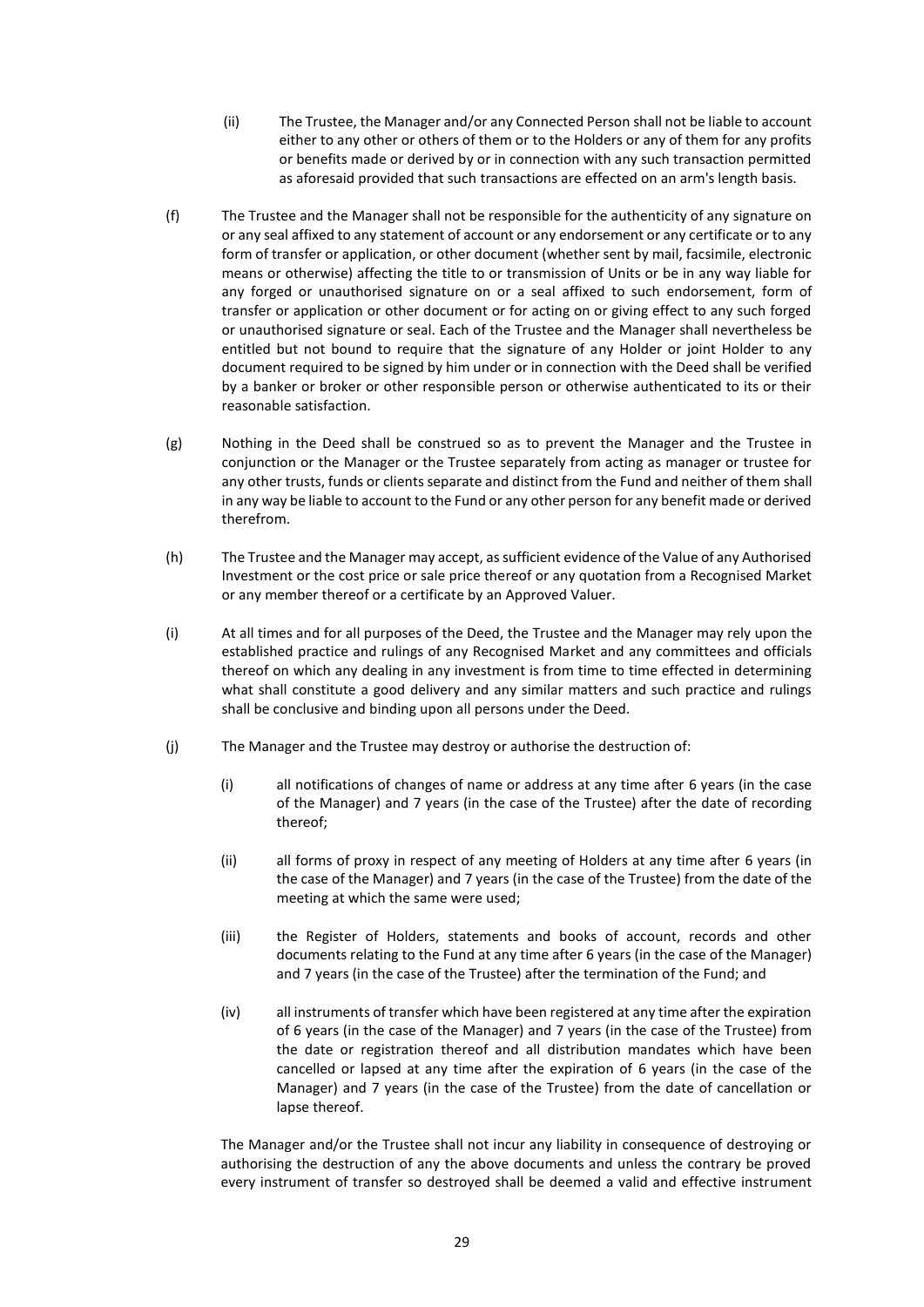duly and properly registered, and every certificate so destroyed shall be deemed to have been a valid certificate duly and properly cancelled and every other such document so destroyed shall be deemed to have been a valid and effective document in accordance with the recorded particulars thereof provided that:

- (i) the provisions aforesaid shall apply only to the destruction of a document in good faith and without notice of any claim (regardless of the parties thereto) to which the document might be relevant;
- (ii) nothing in the foregoing shall be construed as imposing upon the Manager or the Trustee or any other agents any liability in respect of the destruction of any document earlier than as provided above or in any case where the conditions of paragraph (i) above are not fulfilled; and
- (iii) references herein to the destruction of any document include references to the disposal thereof in any manner.
- (k) The Manager and/or the Trustee shall not be responsible to the Fund or any Holder for any loss, damage, claim, cost or expense resulting from or arising from reasons or causes or circumstances beyond either of their control, or the control of any of their employees, including without limitation any loss, damage, claim, cost or expense resulting from any work stoppage, nationalisation, expropriation, act of war, terrorism, insurrection, revolution, currency restrictions, civil unrest, riots or strikes, nuclear explosion, nuclear fusion, nuclear fission, power or other mechanical failure, computer virus, natural disaster, governmental action, communications disruption, pestilence or acts of God.
- (l) In no event shall a Holder have or acquire any rights against the Trustee and the Manager or either of them save such as are expressly conferred upon such Holder by the Deed nor shall the Trustee be bound to make any payment to any Holder or to the Manager except out of funds held by or paid to it for that purpose under the provisions of the Deed nor shall the Trustee be liable to any person except to the extent of the Assets.
- (m) The Trustee and the Manager is entitled to be indemnified in full out of the Fund's Assets for any liability incurred by them in properly performing or exercising any of their powers or duties in relation to the Fund. Any indemnity expressly given to the Manager or the Trustee in the Deed is in addition to and without prejudice to any indemnity allowed by law but does not extend to liabilities which by virtue of any rule of law would attach to the Manager or the Trustee in respect of fraud, wilful default, gross negligence or breach of trust of which they may be guilty in relation to their duties under the provisions of the Deed.
- (n) Subject as expressly provided in the Deed, the Trustee and the Manager shall be entitled, for the purposes of indemnity against all or any actions, proceedings, liabilities, costs, claims, damages, expenses (including all reasonable legal, professional and other similar expenses) or demands to which either of them may, be put, incur or suffer as trustee or manager of the Fund (as the case may be), to have recourse to the Fund's Assets or any part thereof and such recourse of the Manager and the Trustee is limited to the Fund's Assets but this shall be without prejudice to the obligation of the Manager to reimburse the Trustee on account of the Fund's Assets in respect of all such matters as falling within Clauses 4.2 and 17.6 of the Deed.
- (o) If the Trustee and the Manager act without fraud, wilful default, gross negligence or breach of trust of which they may be guilty in relation to their duties under the provisions of the Deed, they are not liable in contract, tort or otherwise to the Holders for any loss suffered in any way relating to the Fund.
- (p) The Trustee and the Manager shall not be liable for any act or omission of the other or the other's delegates, agents or affiliates.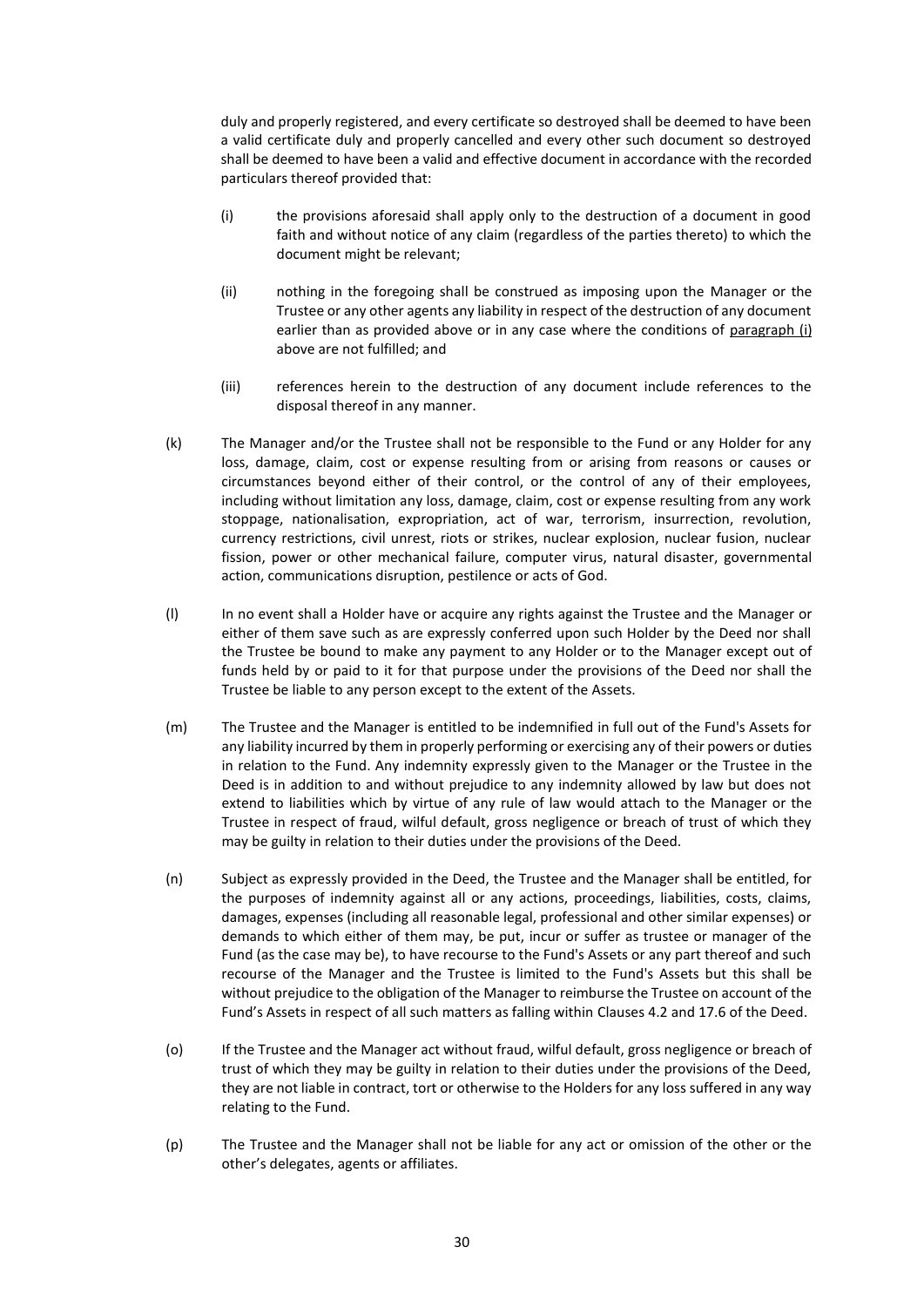- (q) The Trustee and/or the Managershall not be liable for any lost profit, economic loss, or special, indirect or consequential losses and damages.
- (r) For the avoidance of doubt, to the extent permitted under the applicable laws and regulations and in the absence of any fraud, gross negligence and wilful default by the Trustee and the Manager, the Trustee and the Manager shall not be liable for any loss occasioned by reason of the liquidation, bankruptcy or insolvency of any bank or financial institution with whom any investments of the Fund is deposited and shall also not be liable for any act or omission of such bank or financial institution.
- (s) The Trustee or the Manager or their Associates may take any action which the Trustee or the Manager or their Associates, in their sole and absolute discretion, reasonably considers appropriate so as to comply with any law, regulation, or pursuant to normal market practice, or request of a public or regulatory authority or any group policy of the Trustee or the Manager which relate to the prevention of fraud, money laundering, terrorism or other criminal activities or the provision of financial and other services to any persons or entities which may be subject to sanctions (collectively "**Relevant Requirements**"). Such action may include, but is not limited to, the checking of each prospective Holder or redeeming Holder against lists of persons or entities or organisations included on any so-called "watch list" or website containing such information (such checking may be done by authorised screening systems) and the interception and investigation of transactions in relation to the Fund or the Holders (particularly those involving the international transfer of funds) including the source of or intended recipient of funds paid in or out in relation to the Fund or the Holders and any other information or communications sent to or by the Holders or on the Holders' behalf. In certain circumstances, such action may delay or prevent the processing of instructions, the settlement of transactions in respect of the Fund or the Holders or the Trustee or the Manager's performance of their obligations under the Deed or otherwise in relation to the Fund or the Holders and the Trustee or the Manager or their Associates may in such circumstances refuse to process any subscription of a Unit, but where possible, the Trustee or the Manager will endeavour to notify the Holders of the existence of such circumstances. Neither the Trustee nor the Manager nor any member of their Associates will be liable for loss (whether direct or consequential and including, without limitation, loss of profit or interest) or damage suffered by any party arising out of or caused in whole or in part by any actions which are taken by the Trustee or the Manager or any agent or any member of their Associates to comply with the Relevant Requirements (including, without limitation, those actions referred to in paragraph  $22.2(s)$ ).
- (t) Save as otherwise expressly provided in the Deed, the Trustee shall as regards all the trusts, powers, authorities and discretions vested in it have absolute and uncontrolled discretion as to the exercise thereof whether in relation to the manner or as to the mode of and time for the exercise thereof and in the absence of fraud or gross negligence or wilful default by the Trustee, the Trustee shall incur no liability nor be in any way responsible for any loss, costs, damages or inconvenience that may result from the exercise or non-exercise thereof.
- (u) The Trustee may act upon any instruction, advice of or information obtained from the Manager or any banker, accountant, broker, lawyer, agent or other person acting as agent or adviser of the Trustee or the Manager and the Trustee shall not be liable or responsible for any misconduct, mistake, oversight, error of judgement or want of prudence of the Manager or any accountant, broker, lawyer, or other agents, affiliates or advisers of either the Trustee or the Manager, or anything done or omitted or suffered or permitted to be made in good faith in reliance upon such instruction, advice or information, provided that the Trustee had acted in good faith and with due care in the appointment of such persons (where such person is appointed by the Trustee). Any such instruction, advice or information may be obtained or sent by electronic mail, letter, telegram, telex or facsimile message and the Trustee shall not be liable for acting on any instruction, advice or information purporting to be conveyed by such electronic mail, letter, telegram, telex or facsimile message notwithstanding that the same may contain some error or may not be authentic.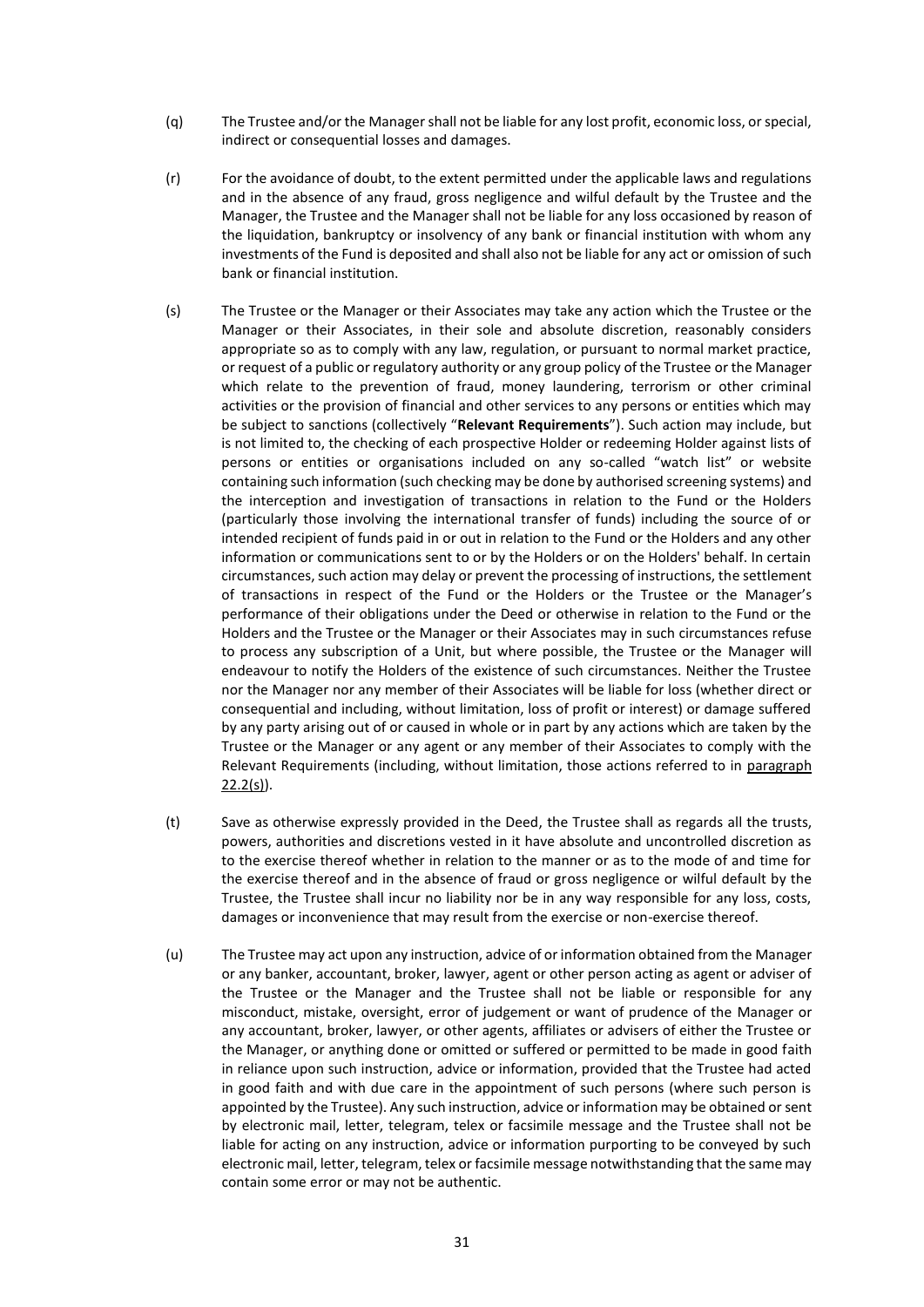- (v) Except for any liability as may be specifically provided to be assumed by the Trustee under the Deed, the Trustee shall not be under any other liability and shall not be liable for any act or omission of the Manager or its delegates. Provided always that the Trustee acts without fraud, wilful default, gross negligence, breach of trust of which the Trustee may be guilty in relation to its duties under the provisions of the Deed.
- (w) The Trustee shall not be under any liability on account of anything done or permitted to be made by the Trustee in good faith in accordance with or in pursuance of any request of or advice by the Manager or delegates appointed by the Manager. Whenever pursuant to any provision of the Deed any certificate, notice, instruction or other communication is to be given by the Manager or delegates appointed by the Manager to the Trustee, the Trustee may accept as sufficient evidence thereof a document signed or purporting to be signed on behalf of the Manager or the relevant delegates by any 1 person whose signature the Trustee is for the time being authorised in writing by the Manager under its common seal to accept and may act on electronic and facsimile instructions given by authorised officers of the Manager specified in writing by the Manager to the Trustee.
- (x) The Trustee shall not be liable to account to any Holder or otherwise for any payment made or permitted to be made by the Trustee in good faith to any duly empowered authority of Singapore or elsewhere for taxes or other charges in any way arising out of or relating to any transaction of whatsoever nature under the Deed notwithstanding that any such payments ought not to be or need not have been made or permitted to be made.
- (y) The Trustee shall not be responsible for verifying or checking any valuation of any Assets or any calculation of the prices at which Units are to be issued or realised, but shall be entitled at any time to require the Manager to justify the same.
- (z) The Trustee may in relation to the acquisition, holding or disposal of any investment with the concurrence of the Manager utilise its own services or the services of any Associate of the Trustee (if such Associate is a banker) without there being any liability to account therefore and any charges or expenses incurred shall be payable out of the Assets.
- (aa) Notwithstanding any other provision of the Deed under no circumstances shall the Trustee have any liability (i) for any loss, damage, claim, cost or expense arising as a result of the Trustee's reliance on and utilisation of information, records, reports and other data received from any other person; or (ii) for any loss, damage, claim, cost or expense arising in circumstances where the Trustee is required or authorised by the provisions of the Deed to act at the direction or upon the advice of or in consultation with the Manager or the Holders, and the Trustee has so acted (including, but not limited to, the selection of any delegates appointed by the Trustee on the basis of such direction) unless due to the Trustee's fraud, wilful default or gross negligence.
- (bb) The Trustee shall not be liable or responsible (in the absence of its own fraud or wilful default or gross negligence), for the sale of Units to any resident of any jurisdiction requiring registration of those Units under applicable law and the Trustee may indemnify itself from the Assets of the Fund for any liability arising from the breach of any securities laws concerning the sale and distribution of such Units.
- (cc) The Trustee shall not be under any obligation to institute, acknowledge service of, appear in, prosecute or defend any action, suit, proceedings or claim in respect of the provisions hereof or in respect of the Assets or any part thereof or any corporate or shareholders' action which in its opinion would or might involve it in expense or liability which, in its determination (such determination to be binding upon the Holders), is not sufficiently secured by the indemnity out of the Assets given in the Deed, or by the Trustee's right of recourse to the Assets at law, unless the Manager shall so request in writing, and shall so often as required by the Trustee furnish it with an indemnity satisfactory to it against any such expense or liability.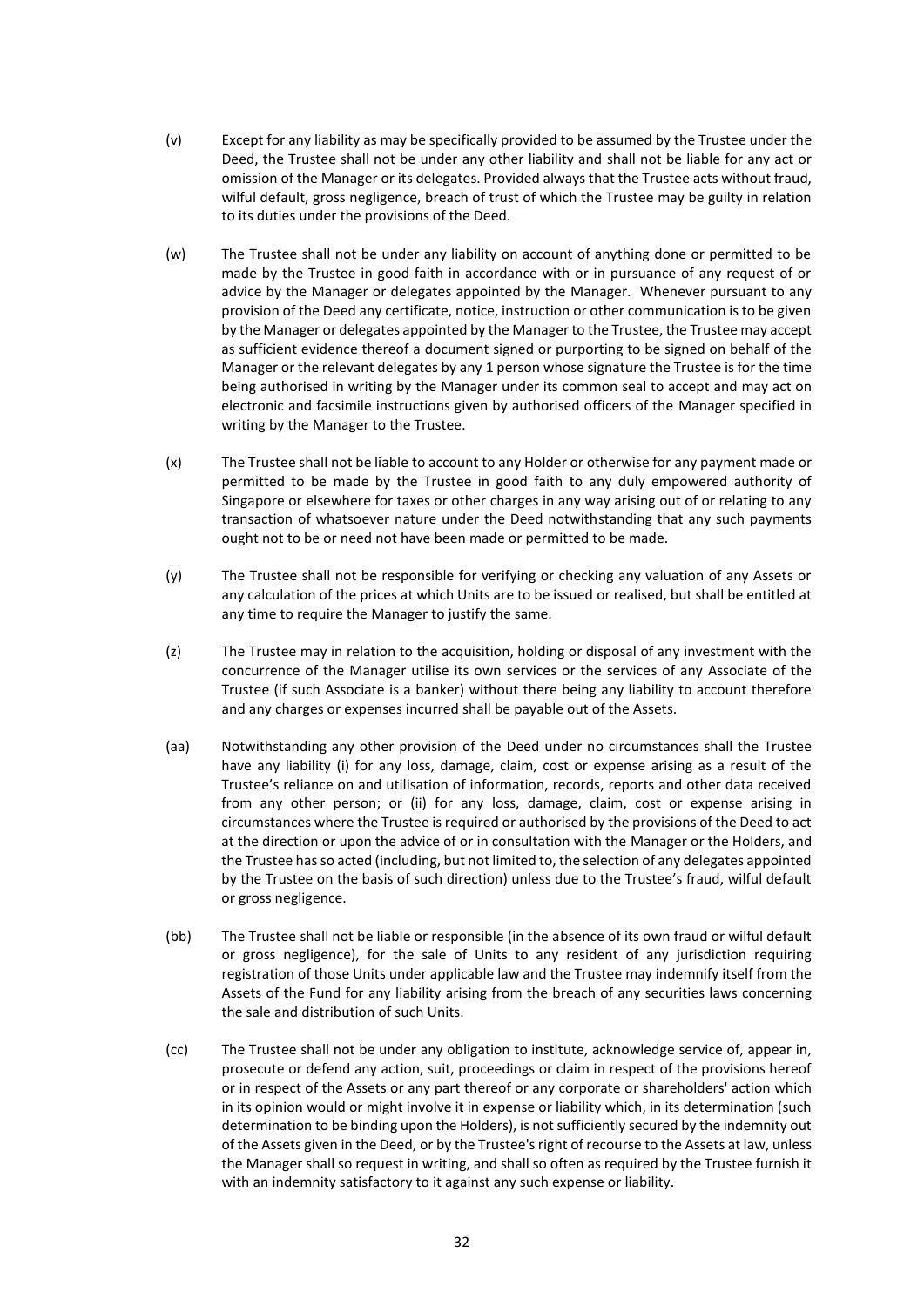- (dd) With regard to any provisions of the Deed providing for any act or matter to be done by the Trustee such act or matter may be performed on behalf of the Trustee by an officer or responsible official of the Trustee or the agent or nominee of the Trustee and any act or matter so performed shall be deemed for all the purposes of the Deed to be the act of the Trustee.
- (ee) Notwithstanding any other provision of the Deed under no circumstances shall the Trustee have any liability for any act or omission for the purpose of complying with any applicable law, regulation or court order.
- (ff) Save as otherwise expressly provided in the Deed, the Manager shall as regards all the powers, authorities and discretions vested in them have absolute and uncontrolled discretion as to the exercise thereof whether in relation to the manner or as to the mode of and time for the exercise thereof and in the absence of fraud or negligence or wilful default by the Manager, the Manager shall incur no liability for any loss, costs, damages or inconvenience that may result from the exercise or non-exercise thereof.
- (gg) The Manager may act upon any instruction from, advice of or information obtained from the Trustee or any banker, accountant, broker, lawyer, agent or other person acting as agent or adviser of the Manager or the Trustee, and the Manager shall not be liable for anything done or omitted or suffered in good faith in reliance upon such instruction, advice or information, provided that the Manager had acted in good faith and with due care in the appointment of such persons (where such person is appointed by the Manager). Any such instruction, advice or information may be obtained or sent by electronic mail, letter, telegram, telex or facsimile message and the Manager shall not be liable for acting on any instruction, advice or information purporting to be conveyed by such electronic mail, letter, telegram, telex or facsimile message notwithstanding that the same may contain some error or may not be authentic.
- (hh) The Manager shall not be under any liability on account of anything done or suffered by the Manager in good faith in accordance with or in pursuance of any request of or advice by the Trustee. Whenever pursuant to any provision of the Deed, any certificate, notice, instruction or other communication is to be given by the Trustee to the Manager, the Manager may accept as sufficient evidence thereof a document signed or purporting to be signed on behalf of the Trustee by any 1 person whose signature the Manager is for the time being authorised in writing by the Trustee to accept and may act on verbal, electronic and facsimile instructions given by authorised officers of the Trustee specified in writing by the Trustee to the Manager.
- (ii) With regard to any provisions of the Deed providing for any act or matter to be done by the Manager such act or matter may be performed on behalf of the Manager by an officer of the Manager or the agent or nominee of the Manager and any act or matter so performed shall be deemed for all the purposes of the Deed to be the act of the Manager.

# 22.3 Custody of Assets

- (a) The Trustee shall be responsible for the safe custody of all Assets. In respect of the Fund, the Trustee may act as custodian itself or may appoint such persons (including an Associate of the Trustee) as custodian or joint custodian (with the Trustee if acting as custodian or with any other custodian appointed by the Trustee) of the whole or any part of the Assets and (where the Trustee is custodian) may appoint or (where the Trustee appoints a custodian) may empower such custodian or joint custodian (as the case may be) to appoint, with prior written approval in writing to the Trustee, sub-custodians. The fees and expenses of any such custodian, joint custodian or sub-custodian shall be paid out of the Assets. The Trustee may at any time procure:
	- (i) the Trustee;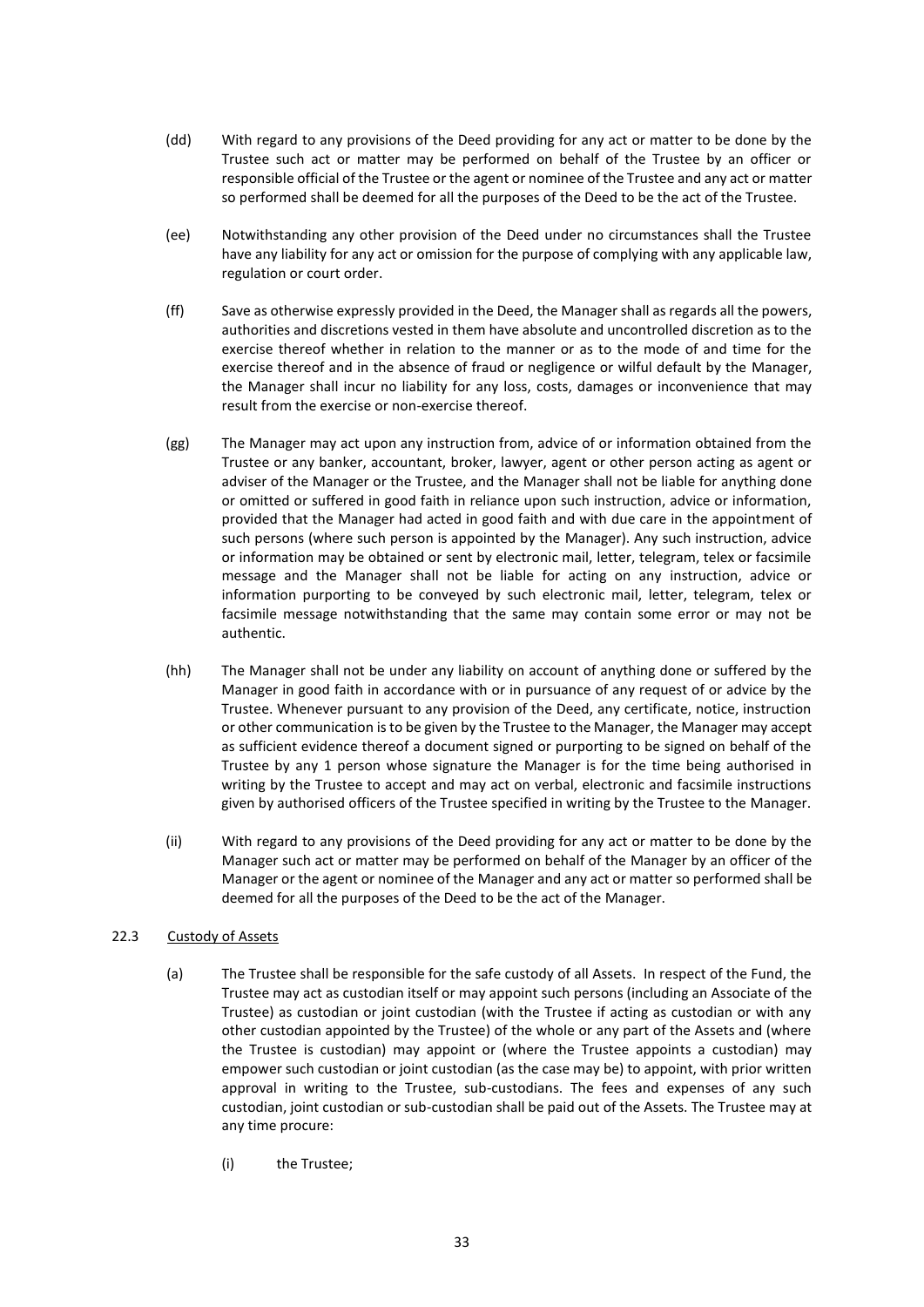- (ii) any officer of the Trustee jointly with the Trustee;
- (iii) any nominee appointed by the Trustee;
- (iv) any such nominee and the Trustee;
- (v) any custodian (where the Trustee is not acting as custodian), joint-custodian or subcustodian (where the Trustee is acting as custodian) appointed;
- (vi) any company operating a depository or recognised clearing system in respect of the Authorised Investments involved; or
- (vii) any broker, financial institution or other person, or in each case, its nominee, with whom the same is deposited in order to satisfy any requirement to deposit margin or security,
- (viii) to take delivery of and retain and/or be registered as proprietor of any Authorised Investments or other Assets of the Fund held upon the trusts of the Deed.
- (b) Notwithstanding anything contained in the Deed, the following provisions shall apply:
	- (i) the Trustee and its delegates shall not incur any liability in respect of or be responsible for any loss, damage, claim, cost or expense resulting from or caused by the liquidation, bankruptcy, insolvency, administration or other equivalent process in relation to any custodian, joint-custodian, sub-custodian, nominee, prime broker, broker or central securities system, clearing system, settlement system, clearing system depository, financial institution or other person with whom Authorised Investments and other property or Assets acquired in relation to the Fund are deposited;
	- (ii) the Trustee shall not incur any liability or be responsible for any loss, damage, claim, cost or expense resulting from or caused by the Authorised Investments and other property or Assets acquired in relation to the Fund which have been placed with any portfolio managers, futures commission merchants, bankers, lenders, agents, nominees, brokers, prime brokers or other intermediaries upon the instructions of the Manager or the Manager's delegates or Authorised Investments and other property or Assets acquired, in relation to the Fund not registered in the name of the Trustee or its nominee, wherever located or deposited;
	- (iii) the Trustee shall not incur any liability in respect of or be responsible for any loss, damage, claim, cost or expense resulting from or caused by the act or omission of any prime broker, central securities depositary or clearing system or settlement system or clearing system depositary or any other person with which any Authorised Investments and other property or Assets acquired in relation to the Fund are deposited;
	- (iv) the Trustee shall not incur any liability in respect of or be responsible for any loss, damage, claim, cost or expense caused by any act or omission of any depository or clearing system with which Authorised Investments may be deposited or any broker, financial institution or other person with whom Authorised Investments are deposited in order to satisfy any margin or security requirement;
	- (v) the Trustee shall not incur any liability in respect of or be responsible for losses incurred through any act or omission of any nominee, custodian, joint custodian or sub-custodian appointed by the Trustee except where the Trustee has failed to exercise reasonable skill and care in the selection and appointment of such appointee (having regard to the market in which the relevant appointee is located) or such loss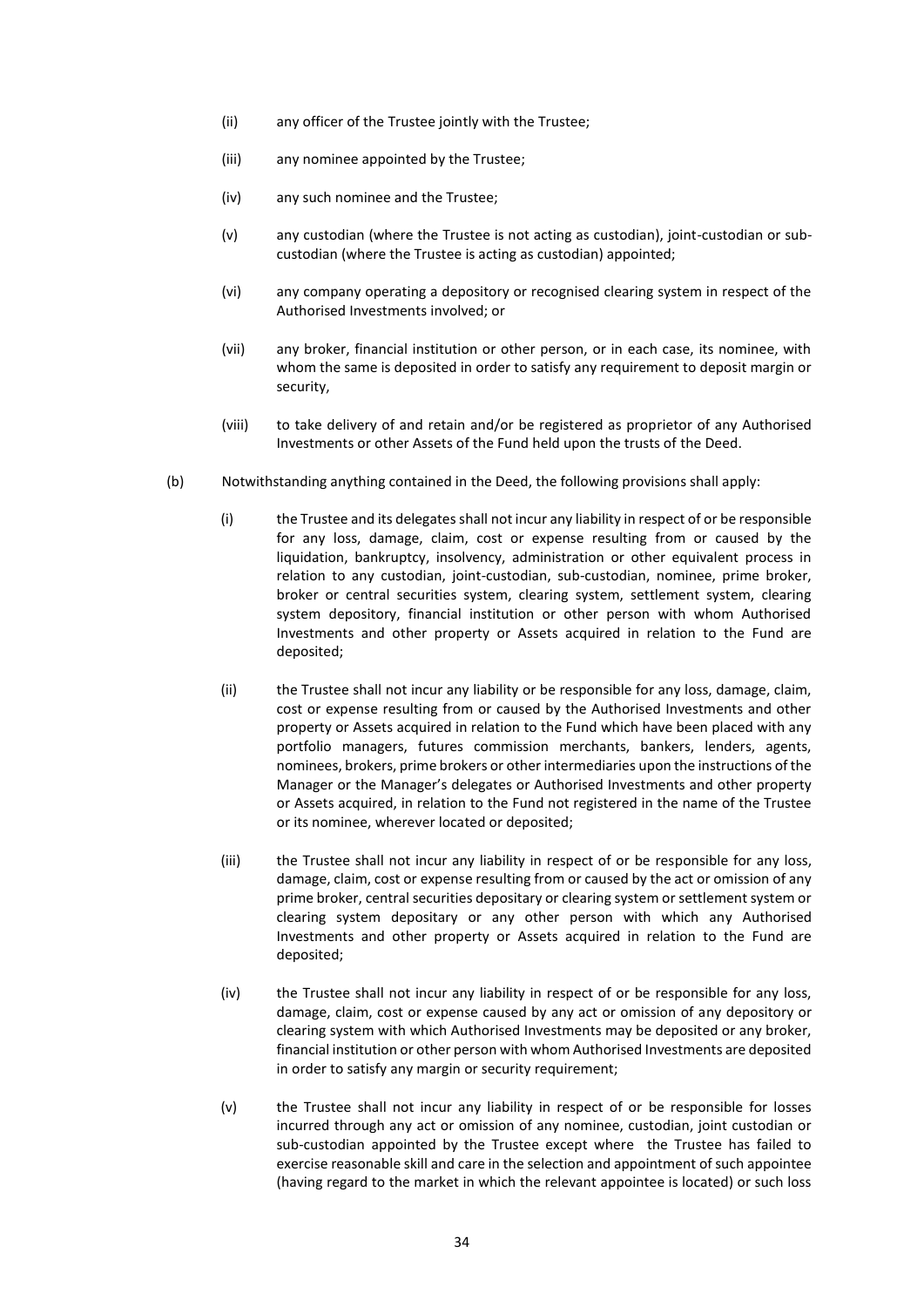arises as a result of the fraud or wilful default of the Trustee; and

(vi) the Trustee shall not incur any liability in respect of or be responsible for losses through the insolvency of or any act or omission of any sub-custodian not appointed by it.

### 22.4 Termination of the Fund and Class

- (a) The duration of the Fund constituted by the Deed or any supplementary deed shall end on the earlier of:
	- (i) 100 years from the Commencement Date of the Fund or such other period stipulated by the Manager; or
	- (ii) the date on which the Fund is terminated by the Manager or Trustee under this paragraph 22.4.
- (b) Termination by the Trustee:
	- (i) The Fund may be terminated by the Trustee if:
		- (1) where a new manager has not been appointed pursuant to Clause 18.15 of the Deed;
		- (2) where a new trustee has not been appointed pursuant to Clause 17.9 of the Deed;
		- (3) if any law has been passed or any order or directive given by any relevant authority which renders it illegal or in the opinion of the Trustee impracticable, uneconomic, inadvisable or contrary to the interests of the Holders to continue the Fund;
		- (4) if all outstanding Units of the Fund have been redeemed whether through optional or compulsory redemption;
		- (5) if approval of a Resolution of Holders where the Required Majority is 75% majority votes to terminate the Fund is obtained;
		- (6) where the Trustee resigns and no suitable successor trustee can be located within a reasonable period of time and in any event within 90 days' time as set out in Clause 17.8 of the Deed;
		- (7) where the Manager resigns or is removed and no suitable Manager has been appointed within 90 days of the Manager giving notice of its intention to resign (such appointment to take effect immediately upon the resignation of the then current Manager), as set out under Clause 18.14 of the Deed or within 60 days of the Manager being removed as manager of the Fund;
		- (8) where the Manager goes into liquidation (except voluntary liquidation for the purpose of reconstruction or amalgamation upon terms previously approved in writing by the Trustee, such approval not to be unreasonably withheld or delayed);
		- (9) where a receiver or trustee is appointed of the whole or any substantial part of the Assets or undertaking of the Manager;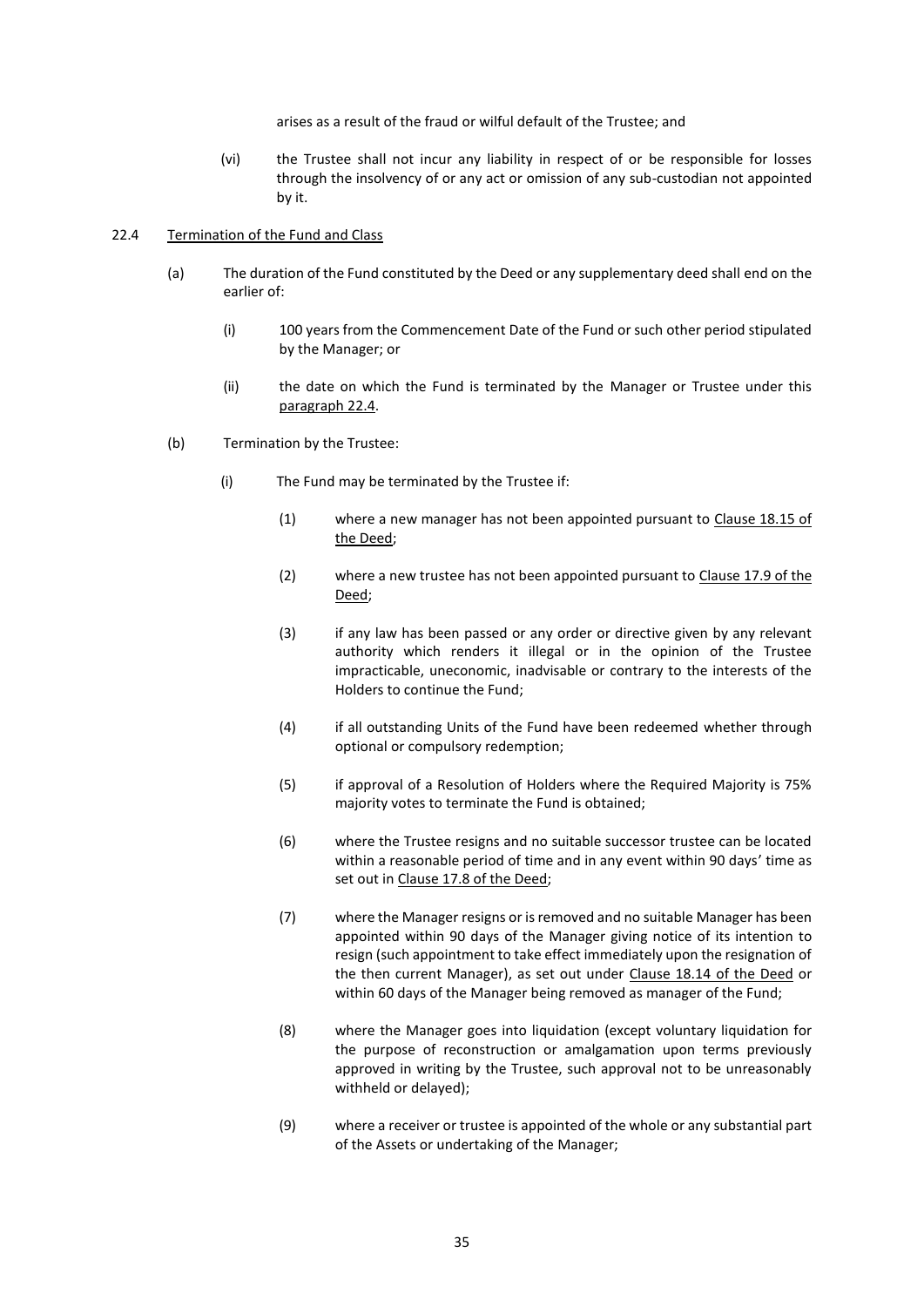- (10) where the Manager convenes a meeting of its creditor or makes or proposes to make any arrangement or composition with or any assignment for the benefit of its creditors; or
- (11) the Manager ceases business or becomes (in the reasonable judgement of the Trustee) subject to the de facto control of some corporation or person of whom the Trustee does not reasonably approve.
- (ii) A Class may be terminated by the Trustee by notice in writing if any law has been passed or any order or directive given by any relevant authority which renders it illegal or in the opinion of the Trustee impracticable, uneconomic, inadvisable or contrary to the interests of the Holders of the Class to continue the Class

The decision of the Trustee in any of the events above shall be final and binding, but the Trustee shall be under no liability on account of any failure to terminate the Fund, or Class pursuant to this Clause 22.3 of the Deed or otherwise. The Manager shall accept the decision of the Trustee and relieve the Trustee of any liability to the Manager and hold it harmless from any claims whatsoever by the Manager for damages or any other relief.

- (c) Termination by the Manager:
	- (i) The Fund may be terminated by the Manager:
		- (1) in the Manager's absolute discretion, at any time after 1 year from the Commencement Date by giving not less than 1 month's notice in writing to the Trustee and Holders;
		- (2) if there shall be a compulsory realisation of all or a substantial portion of the total number of Units of the Fund issued at the relevant time;
		- (3) on the occurrence of any event which in the reasonable opinion of the Manager and in the best interests of all Holders of the Fund, render it impracticable, uneconomic, inadvisable or contrary to the interests of the Holders to continue the Fund;
		- (4) a new trustee of the Fund has not been appointed pursuant to Clause 17.9 of the Deed; or
		- (5) if any law has been passed or any order or directive given by any relevant authority which renders it illegal or in the opinion of the Manager, impracticable or inadvisable to continue the Fund.
	- (ii) A Class, if any, may be terminated by the Manager in any of the following events:
		- (1) in the Manager's absolute discretion at any time after 1 year from the Commencement Date by giving not less than 1 month's notice in writing to the Trustee and the affected Holders;
		- (2) if there shall be a compulsory realisation of all or a substantial portion of the total number of Units of the Class issued at the relevant time;
		- (3) on the occurrence of any event which in the reasonable opinion of the Manager and in the best interests of all Holders of the Class, render it impracticable or inadvisable to continue the Class; or
		- (4) if any law has been passed or any order or directive given by any relevant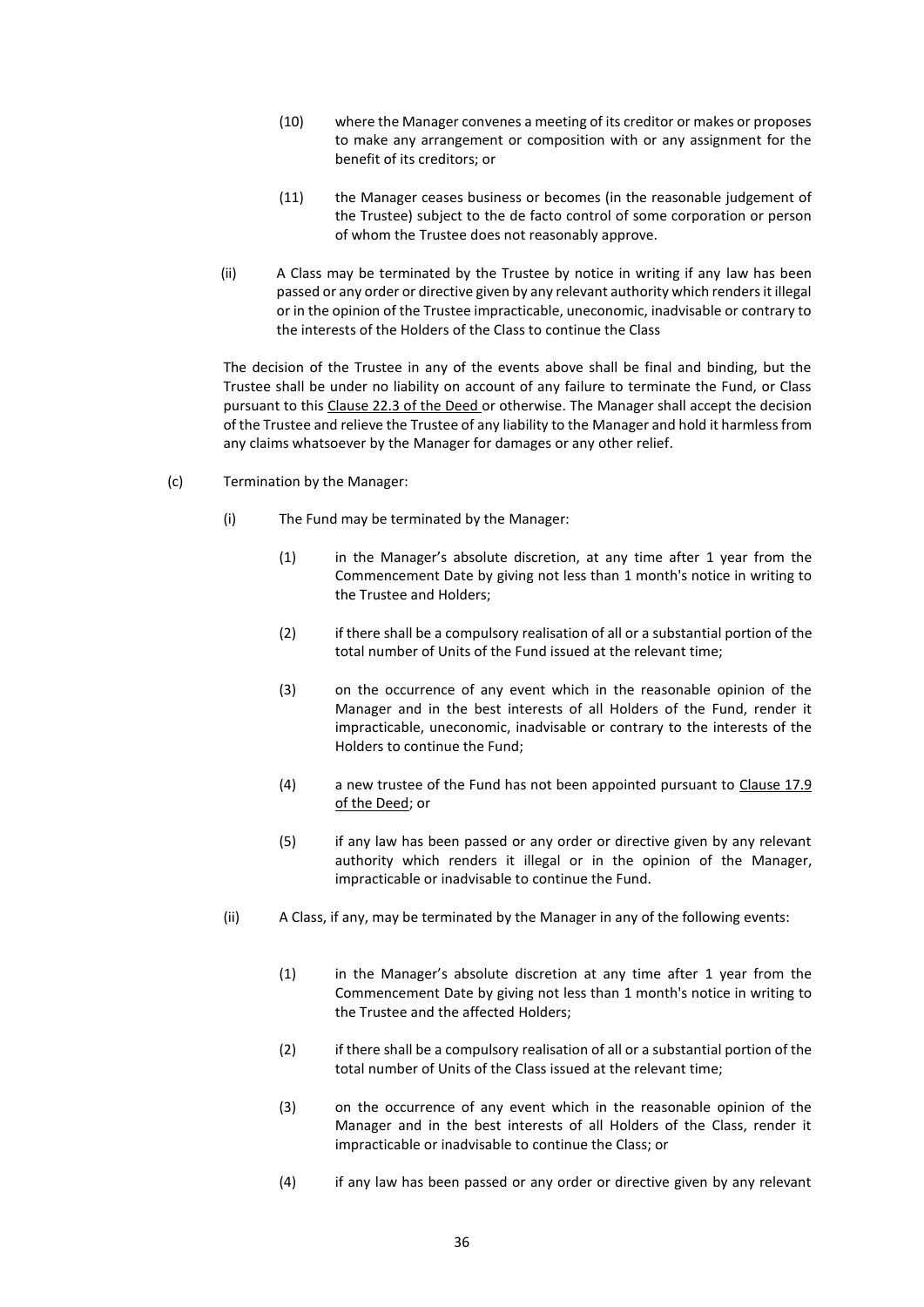authority which renders it illegal or in the opinion of the Manager impracticable, uneconomic, inadvisable or contrary to the interests of the Holders of the Class to continue the Class.

- (d) Notice of Termination: The party terminating the Fund, or Class pursuant to Clauses 22.2 or 22.3 of the Deed shall give notice of such termination to the affected Holders and shall by such notice fix the date on which such termination is to take effect. Unless specified in the relevant provisions of the Deed, notice of such termination shall not be less than 1 month or such shorter or longer period as may be determined by the Manager with the Trustee's approval or as may be necessary to comply with any law or order or directive of any relevant authority.
- (e) Resolution of Holders: The Fund or Class may, at any time after 10 years from its Commencement Date, be terminated by a Resolution of Holders of the Fund or Class (as the case may be) where the Required Majority is 75% of the votes of the Holders of that the Fund or Class (as the case may be) present and voting in a meeting duly convened under the Deed. Such termination shall take place from the date of the passing of the Resolution or such later date as the said Resolution may provide.

#### 22.5 Information on investments

At the end of each quarter, Holders will receive a statement showing the value of their investment in the Fund. However, if a Holder conducts any transaction(s) within a particular month, he/she will receive an additional statement at the end of that month.

# 22.6 Voting

All rights of voting conferred by any investment or other Assets of the Fund shall be exercised by, or on behalf of, the Trustee, in such manner as the Manager may in writing direct (provided that the Trustee may appoint, the Manager as its proxy or voting representative for such purpose, in which case the Manager may exercise such right of proxy or voting right in such manner as it deems appropriate) and the Manager may refrain at their absolute discretion from giving directions concerning the exercise of any voting rights and no person shall have any right to interfere or complain.

No Holder shall have any right with respect to any investment of the Fund to attend at meetings of the relevant corporation or body to vote, consent or otherwise act in relation thereto.

Notwithstanding the above, in respect of voting rights where the Manager would face conflict between their own interest and that of the Holders, the Manager shall cause such voting rights to be exercised in consultation with the Trustee.

The phrase "**rights of voting**" or the word "**vote**" used in this paragraph 22.6 shall be deemed to include not only a vote at a meeting but any consent to or approval of any arrangement, scheme or resolution or any alteration in or abandonment of any rights attaching to any investments or any other part of the Fund, and the right to requisition or join in a requisition to convene any meeting or to give notice of any resolution or to circulate any statement or to consent to any short notice of any meeting, and any other right attaching to any investments of the Fund (including, without limitation, any right to accept or decline an offer for the sale, conversion or exchange of any securities).

# 22.7 Credit Rating

In the event that the Manager relies on ratings issued by credit rating agencies in any of their investments, the Manager has established a set of internal credit assessment standards and has put in place a credit assessment process to ensure that their investments are in line with these standards. Information on the Manager's credit assessment process will be made available to investors upon request, in such form and extent as deemed appropriate by the Manager. Investors shall agree in writing to keep such information on the Manager's credit assessment process confidential.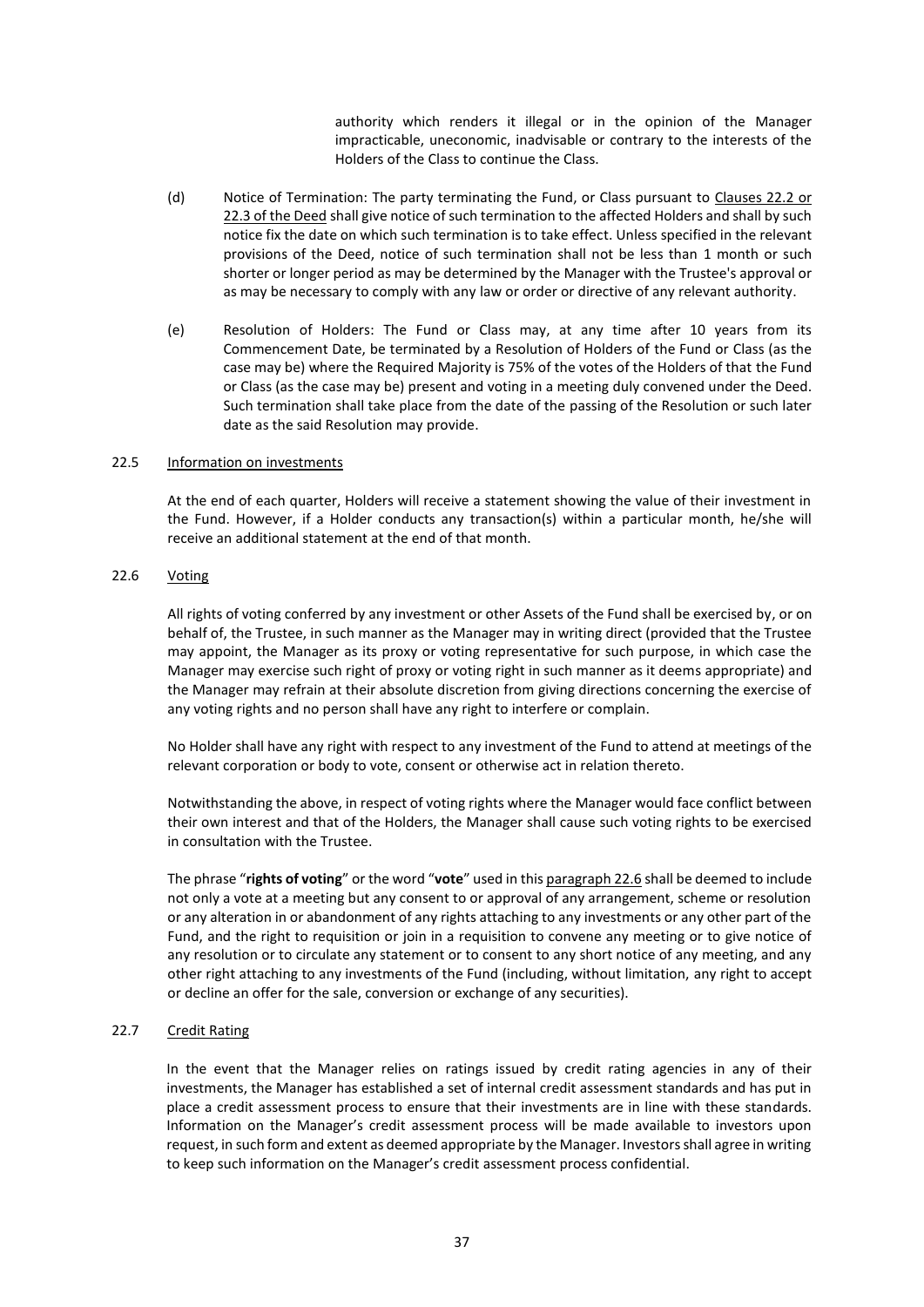#### 22.8 Liquidity Risk Management

The Manager has established a liquidity risk management policy with the aim to enable them to identify, monitor, manage and mitigate the liquidity risks of the Fund and to ensure that the liquidity profile of the investments of the Fund will facilitate compliance with the Fund's obligation to meet redemption requests. Such policy, combined with the governance framework in place and the liquidity management tools of the Manager, also seeks to achieve fair treatment of Holders and safeguard the interests of remaining or existing Holders in case of sizeable realisations or subscriptions.

The Manager'sliquidity risk management policy takes into account the investment strategy, the dealing frequency, the underlying assets' liquidity (and whether they are priced at fair value) and the ability to enforce realisation limitations of the Fund.

The liquidity risk management policy involves monitoring the profile of investments held by the Fund on an on-going basis with the aim to ensure that such investments are appropriate to the realisation policy as stated under the section headed "Realisation of Units", and will facilitate compliance with the Fund's obligation to meet realisation requests. Further, the liquidity management policy includes details on periodic stress testing carried out by an independent risk management team to manage the liquidity risk of the Fund in times of exceptional realisation conditions.

The Manager's risk management function is independent of the investment portfolio management function and is responsible for oversight of the Fund's liquidity risk in accordance with the Manager's liquidity risk management policy. Exceptions on liquidity risk related issues are escalated to the Manager's delegated Committee with appropriate actions properly documented.

The Manager may employ one or more tools to manage liquidity risks including, but not limited to:

- the Manager is entitled at their discretion and with the approval of the Trustee, to limit the realisation of Units of any Class in the Fund on any Dealing Day to 10 per cent of the total number of Units of the relevant class in issue (subject to the conditions under the heading entitled "Realisation of Units");
- the Manager may, after providing notice to the Trustee and all Holders, declare a suspension of the determination of the net asset value of the Fund and the valuation of Units as set out in paragraph 16.